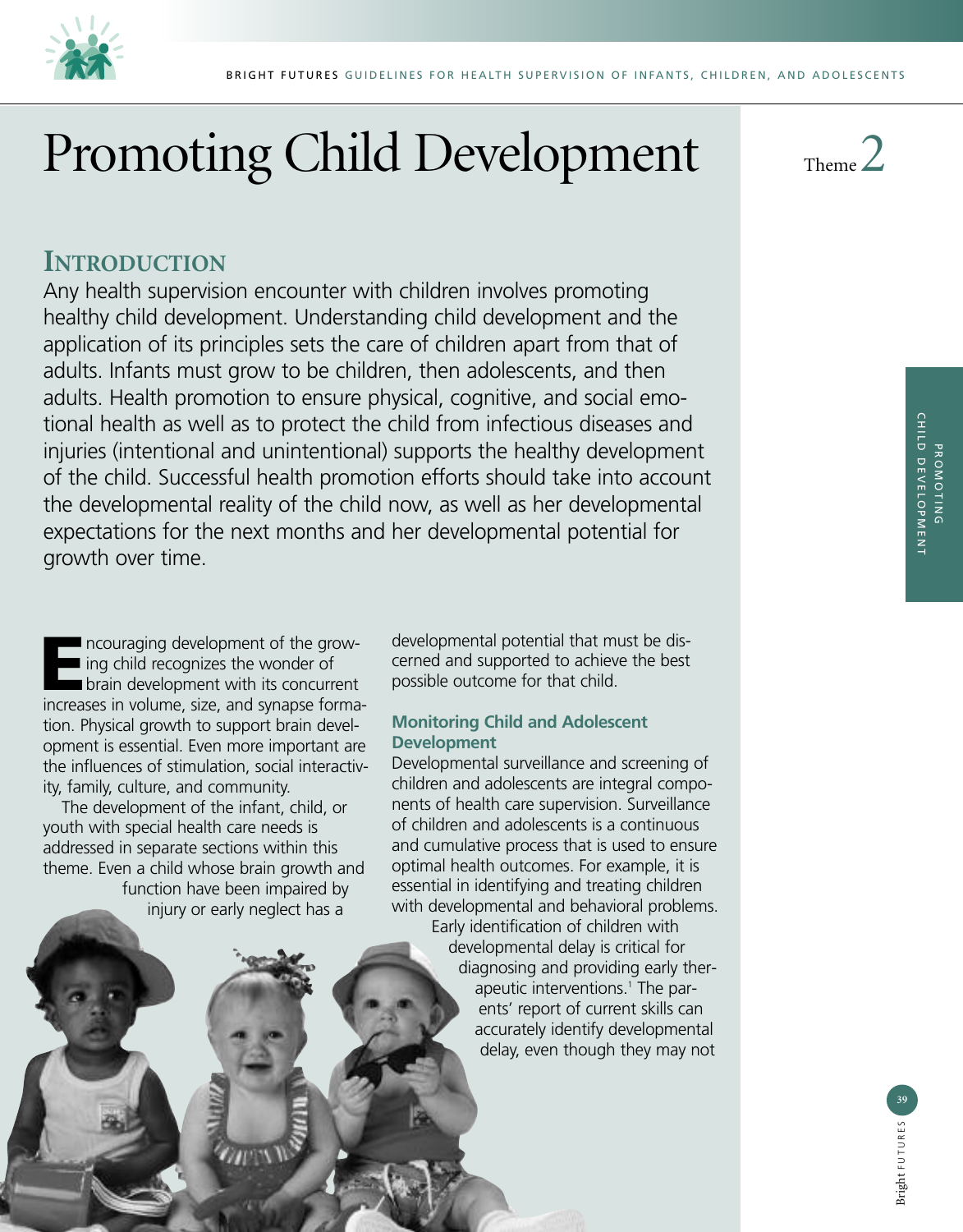recognize it as such. Standardized developmental parent-completed questionnaires make it easier for health care professionals to systematically elicit information that is reliable and valid.<sup>1</sup> During all encounters, health care professionals also must listen carefully to parental concerns and observations about a child's development.2

Comprehensive child development surveillance includes:

- Eliciting and attending to the parents' concerns
- Maintaining a developmental history
- Making accurate and informed observations of the child
- Identifying the presence of risk and protective factors
- Periodically using screening tests
- Documenting the process and findings

**Long-term outcomes for all infants are improved when health care professionals emphasize the abilities of the infant and facilitate opportunities for the parents to have early physical contact through breastfeeding, rooming-in, holding skin-to-skin, and cuddling the infant.**

In monitoring development during infancy and early childhood, ongoing surveillance is supplemented and strengthened by standardized developmental screening tests that are used at certain visits (9 months, 18 months, and  $2\frac{1}{2}$  years) and at other times at which concerns are identified.<sup>1</sup> Currently, no comprehensive developmental screening tests exist for use during the middle childhood or adolescent visits. However, several tools have been developed that are useful in screening for particular problems. For example, the Pediatric Symptom Checklist is a psychosocial screen that can be used to identify cognitive, emotional, and behavioral problems.<sup>3</sup> The CRAFFT is a 6-item tool that can be used to screen specifically for drug and alcohol use.<sup>4</sup>

# **Promoting Child Development: Infancy— Birth to 11 Months**

The first year of life is a period of neural plasticity and rapid adjustment to stimuli that allow the infant's brain to develop to its maximum potential or not, depending on his experiences.<sup>5</sup>

Long-term outcomes for all infants are improved when health care professionals emphasize the abilities of the infant and facilitate opportunities for the parents to have early physical contact through breastfeeding, rooming-in, holding skin-to-skin, and cuddling the infant.<sup>6,7</sup>

Developmentally focused anticipatory guidance should include information on growth and development, talking and reading aloud, safety related to the child's developmental abilities and physical capabilities, sudden infant death syndrome (SIDS), coping with the stressors that make infants vulnerable to abuse (eg, infant crying and maternal postpartum depression), and parenting an infant with special or developmental health care needs. Cultural considerations influence parental perspectives about infant temperament and the parental or caregiver role in supporting the infant's self-regulation. The health care professional must try to understand the complex interrelationship of the family's beliefs, values, and behaviors, which affect how a family protects, teaches, and socializes an infant. Parents' perspectives about the needs of their children and whether they view the infant's behaviors as normal or typical for the child's age are equally important considerations. Because families vary in their responses and behaviors, the health care professional must learn about these customs and seek to understand parents' responses and behaviors, even if they differ from those expected in the community context.

# *Infants With Special Health Care Needs*

Most infants are born healthy, but some are born early or at a low birth weight, or have special health care needs. Parents and other caregivers of an infant with special health care needs will need support and guidance in nurturing the infant and fostering family cohesion. Anticipatory guidance should be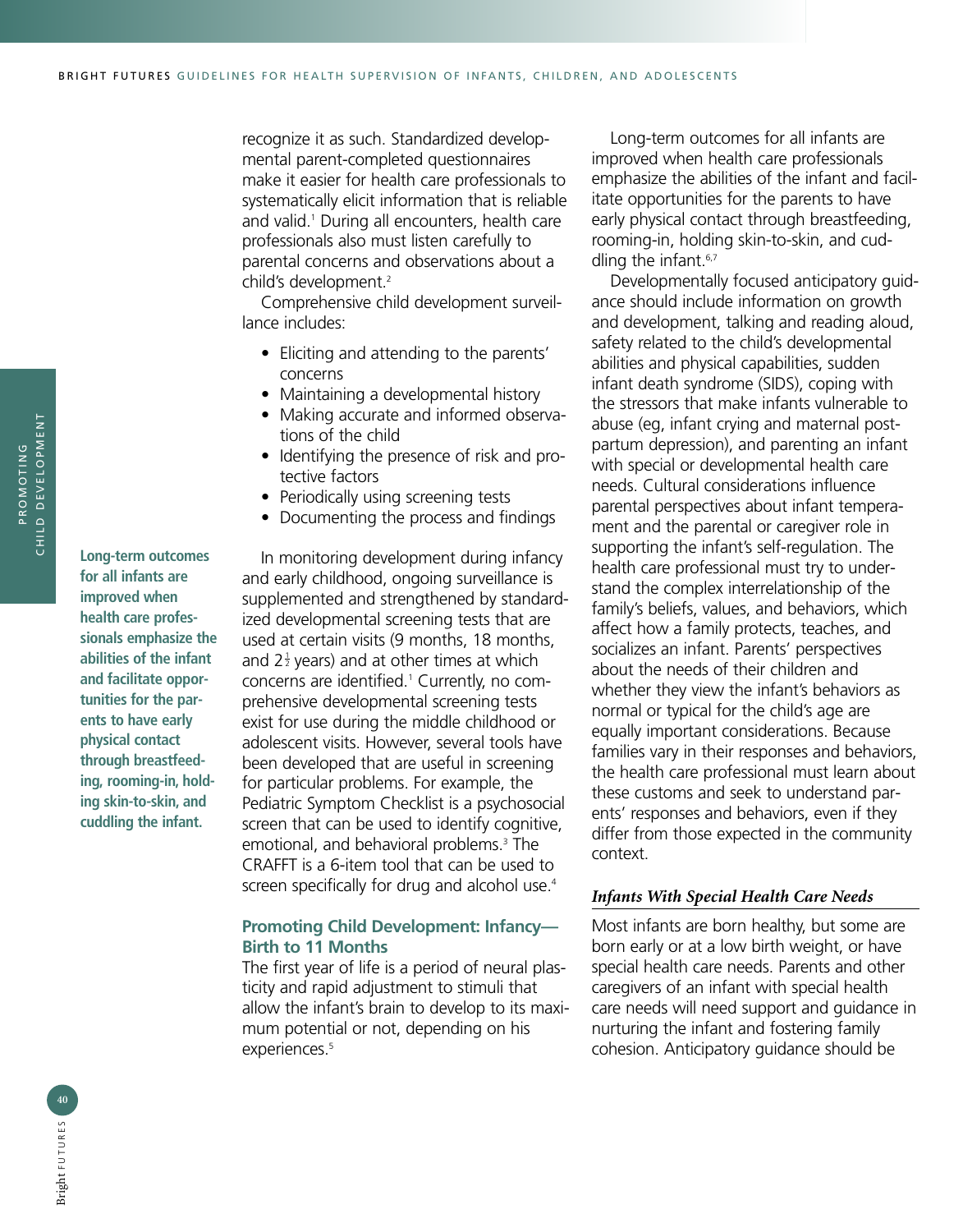structured around the parents' goals and expectations. Specific guidance can include information on growth and development, feeding concerns, specialized health and developmental care needs for the infant, expectations for achieving developmental milestones, and any specific vulnerability that the family will need to know. The health care professional should explore with families their understanding of their infant's health condition, its impact on the family, their expectations on issues such as family supports and care coordination, and their hopes for the child. Additionally, many families may need assistance with referrals, financial assistance, and other types of supports.

The health care professional plays an important role in identifying conditions that place the infant at risk of disability and warrant immediate referral to early intervention services (Box 1). Health care professionals should note those children who require close developmental surveillance and periodic standardized developmental screening to permit the earliest identification of their need for intervention services due to other risk factors. The health care professional also plays an important and continuing role in providing informed clinical opinion in determining the child's eligibility and the scope of services that are needed by the child and family. Care coordination of screening services and followup in the context of the medical home are important. Professionals should, however, be aware that some families may not view early intervention as positive (eg, they may see efforts to screen and evaluate as efforts to stigmatize their child, or they may belong to a culture or religion in which differences are tolerated and accepted and are not "fixed").

Developmental surveillance, screening, and observations are important in all aspects of the child's growth and development. Formal developmental evaluation is indicated if any signs of developmental delay exist, if the parents express concern or questions about their

child's development, or if the child is at risk of developmental challenges because of factors such as prematurity or prenatal exposure to alcohol, drugs, or other toxins. Many parents are aware of developmental delays or irregularities before they are told about them by a health care professional. Their concerns must be promptly responded to and appropriate evaluation must be initiated. This evaluation might begin in the primary care office or might result in an immediate referral to an early intervention program or developmental specialist.

#### *Domains of Development*

During a child's life, the most dramatic growth—physical, motor, cognitive, communicative, and social-emotional—occurs during infancy. By 1 year of age, the infant has

#### **B OX 1**

# **Program for Infants and Toddlers with Disabilities (Part C of Individuals with Disabilities Education Act)**

Children from birth to age 3 years who exhibit delays in development or are at risk are eligible under federal law for early intervention services that will foster age-appropriate development. The Program for Infants and Toddlers with Disabilities (Part C of the Individuals with Disabilities Education Act [IDEA]) assists states in operating a comprehensive, statewide program of early intervention services for infants and toddlers with disabilities, from birth through age 3 years, and their families.<sup>8</sup> Eligibility criteria can be found at http://www. nectac.org/topics/earlyid/partcelig.asp. A diagnosis is not necessary for enrollment in early intervention programs. Children can be on waiting lists for an evaluation while receiving services. Children from the age of 3 years to school age also are eligible for early intervention through the educational system or through developmental services.

P R O N O T I N G

**Bright FUTURES**  $\overrightarrow{B}$ Bright FU TURES

**The health care professional plays an important role in identifying conditions that place the infant at risk of disability and warrant immediate referral to early intervention services.**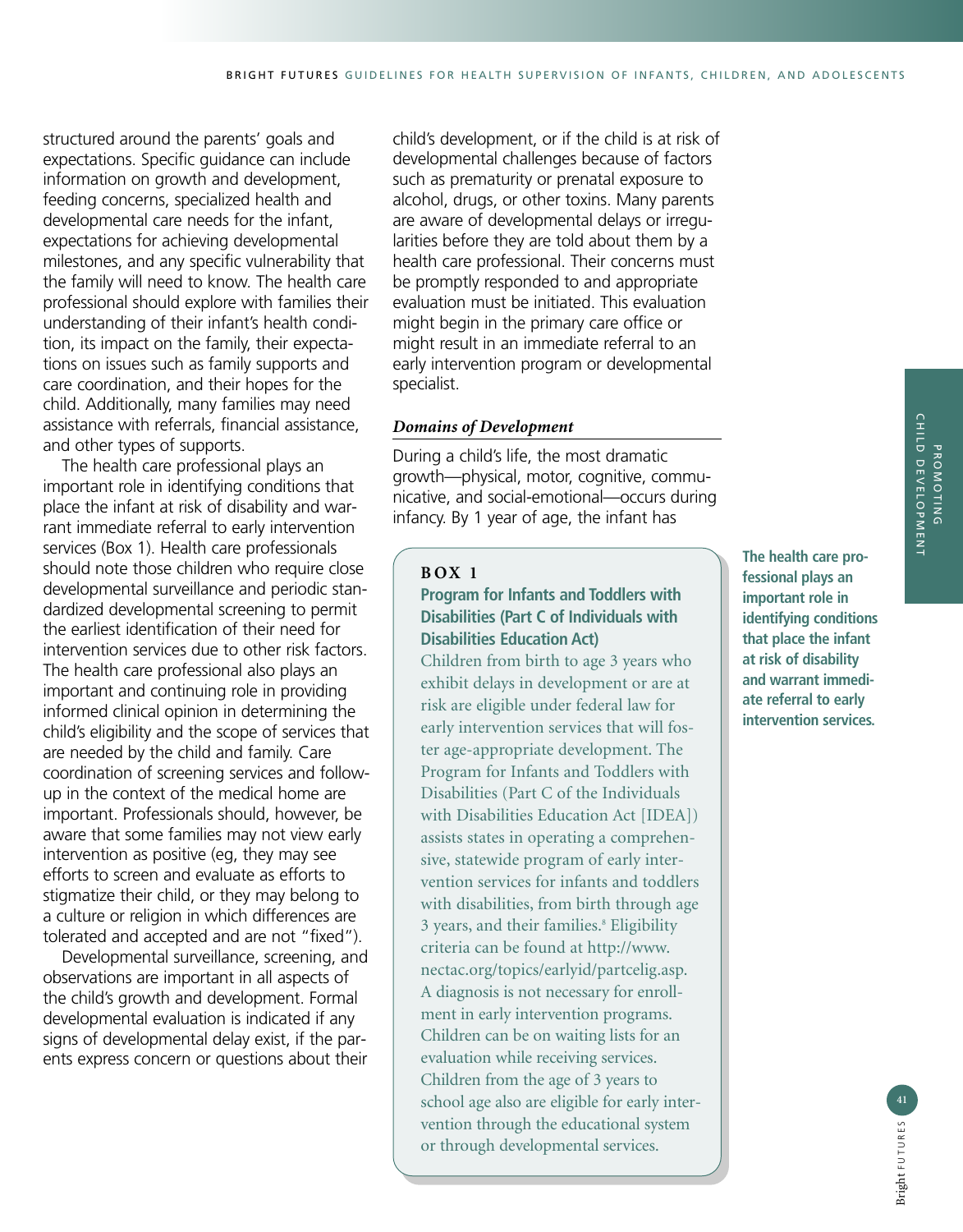nearly tripled his birth weight, added almost 50% to his length, and achieved most of his brain weight. By 8 months of age, brain synapses have increased from 50 trillion to 1,000 trillion, and remain there through early childhood.9 During the remainder of childhood and adolescence, the brain is actively engaged in developing and refining the efficiency of its neural networks, especially in the prefrontal cortex, the critical brain region responsible for decision making, judgment, and impulse control. This dynamic process of neuronal maturation continues into early adulthood.<sup>10</sup>

Outcomes for infants who are prenatally exposed to toxins (eg, alcohol, lead, and illicit drugs) are largely determined not by the degree of exposure but by the quality of the nurturing environment.<sup>5</sup> Studies on early brain development confirm the importance of positive early experiences in the formation of brain cell connections. These early experiences, especially parent-child interactions, have a significant impact on a child's emotional development and learning abilities.

#### **GROSS MOTOR SKILLS**

From birth to the end of the first year of life, major changes occur in the infant's gross motor skills. As tone, strength, and coordination improve sequentially from head to heel, the infant attains head control, rolls, sits, crawls, pulls to stand, cruises, and may even walk by 1 year of age. Delays in gross motor milestones, asymmetry of movement, or muscle hypertonia or hypotonia should be identified and evaluated for early intervention referrals. Within the framework of back-tosleep guidelines, $11$  it is important to promote age-appropriate and safe opportunities for tummy-time play to allow young infants to master their early motor skills.

# **FINE MOTOR SKILLS**

Hand-eye coordination and fine motor skills also change dramatically during infancy. These abilities progress from reflexive



grasping to voluntary grasp and release, midline play, transferring an object from one hand to the other, shaping the hand to an object, inferior then superior pincer grasp, using the fingers to point, self-feeding, and even marking with a crayon by 1 year of age. Babies should be given opportunities to play with toys and food to advance their fine motor skills.

#### **COGNITIVE, LINGUISTIC, AND COMMUNICATION SKILLS**

Environmental factors influence the infant's developing brain significantly during the first year of life. When parents provide consistent and predictable daily routines, the infant learns to anticipate and trust his environment. An infant's brain development is

**When parents provide consistent and predictable daily routines, the infant learns to anticipate and trust his environment.**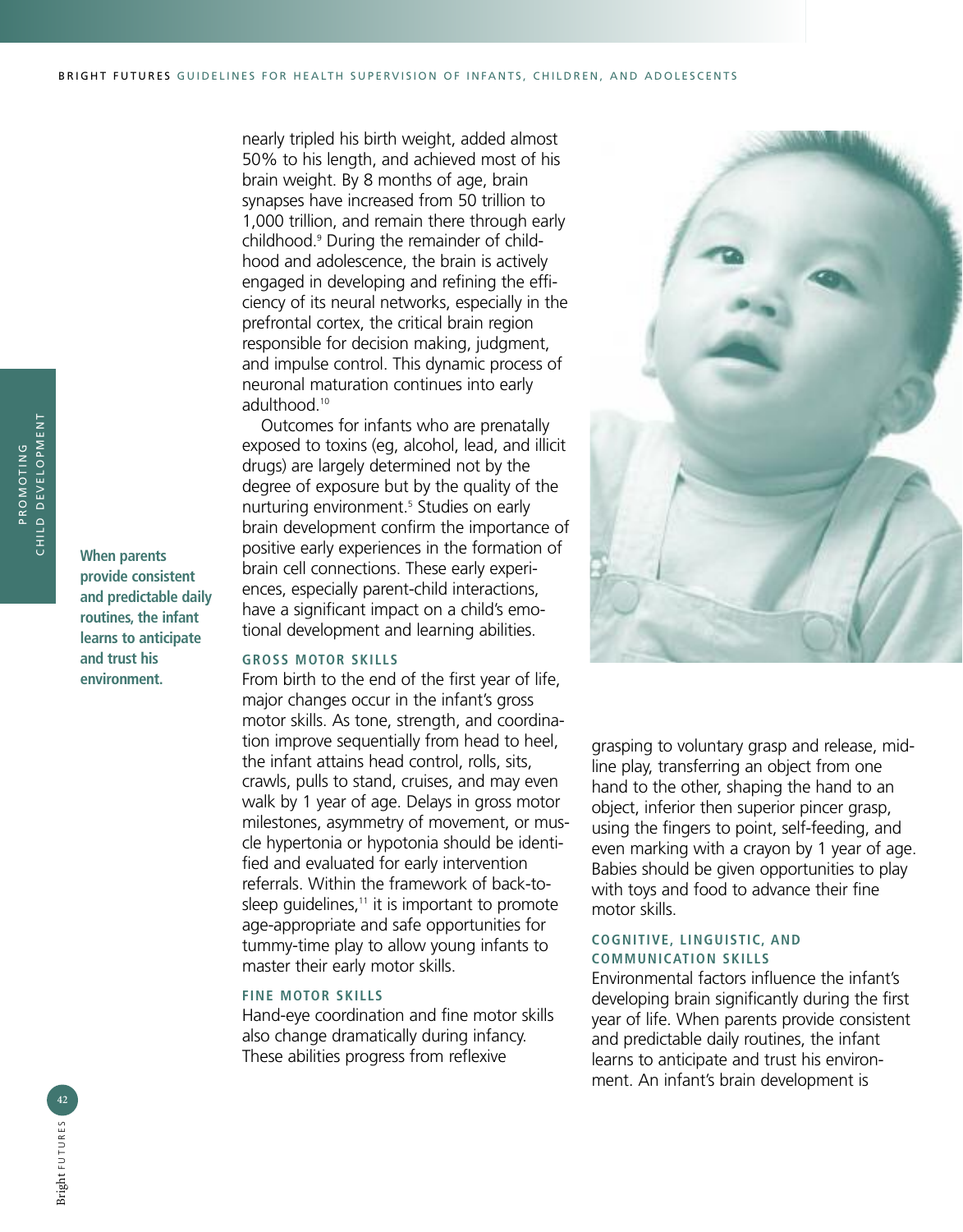affected by daily experiences with parents and other caregivers during feeding, play, consoling, and sleep routines.12

At birth, newborns already hear as well as adults do, but their responses can be difficult for parents to understand. Newborns should have a screening test for hearing before discharge from the hospital, or should be screened before 1 month of age if not born in a hospital. Thereafter, hearing should be screened regularly and whenever parents express concern about hearing and/or language development. Newborns can recognize their parents' voices at birth. By 3 days of age, they can distinguish their mother's voice.

Newborns also have color vision, can see in 3 dimensions, and can track visually. Close up, they show a preference for the pattern of human faces. Visual acuity progresses rapidly from newborn hyperopia to adult levels of 20/20 vision when the child is 5 to 6 years of age. Newborns copy facial expressions from birth, use the emotional expressions of others to interpret events, and understand and use gestures by 8 months of age. By 8 weeks, babies coo; by 6 to 8 months, they begin to babble with vowel-consonant combinations; and by 1 year, they usually speak a few single words. The normal range for the acquisition of these pre-linguistic skills is broad. Beyond babbling, progress depends in part on the language stimulation a child receives. Children who are talked to and read to frequently by loving parents or caregivers have nearly 300 words at age 2 years, a higher number than often acquired by those who have not had this stimulation.

Reading is important for all children, including infants. Health care professionals should educate parents about how to read to infants, the importance of language stimulation, including singing songs to infants and children, reading to them, and talking to them. They also need to understand the transition from the parent talking about pictures in a book to engaging the child in reciprocally talking and pointing to pictures in a book.

Health care professionals also should identify feeding issues related to oromotor function and coordination because these are integral to early pre-linguistic and later communication skills. Special discussions could be used with parents who are unable to communicate verbally or who have a child with special communication needs (such as a child with a hearing loss) to help the parents support normal language development in their children. Exposure to live language has been shown to have a positive impact on early child development, whereas television screen exposure increasingly shows adverse effects.<sup>13,14</sup>

Children who live in print-rich environments and who are read to during the first years of life are more likely to learn to read on schedule than children who are not exposed in this way.15 Giving an age- and culturally appropriate book to the child, along with anticipatory guidance to the parent about reading aloud, at each health supervision visit from 6 months to 5 years, has been shown to improve the home environment and the child's language development, especially in children at socioeconomic risk.16-21 Parents should make reading with their children part of the daily routine. Reading together in the evening can become an important part of the bedtime ritual beginning in infancy and continuing for years. Books and reading encourage development in multiple domains and are especially important for cognitive and linguistic development.17-19 Book-handling skills in young children also reflect fine motor skills, and parent-child reading promotes social and emotional development as well. Reading to a young child is often a source of great warmth and good memories for parents and children alike. Parents can use books in various ways, and health care professionals can emphasize to parents with low or no literacy skills that having conversations with their young children about the pictures in books (ie, interactive

**Health care professionals should educate parents about how to read to infants, the importance of language stimulation, including singing songs to infants and children, reading to them, and talking to them.**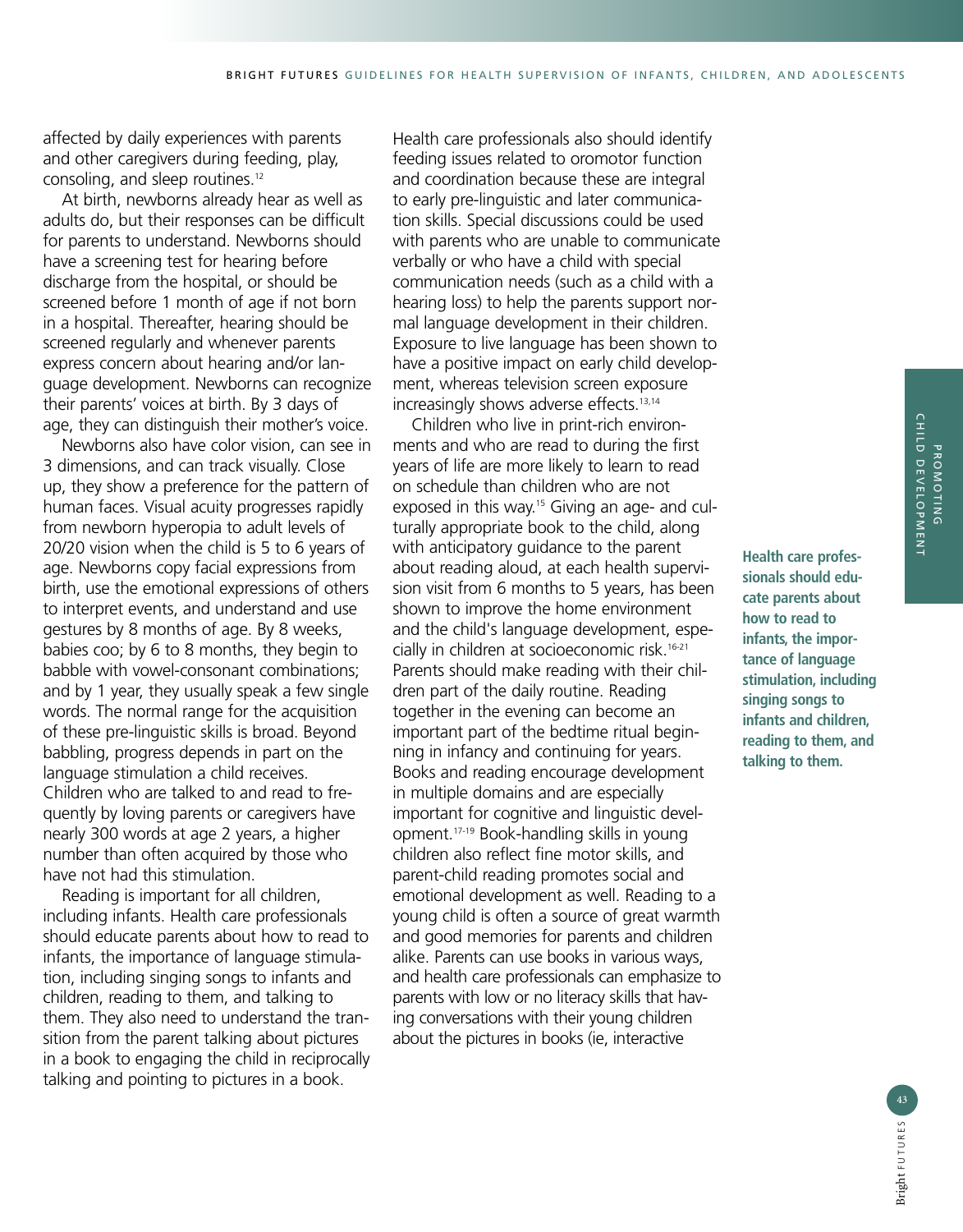**As parents learn to recognize their infant's behavior cues for engagement and disengagement or distress, and consistently respond appropriately to their infant's needs (eg, being fed when hungry or comforted when crying), babies learn to trust and love their parents.**

reading) also is an important way to encourage language development (Box 2).

# **B OX 2 Promoting Literacy**

To help parents promote healthy language and cognitive development in young children, *Bright Futures* recommends anticipatory guidance on reading aloud at every health supervision visit from 6 months to 5 years and encourages giving a book at these visits, whenever possible, especially for children at socioeconomic risk.

Many organizations make books available at low or no cost for distribution. For example, Reach Out and Read (http://www.reachoutandread.org) is a national nonprofit organization that promotes early literacy by making books a routine part of pediatric primary care so that children grow up with books and a love of reading.<sup>18,19</sup> Information on trainings, technical assistance, and startup funding for these books is available for practices or clinics that are interested in implementing a Reach Out and Read program.

#### **SOCIAL-EMOTIONAL SKILLS**

As parents learn to recognize their infant's behavior cues for engagement and disengagement or distress, and consistently respond appropriately to their infant's needs (eg, being fed when hungry or comforted when crying), babies learn to trust and love their parents.

Children with special health care needs may not exhibit the same responses as other children. This difficulty can cause parents to feel inadequate because they cannot discern their child's needs. Helping a family recognize even the small gains their child is making provides support to the family and acknowledges the progress and growth in their child with special needs.

By 3 months of age, infants may interact differently with different people. At about 8 months, an infant shows social referencing, looking to his parents in ambiguous or unfamiliar situations to figure out how to respond. At about the same age, his capacity to discriminate between familiar and unfamiliar people shows itself as stranger anxiety. By 14 months, he develops enough assurance and communication ability to contain his stranger anxiety and deal successfully with a new person. During the first year, the infant's social awareness advances from a tendency to cry when he hears crying, to attempts to offer food, initiate games, and even take turns by 1 year. As autonomy emerges, babies may begin to bite, pinch, and grab what they want. Health care professionals should tell parents to anticipate these infant behaviors and advise on consistent, appropriate (firm but gentle) responses to redirect the infant's behavior.

Different cultures may have various expectations about the age at which children will achieve socially mediated milestones. It is, therefore, important to ask not only what the child can do but also what the family expects and allows.

#### *Separation Anxiety*

Parents need to know that infants as young as 4 to 5 months of age may be anxious, when they are separated from their parents, to meet strangers or even familiar relatives. Even grandparents need to allow the infant to warm up to them before taking the infant from the mother. This anxiety peaks at about 8 months. This is not a rejection but a normal developmental phase.

Providing time for the infant to get to know a new caregiver in the presence of the mother, before separation, is critically important. There must be consistency in this relationship. Transitions will be easier if a child is encouraged to have a special stuffed animal, blanket, or similar favorite object, which she holds on to as an important companion.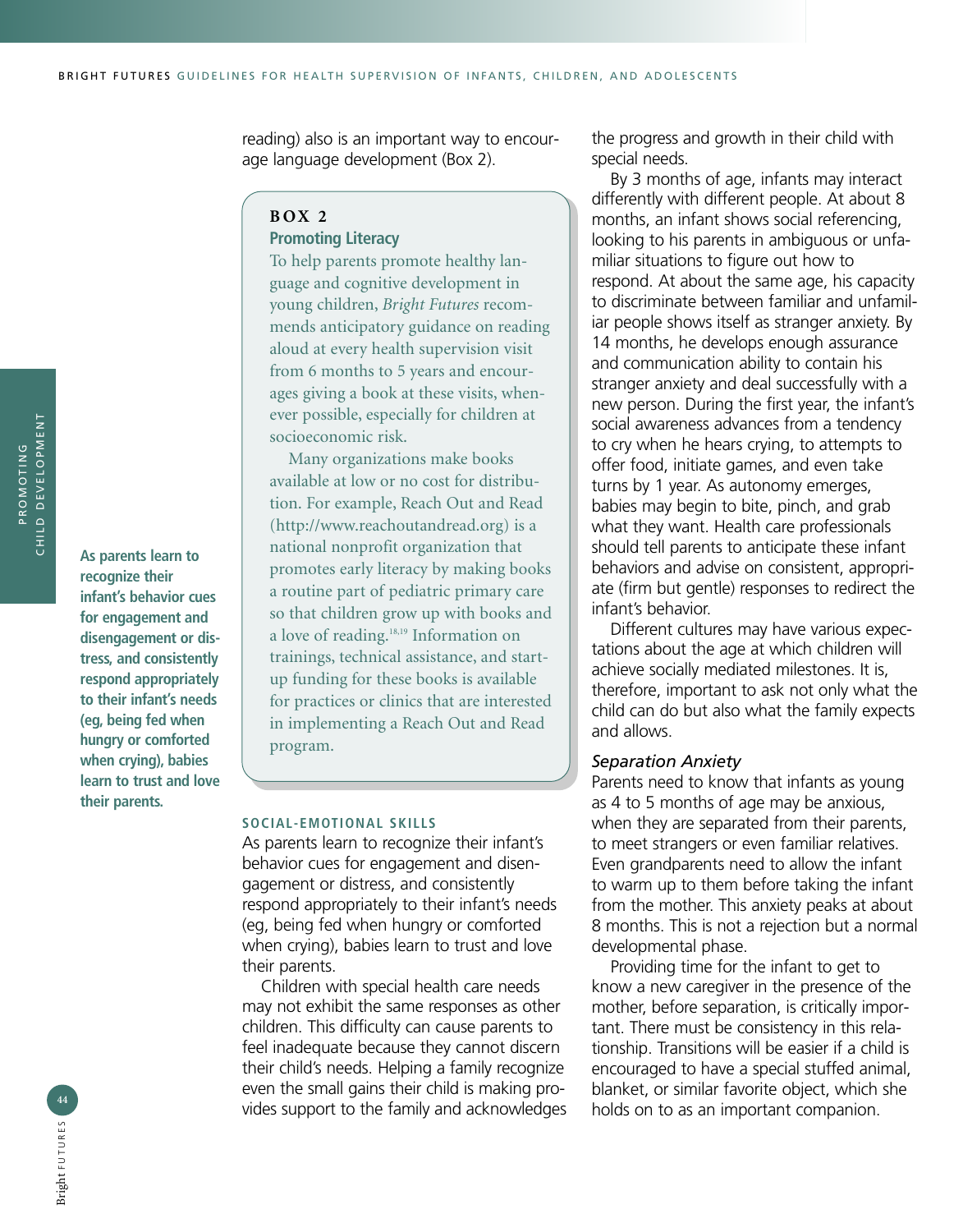Young children use this *transitional object* to comfort them. Transition is often as difficult for the parent as it is for the child. If the parent is going back to work or school and using child care on a consistent basis, the parent often feels a combination of intense longing for the child, intense guilt, and jealousy. The mother is frequently afraid the infant will love the caregiver more than she loves the mother. Parents need to be reassured that they will remain the most important people to their infant's happiness, well-being, and health. The infant may have intense emotions, including crying and irritability, that are saved for times when she is within the safe embrace of her mother. These expressions reflect the intensity of attachment to the mother. Guidance for both the child and parent may be needed to ease transitions and promote healthy adaptations.

#### *Child Care*

In recent decades, interest in child care issues has increased as a growing number of women have entered the labor force and as child care arrangements have reflected the changing needs and interests of contemporary American families.<sup>22</sup> Regardless of the location or person providing care, young children benefit when they receive high-quality care. Care that fosters children's healthy development should be offered by caregivers who relate consistently to the children; who are available, physically and emotionally, to respond to each child's needs and interests; and who provide care in a clean, safe, nurturing, and stimulating environment. The fewer children cared for by each provider, the better the situation is for the child. Infant care should have no more than 3 children per provider. Parents should ask whether their child care centers adhere to national standards and are accredited by organizations such as the National Association for the Education of Young Children (www.naeyc.org).<sup>23</sup>

## *Developmental Highlights of Infancy*

# **THE INFLUENCE OF CULTURE ON DEVELOPMENT**

Health care professionals should understand that what are often considered "milestones" are less "stones" than "markers," and that these markers shift according to upbringing. The timing for acquisition of any developmental task is determined by surveying many infants to determine the range of accomplishment dates. The populations surveyed are typically the population of convenience. So "milestones" must be understood as *normed to a population*. (However, it is important to note that children are still held to the same standards once they reach kindergarten. Therefore, once a child reaches preschool age, developmental differences should be viewed in light of overall population means.) Table 1 presents examples of milestones that are reached at different ages for different ethnic groups.

#### **TABLE 1**

## Developmental Milestones by Age and Ethnicity, Months<sup>24</sup>

| Task                   | Anglo | Puerto<br><b>Rican</b> | <b>Filipino</b> |
|------------------------|-------|------------------------|-----------------|
| Eat solid food         | 8.2   | 10.                    | 16.7            |
| Use training cup       | 12.0  | 17.1                   | 21.9            |
| Use utensils.          | 17.7  | 26.5                   | 32.4            |
| Eat finger foods       | 8.9   | 9.4                    | 9.5             |
| Wean                   | 16.8  | 18.2                   | 36.2            |
| Sleep by self          | 13.8  | 14.6                   | 38.8            |
| Sleep all night        | 11.4  | 14.5                   | 32.4            |
| Choose clothes         | 31.1  | 44.2                   | 33.1            |
| Dress self             | 38.2  | 44.2                   | 39.2            |
| Play alone             | 25.0  | 24.8                   | 12.3            |
| Toilet trained (day)   | 31.6  | 29.0                   | 20.4            |
| Toilet trained (night) | 33.2  | 31.8                   | 34.2            |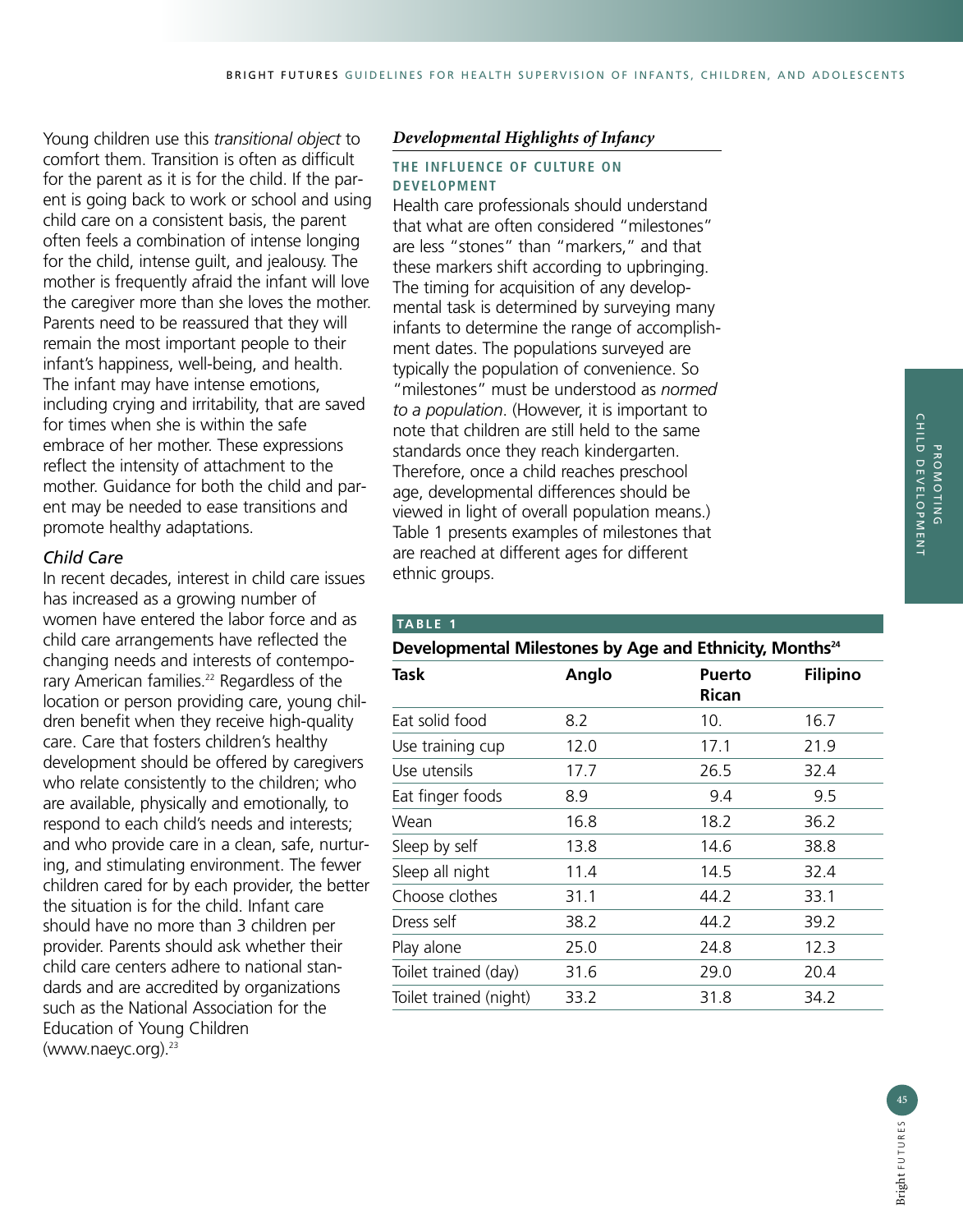#### **SELF-REGULATION**

Infants generally are born with unstable physiologic functions. With maturation and sensitive caregiving, physiologic stability, temperature regulation, sustained suck, coordinated suck, swallow, breath sequences, and consistent sleep-wake cycles will improve. During the first year, the infant's ability to self-regulate (eg, transition from awake to sleep) and modulate his behavior in response to stress are influenced by the environment, particularly by the consistency and predictability of the caregivers. The consistency and predictability of infant feedings and encouragement for regular sleep helps establish an infant's diurnal pattern of waking and sleeping. The infant also develops ways to calm himself and expands his ability to selectively focus on a particular activity. Large individual differences exist in self-regulatory abilities. Infants who are born with special health care needs, such as those who are of low birth weight or small for gestational age, or those born to mothers with diabetes or who abused drugs or alcohol during pregnancy, are at particular risk of problems with self-regulation.

A major component of infant health supervision consists of counseling parents about their infant's temperament, colic, temper tantrums, and sleep disturbances. The "goodness of fit" between parents and infant can influence their interaction. Helping parents understand their infant's temperament and their own can help them respond effectively to their infant.

Crying is stressful for families and frustrating for parents. Health care professionals will want to help parents discover calming techniques and understand that a certain amount of crying is inevitable. Parents should consider who they can ask for help if they are having trouble coping or if they fear they might harm their baby.

#### **SLEEP**

Parents need guidance on differentiating between active and quiet sleep because they may assume their infant is getting adequate sleep when taken to the mall, taken to a party, or left in a carrier or swing all day. During these times, infants are more apt to be in active sleep. Active sleep alone is not adequate for appropriate rest and often results in a fussy baby. Health care professionals should help parents understand their infant's need for a consistent, predictable, quiet sleep location, including for nap time. Table 2 presents the key characteristics of various infant states. Table 3 lists typical infant sleep patterns.

#### **SUDDEN INFANT DEATH SYNDROME**

Sudden infant death syndrome is the sudden, unexplained death of an infant younger than 1 year. Most SIDS-related deaths occur between the ages of 2 and 4 months.<sup>25</sup> Numerous studies have identified the following independent risk factors for SIDS:

- Young maternal age
- Maternal smoking during pregnancy (mothers who smoke have an approximately fivefold increase in SIDS risk for their infants)
- Exposure to secondhand cigarette smoke
- Inadequate prenatal care
- Low birth weight or premature birth
- Prone sleep position for infant
- Infant sleeping on a soft surface
- Bed sharing (infant sleeping with parent or other adult)
- An overheated infant
- Male gender

Three of these risk factors are under parental control during infancy: (1) avoidance of cigarette smoke, (2) where the child sleeps and on what type of surface, and (3) in what position he sleeps.

**Helping parents understand their infant's temperament and their own can help them respond effectively to their infant.**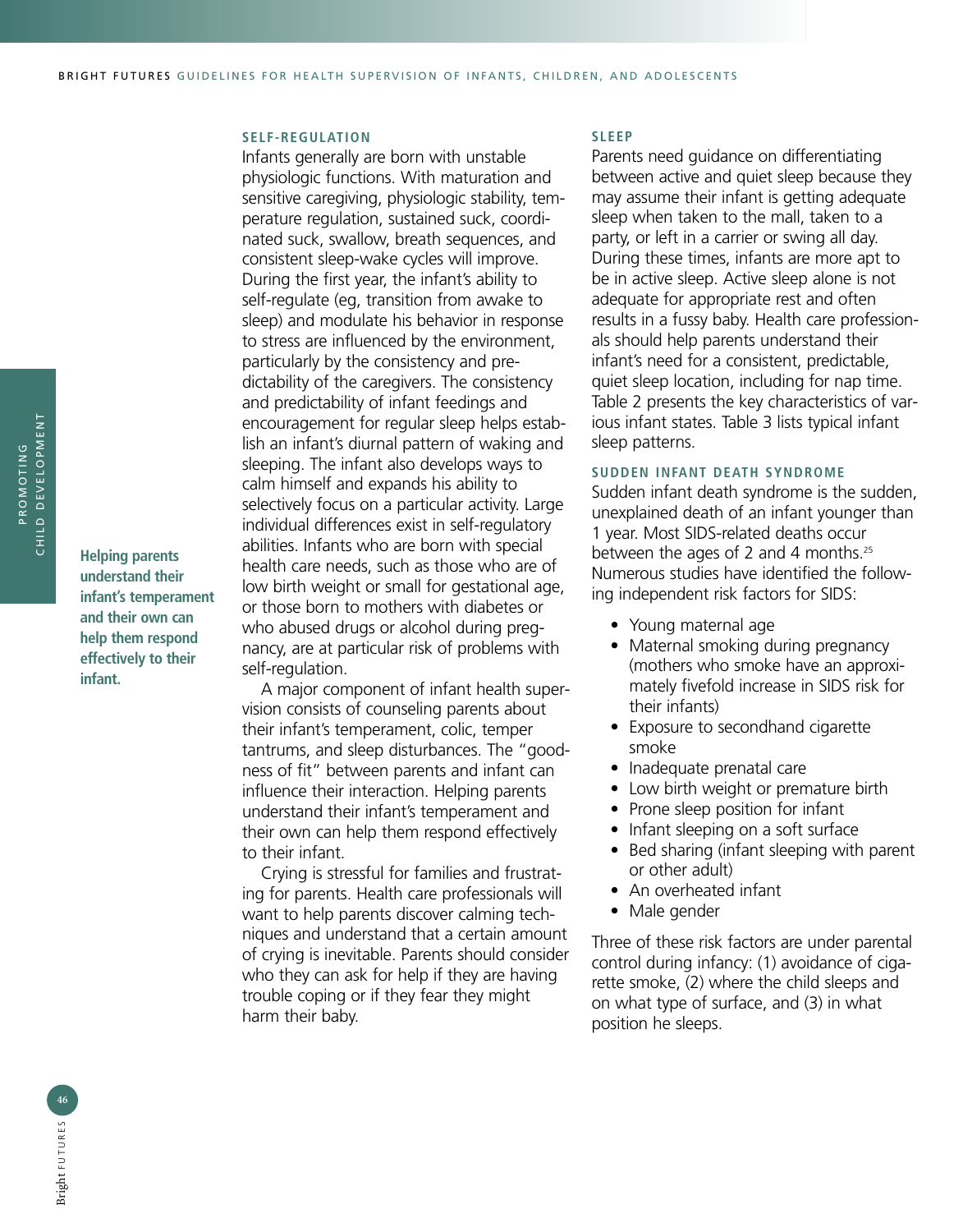| TABLE 2                                                    |                                                                                                                                                                                                                                                |  |  |
|------------------------------------------------------------|------------------------------------------------------------------------------------------------------------------------------------------------------------------------------------------------------------------------------------------------|--|--|
| Key Characteristics of Various Infant States <sup>26</sup> |                                                                                                                                                                                                                                                |  |  |
| <b>Infant States</b>                                       | <b>Characteristics</b>                                                                                                                                                                                                                         |  |  |
| Quiet sleep                                                | Very difficult to awaken; regular respirations; little movements;<br>may startle                                                                                                                                                               |  |  |
| Active sleep                                               | May awaken and go back to sleep; body movements, eyelid<br>movements; irregular respirations                                                                                                                                                   |  |  |
| Drowsy                                                     | Increasing body movements, eyelid opening; more easily<br>awakened for a feeding but may return to sleep with comforting                                                                                                                       |  |  |
| Alert                                                      | Alert expression, open eyes, surveys surroundings, especially<br>faces; optimum state for feedings                                                                                                                                             |  |  |
| Active alert                                               | Beginning to fuss and show need for a change; if needs are not<br>met, escalates to crying                                                                                                                                                     |  |  |
| Crying                                                     | Crying that lasts for more than 20 seconds; usually infant can be<br>comforted with holding, feeding, or diaper change; exploring the<br>duration, intensity, and frequency of crying is needed to deter-<br>mine strategies for interventions |  |  |

| TABLE 3 |  |  |
|---------|--|--|
|         |  |  |
|         |  |  |

**Typical Infant Sleep Patterns and Sleep Location26-28**

| <b>Activities</b>         | <b>Birth to</b><br>3 Months               | $3$ to $6$<br><b>Months</b>               | 6 to 9<br>Months    | 9 to 12<br><b>Months</b> | 12 to 18<br><b>Months</b> | 18 to 48<br><b>Months</b> |
|---------------------------|-------------------------------------------|-------------------------------------------|---------------------|--------------------------|---------------------------|---------------------------|
| Average sleep<br>in 24 h  | 14h                                       | 13h                                       | 13h                 | 13h                      | $12 - 13h$                | $12 - 13h$                |
| Range of sleep<br>in 24 h | 12-16 h                                   | 12-15h                                    | 10-14 h             | 10-14 h                  | 12-14 h                   | 12-14 h                   |
| Night<br>awakenings       | Depends<br>on feeding<br>routine          | $2 - 3$                                   | $1 - 3$             | $1 - 2$                  | $0 - 1$                   | 0                         |
| Number of<br>naps         | Depends<br>on feeding<br>routine          | 2-4 naps/d<br>(am/pm)                     | 2 naps/d<br>(am/pm) | 1-2 naps/d<br>(am/pm)    | 1-2 naps/d                | 1 nap/d                   |
| Length of<br>naps         | $1-3h$                                    | 2-3 h each                                | $1-3h$<br>each      | $1-3h$<br>each           | $1-3h$<br>each            | $1-2h$<br>each            |
| Sleep location            | Bassinette or<br>crib in<br>parents' room | Bassinette or<br>crib in<br>parents' room | Crib                | Crib                     | Crib                      | $2-3y$ in<br>own bed      |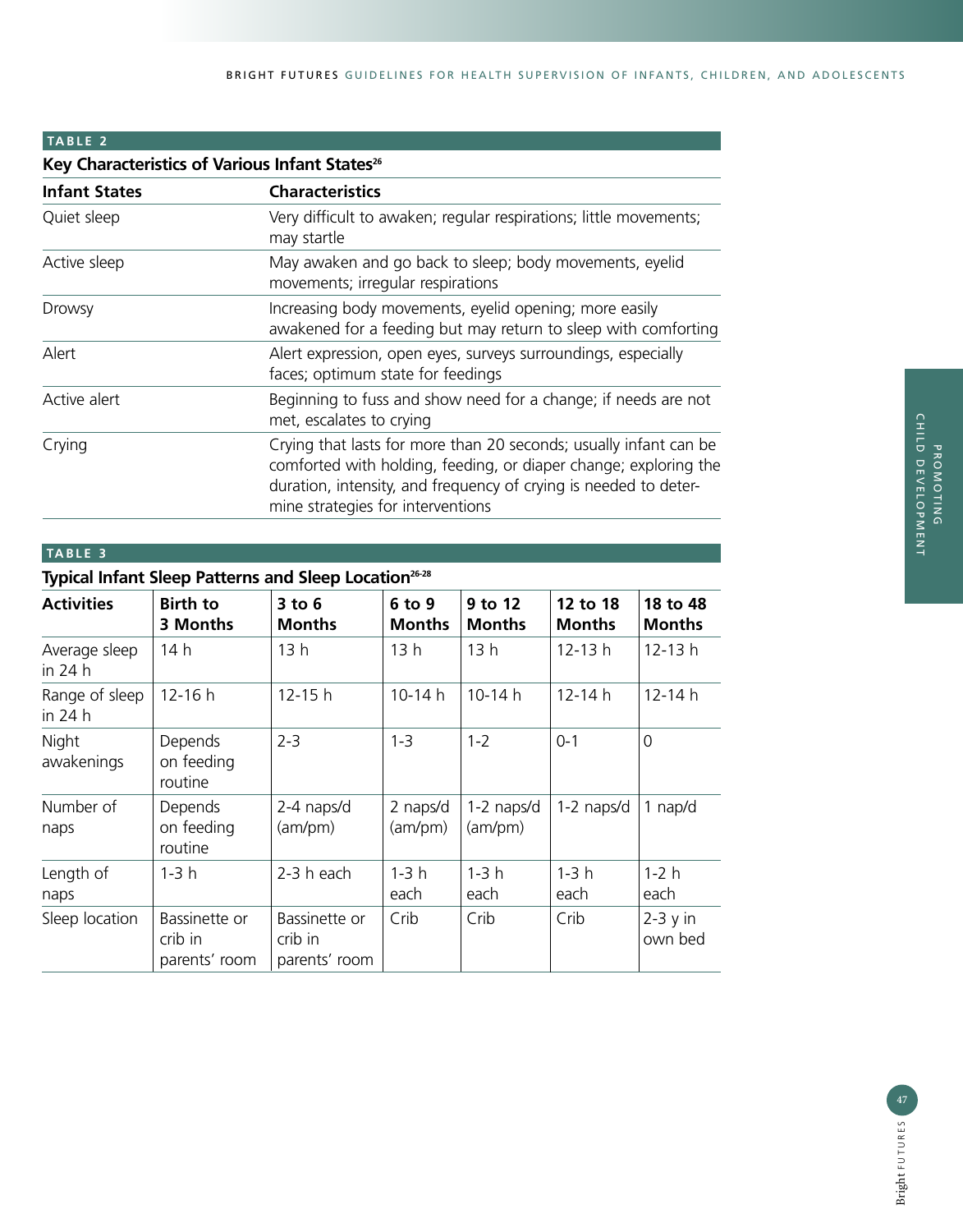#### *Room Sharing and Bed Sharing*

Parent and infant sleeping practices are influenced by custom and family traditions,<sup>29,30</sup> and these sleep patterns often are among the last traditions to change in immigrant and minority families.

Room sharing, defined as an infant sleeping in the parents' room in a separate sleep space, is a common practice in many cultures worldwide. In many cultures, sharing a room is viewed as a part of the parents' overall commitment to their children's well-being. African American families, for example, view sharing a room as normal, unrelated to perceived infant sleep problems, attachment concerns, breastfeeding, or household crowding.31 White parents who share a room with their infants, in contrast, more frequently cite infant sleep problems as the reason for this practice. Increasing evidence shows that room sharing is associated with a reduced risk of SIDS.

Sleep practices in which parents and infants share a bed also are common in many cultures. Bed sharing can take the form of mother, father, and baby together in the same bed, to mother and baby together with father sleeping elsewhere, to all family members in the same bed. Advocates of this practice cite its importance in facilitating breastfeeding, promoting parent-infant attachment, and allowing parents to quickly comfort a fussy infant. Opponents express concerns about safety and that bed sharing promotes an unhealthy attachment between the parent and child and can impede the child's progress toward independence.

A review of the dangers associated with placing children younger than 2 years in adult beds include overlying by a parent, sibling, or other adult sharing the bed; wedging or entrapment of the child between the mattress and another object; head entrapment in bed railings; and suffocation on water beds or because of clothing or bedding causing oronasal obstruction.27,32,33 The issue of parents lying on the infant has received extensive study.<sup>30</sup>

#### *Sleep Position*

Despite the recommendation of supine sleep position for infants, approximately 17% of babies continue to be placed in the prone position for sleep.34 Prone sleep position is used more often by African American families and in child care settings; it is a contributing factor to the disparate SIDS rates. Side lying, an alternative sleep position that is practiced by many families who are concerned about using the prone position, carries a twofold higher risk for SIDS because of the significant probability that the infant will roll from the side position to the prone position during sleep.

Infants who are accustomed to sleeping supine who are placed in the prone position or on their side to sleep are at higher risk for sudden infant death than infants who usually sleep in the prone or side position.<sup>35</sup> The risk of death due to SIDS is 7 to 8 times higher for infants who are put to sleep on their side or in the prone position if they typically are placed in a supine position for sleep.35

# *Reducing Sudden Infant Death Syndrome Risks*

Personal experience and beliefs significantly influence a family's acceptance of specific messages regarding infant sleep position and sleep location.<sup>36,37</sup> The health care professional should learn the family's views about infant sleep, room sharing, and bed sharing to appropriately tailor SIDS prevention and risk reduction counseling. The American Academy of Pediatrics (AAP) Task Force on Infant Sleep Position and Sudden Infant Death Syndrome

**Personal experience and beliefs significantly influence a family's acceptance of specific messages regarding infant sleep position and sleep location.**

P R O M O T I N G C H I L D D E V E L O P M E N T

CHILD DEVELOPMENT PROMOTING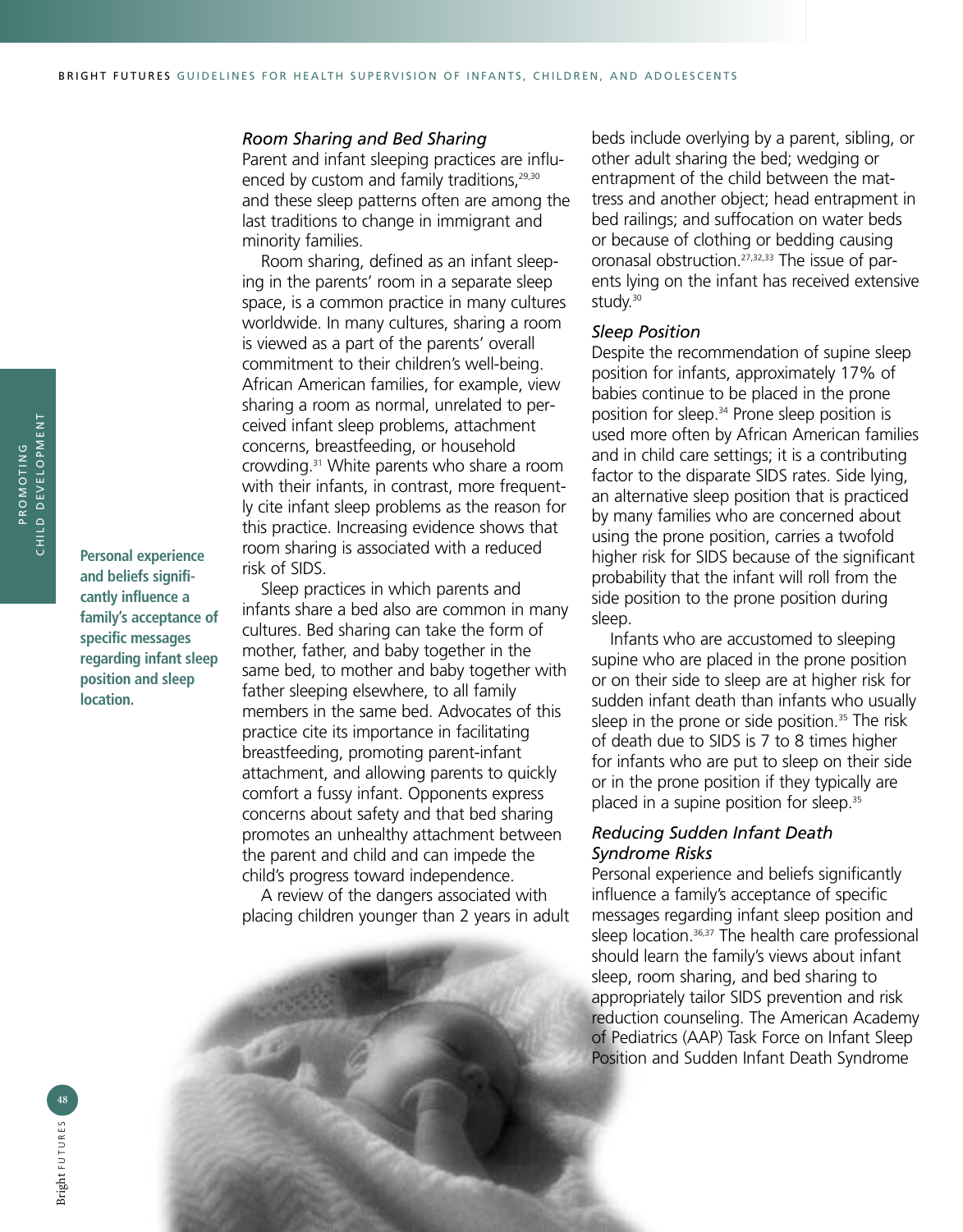reviewed the evidence and compiled the following recommendations to reduce the risk of SIDS<sup>11</sup>:

- Supine sleep position is safest for every sleep; side sleeping is not advised.
- Use a firm sleep surface.
- Avoid placing soft objects and loose bedding in cribs, bassinets, and playpens.
- Do not smoke during pregnancy.
- Do not allow smoking in the child's environment.
- A separate but nearby sleep environment is safest for the infant.
- Avoid overheating the infant; do not over bundle the infant or set the room temperature too high.
- Use of home monitors does not prevent SIDS.
- Parents or other caregivers should not share a bed with the infant if they smoke or are using drugs or alcohol or taking medications that cause drowsiness or fatigue or induce a deep sleep.
- Parents and caregivers should not sleep with their infant on a sofa, couch, or water bed.

#### **DISCIPLINE, BEHAVIORAL GUIDANCE, AND TEACHING**

The interaction between the parents and their infant is central to the infant's physical, cognitive, social, and emotional development, as well as her self-regulation abilities. The infant brings her temperament style, physical attentiveness, health, and vigor to this interaction.

|          | <b>MILESTONES AT</b>       | GLANCE                   |                                             |                                |
|----------|----------------------------|--------------------------|---------------------------------------------|--------------------------------|
| Age      | <b>Gross Motor</b>         | <b>Fine Motor</b>        | Cognitive, Linguistic,<br>and Communication | Social-<br><b>Emotional</b>    |
| 2 Months | Head up 45°                | Follow past<br>midline   | Laugh                                       | Smile<br>spontaneously         |
|          | Lift head                  | Follow to<br>midline     | Vocalize                                    | Smile<br>responsively          |
| 4 Months | Roll over                  | Follow to 180°           | Turn to rattling sound                      |                                |
|          | Sit-head steady            | Grasp rattle             | Laugh                                       | Regard own<br>hand             |
| 6 Months | Sit-no support             | Look for<br>dropped yarn | Turn to voice                               | Feed self                      |
|          | Roll over                  | Reach                    | Turn to rattling<br>sound                   | Work for toy<br>(out of reach) |
| 9 Months | Pull to stand              | Take 2 cubes             | Dada/Mama,<br>nonspecific                   | Wave bye-bye                   |
|          | Stand holding<br><b>on</b> | Pass cube<br>(transfer)  | Single syllables                            | Feed self                      |

**Parents need to understand the differences among discipline, teaching, and punishment so that they can introduce appropriate measures for correcting and guiding their infant's behavior.**

P R O N O T I N G C H I L D D E V E L O P M E N T

Black Color: 50% to 90% of children pass this item.

Green Color: More than 90% of children pass this item.

These norms are taken from the DENVER II, and are based upon the administration and interpretation as set forth in the DENVER II Training Manual (copyright 1992).

These milestones are provided as a reference only. Reference to these milestones does not take the place of a standardized measurement of healthy child development or discourage a developmental discussion with a health care provider.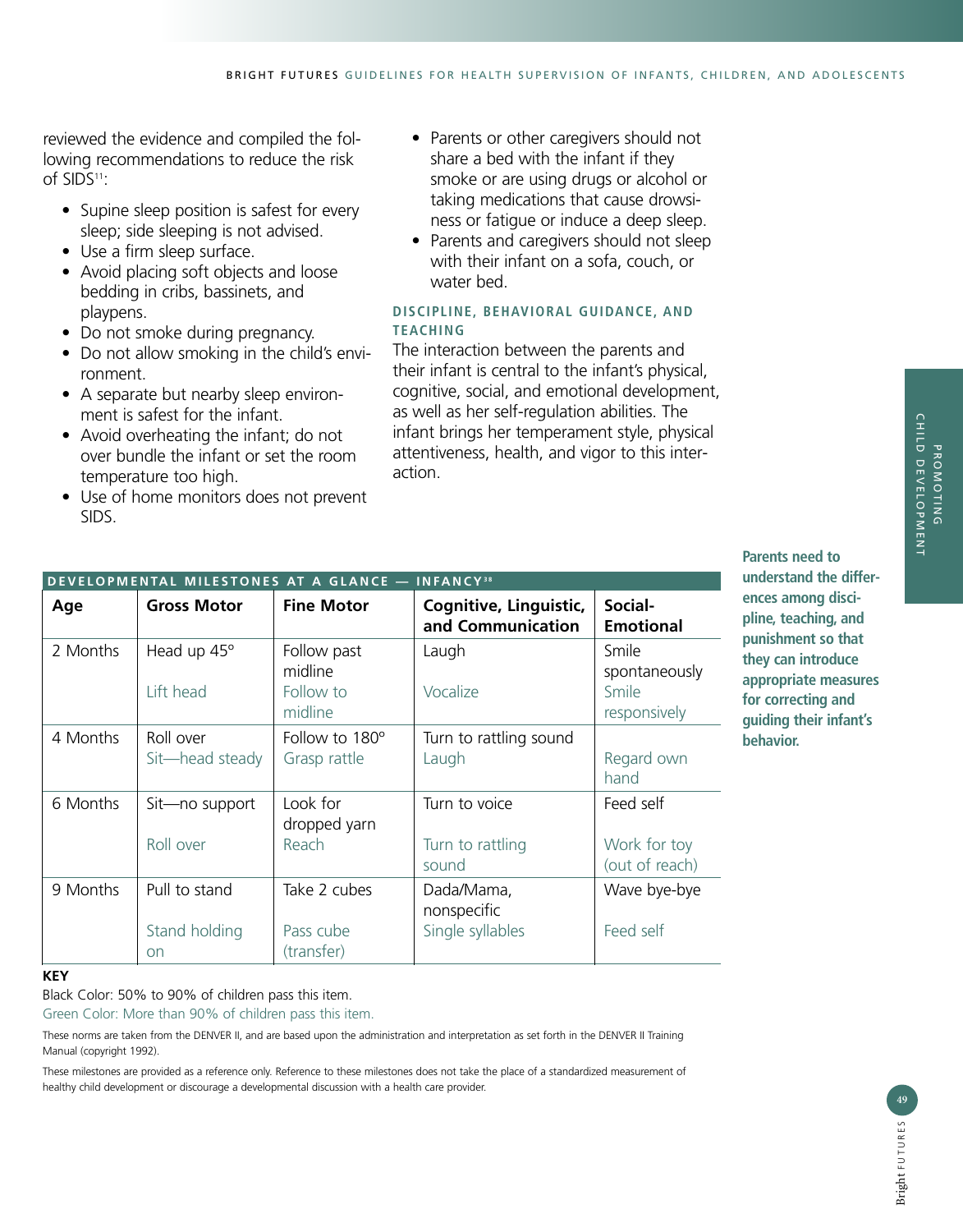Parents need to understand the differences among discipline, teaching, and punishment so that they can introduce appropriate measures for correcting and guiding their infant's behavior. It is important to discuss distraction as a developmentally appropriate discipline for infants. It also may be beneficial to discuss strategies to prevent the need for disciplinary measures by avoiding overtiredness through consistent daily routines for feeding and sleep and by providing a developmentally appropriate safe home environment.

Parents' ability to respond appropriately to their child's behavior is determined by their own life stresses, their past experiences with other children, their knowledge, their temperament, their own experiences of being nurtured in childhood, and other responsibilities, such as other children in the household, work, and daily household tasks. Their perceptions of the infant also can influence the interaction. These perceptions come from their own expectations, needs, and desires, as well as from the reaction of other people to the child.

The infant's emotions also can be affected by the emotional health of the caregivers. Depression is common in many mothers of infants and can seriously impair the baby's emotional and even physical well-being. Babies of depressed mothers show delays in growth and development, diminished responsiveness to facial expressions, reduced play and exploratory behaviors, and decreased motor skills.39-41 Parental substance abuse can have similar negative effects. Health supervision for the child must include monitoring the emotional health of the parents or primary caregivers. The health care professional should recognize and provide assistance if parents demonstrate or acknowledge their difficulty in responding to their infant's needs.

# **Promoting Child Development: Early Childhood—1 to 4 Years**

At the beginning of this developmental period, a child's understanding of the world, people, and objects is bound by what he can see, hear, feel, and manipulate physically. By the end of early childhood, the process of thinking moves beyond the "here and now" to incorporate the use of mental symbols and the development of fantasy. For the infant, mobility is a goal to be mastered. For the active young child, it is a mechanism for exploration and increasing independence. The 1-year-old child is beginning to use the art of imitation in her repetition of familiar sounds and physical gestures. The 4-year-old child has mastered most of the complex rules of the languages that are spoken in the home and can communicate thoughts and ideas effectively.

The toddler is beginning to develop a sense of himself as separate from his parents or primary caregivers. By the end of early childhood, the well-adjusted child, having internalized the security of early bonds, pursues new relationships outside of the family as an individual in his own right. Understanding and respecting this evolving independence is a common parental challenge.

# *Young Children With Special Health Care Needs*

Health care professionals who take care of children between the ages of 1 and 4 years have a responsibility to diagnose special health care needs. Because children in this age group grow and progress rapidly, parents anticipate and analyze how their child is reaching developmental milestones such as walking, talking, and socializing. When parents express concerns about how their child is developing, the health care professional should listen and observe carefully. A "wait and see" attitude will not suffice, particularly if the child falls into an at-risk group. A proactive approach is essential.

**Parental concerns are highly accurate markers for developmental disability, and it is essential for the health care professional to be sensitive to these concerns.**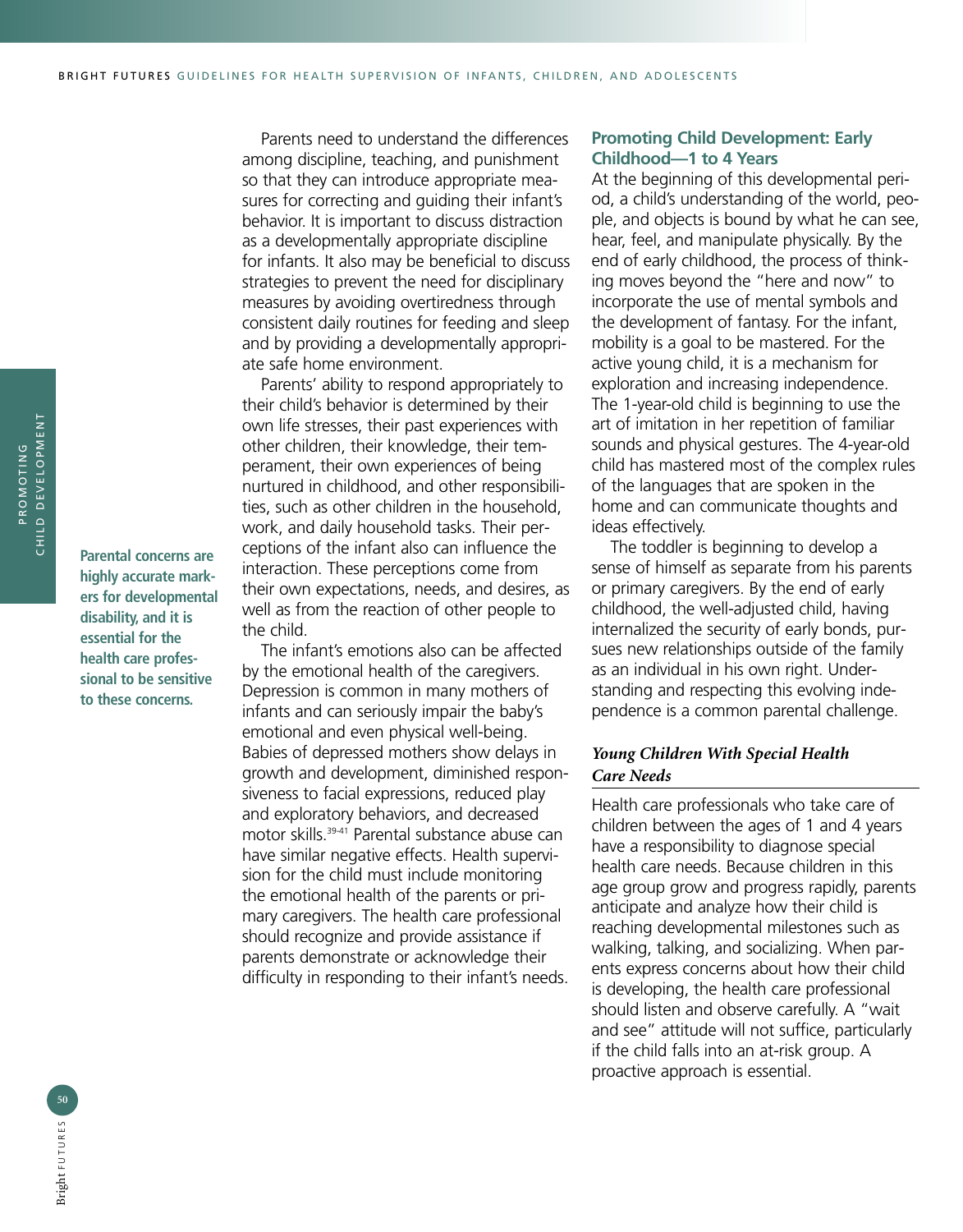Several tools are available for identifying a child with special health care needs. Parental concerns are highly accurate markers for developmental disability, and it is essential for the health care professional to be sensitive to these concerns. If developmental delay or disability is suspected, a referral should be made to an appropriate early intervention program or developmental specialist for evaluation. If significant developmental delay or disability is confirmed, the child should be referred to an early intervention program that is matched to the child's and family's needs. With the appropriate services in place, the primary health care professional provides a medical home for the child and, in partnership with the family, assists with ongoing care planning, monitoring, and management across agencies and professionals. The primary care practice team carries out these activities by providing care coordination services. Complicating factors, such as family finances, access to resources, parental health and well-being, and sibling issues, also should be considered. Families whose young children have special health care needs usually find that referrals to parent-to-parent support programs are helpful. (For more information on this topic, see the Promoting Community Relationships and Resources theme.)

#### *Domains of Development*

# **GROSS AND FINE MOTOR SKILLS**

The physical abilities of children in the 1- to 4-year age range vary considerably. Some are endowed with natural grace and agility; others demonstrate less fine-tuning in their physical prowess, yet they "get the job done." As a fearless and tireless explorer and experimenter, the toddler is vulnerable to injury, but appropriate adult supervision and a physically safe environment provide the child with the freedom to take controlled risks.

Many children do not live in safe environments. Parents may try to provide a safe

environment within the confines of their own dwelling, but the immediate community may be characterized by violence, substandard housing conditions, overcrowding, or residence in a shelter. Health care professionals who are aware of these circumstances can better support parents' efforts to find developmentally appropriate surroundings and experiences that allow their children to safely develop their motor skills.

# **COGNITIVE, LINGUISTIC, AND COMMUNICATION SKILLS**

Young children learn through play. If the toddler experienced nurturing and attachment during infancy, she now has a strong base from which to explore the world. The selfcentered focus of the young child is related less to a sense of selfishness than to a cognitive inability to see things from the perspective of others. The child's growth in understanding the world around her is evidenced by her linguistic development (ie, by her capacity for naming and remembering the objects that surround her and her ability to communicate her wishes and feelings to important others).

Young children live largely in a world of magic; they often have difficulty differentiating what is real from what is make-believe. Such fantasies, unless scary to the child, are to be expected and encouraged at this stage of development. Some children have imaginary friends. Many children engage in elaborate fantasy play. Learning to identify the boundaries between fantasy and reality and developing an elementary ability to think logically are 2 of the most important developmental tasks of this age.

Parents and other caregivers need to provide a safe environment for these young learners to explore. Children need access to a variety of tools (books and toys) and experiences. They need opportunities to learn through trial and error, as well as through planned effort. Their seemingly endless string

**Their seemingly endless string of repetitive questions can test the limits of the most patient parents. These queries, however, must be acknowledged and responded to in a manner that not only provides answers but also validates and reinforces the child's curiosity.**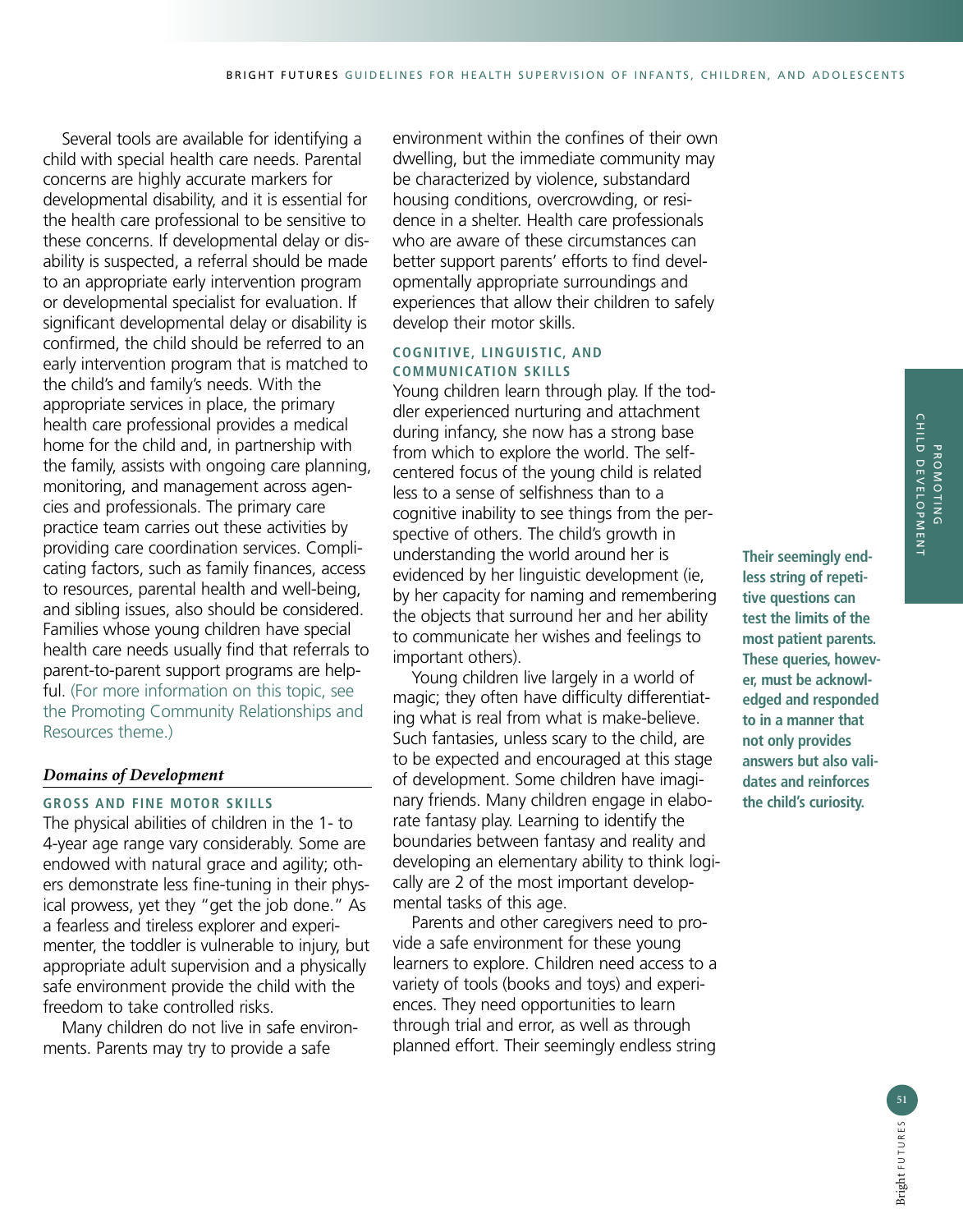of repetitive questions can test the limits of the most patient parents. These queries, however, must be acknowledged and responded to in a manner that not only provides answers but also validates and reinforces the child's curiosity.

The development of language and communication during the early childhood years is of central importance to the child's later growth in social, cognitive, and academic domains. Communication is built upon interaction and relationships. The greater the nurturing and the stronger the connection between parents and child, the greater the child's motivation to communicate will be, first with gestures and then with spoken language. Interactive play and reading are wonderful forums for language enhancement.

#### *Language*

Language development usually is described in 3 separate categories: (1) speech (ie, the ability to produce sound, a concept that encompasses rhythm, fluency, and articulation); (2) expressive language (ie, the ability to convey information, feelings, thoughts, and ideas through verbal and other means, including facial expressions, hand gestures, and writing); and (3) receptive language (ie, the ability to understand what one hears and sees). Children can have problems in one area but not in another. Exposure to books and reading aloud during the time that precedes the formal teaching and learning of reading is central to language development. Typical expressive and receptive language acquisitions in the early years include the following:



- Between the ages of 18 months and 2 years, children recognize many nouns and understand simple questions. By the age of 2 years, the expressive language of most children includes 2-word phrases, especially noun-verb combinations that indicate actions desired or observed (eg, "drink juice," "Mommy give").
- Between the ages of 2 and 3 years, children usually are speaking in sentences of at least 4 to 5 words. They are able to tell stories and use "what" and "where" questions. They have absorbed the rules for regular plural word forms and for the use of past tense. Their

**Exposure to books and reading aloud during the time that precedes the formal teaching and learning of reading is central**

P R O M O T I N G C H I L D D E V E L O P M E N T

CHILD DEVELOPMENT PROMOTING

**ment.**

**to language develop-**

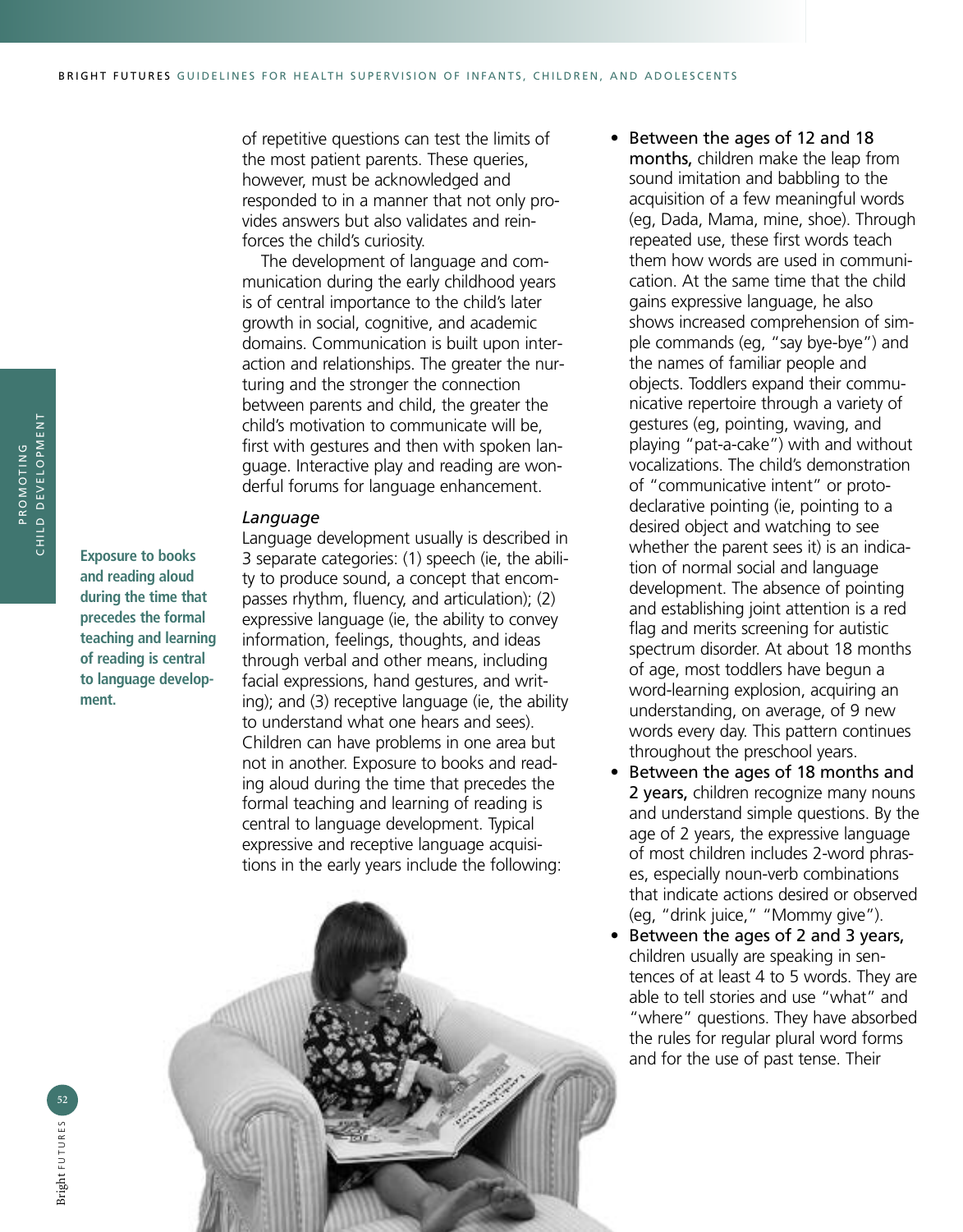speech can still be difficult for a nonfamily member to understand, but it becomes increasingly clear after 3 years of age. A good rule of thumb for normal development is that 75% to 80% of a 3-year-old's speech should be intelligible to a stranger.

• Between the ages of 3 and 4 years, children are learning fundamental grammar rules. They have a vocabulary that exceeds 1,000 words, and their pronunciation should be generally understandable. They frequently ask "why" and "how" questions. Their exuberant use of language in play and social interaction often suggests a process of "thinking out loud."

Parents may ask health care professionals about the effects of being raised in a bilingual home. They can be reassured that this situation permits the child to learn both languages simultaneously as though each language was the mother tongue. If the child is experiencing language delays, however, a consistent language that is spoken by all caregivers may be preferred.

Many aspects of language development seem to be robust in that they develop normally despite environmental conditions. Certain aspects, notably vocabulary and language usage, however, depend heavily on the family and early school experiences if the child is to become proficient.<sup>5</sup> Thus, the young child who is exposed to an everyday environment that is rich in language through stories, word games, rhymes and songs, questions and conversation in the family and during play, and books will be well prepared for the language-laden world of school. (For more information on this topic, see the Literacy section of this theme.)

Often, hearing loss is first identified as a language delay. If hearing impairment or language delay is a concern, an audiological evaluation is recommended and a referral should be made to early intervention services to optimize language development.

#### **SOCIAL-EMOTIONAL SKILLS**

*Temperament and Individual Differences* The temperamental differences that were

manifested in the feeding, sleeping, and selfregulatory behaviors of the infant are transformed into the varied styles of coping and adaptation by the young child. Some young children appear to think before they act, whereas others are impetuous. Some children are slow to warm up to other people; others are friendly and outgoing. Some children accept limits and rules more easily than others. Some children are highly reactive to changes in their environment and to sensory experiences of all kinds, whereas others are less reactive. Some children tend to express themselves loudly and intensely; others are quieter. Thus, the range of normal behavior is broad.

Understanding the unique temperament profile of the child will better prepare the health care professional to assist parents and other caregivers in understanding the child's behavior, especially when the child's behavioral reactions are confusing or problematic. Discussing with parents how the child's behavior is interpreted within the family, and counseling them when concerns or conflicts emerge between the child's temperament and the caregivers' personal styles, may prevent significant problems later on.

#### *Culture*

The culture of the family and community provide a framework within which the socialization process unfolds. Children are heavily influenced by the culture, opinions, and attitudes of their families as they are "taught to act, believe, and feel in ways that are consistent with the values of their communities."<sup>42</sup> Culture influences the roles of parents and extended family members in child-rearing practices and the ways in which parents and other adults interact with children. Cultural groups approach parenting in different ways. In some cultures, the mother is expected to be primarily responsible for all aspects of an

**Children are heavily influenced by the culture, opinions, and attitudes of their families as they are "taught to act, believe, and feel in ways that are consistent with the values of their communities."**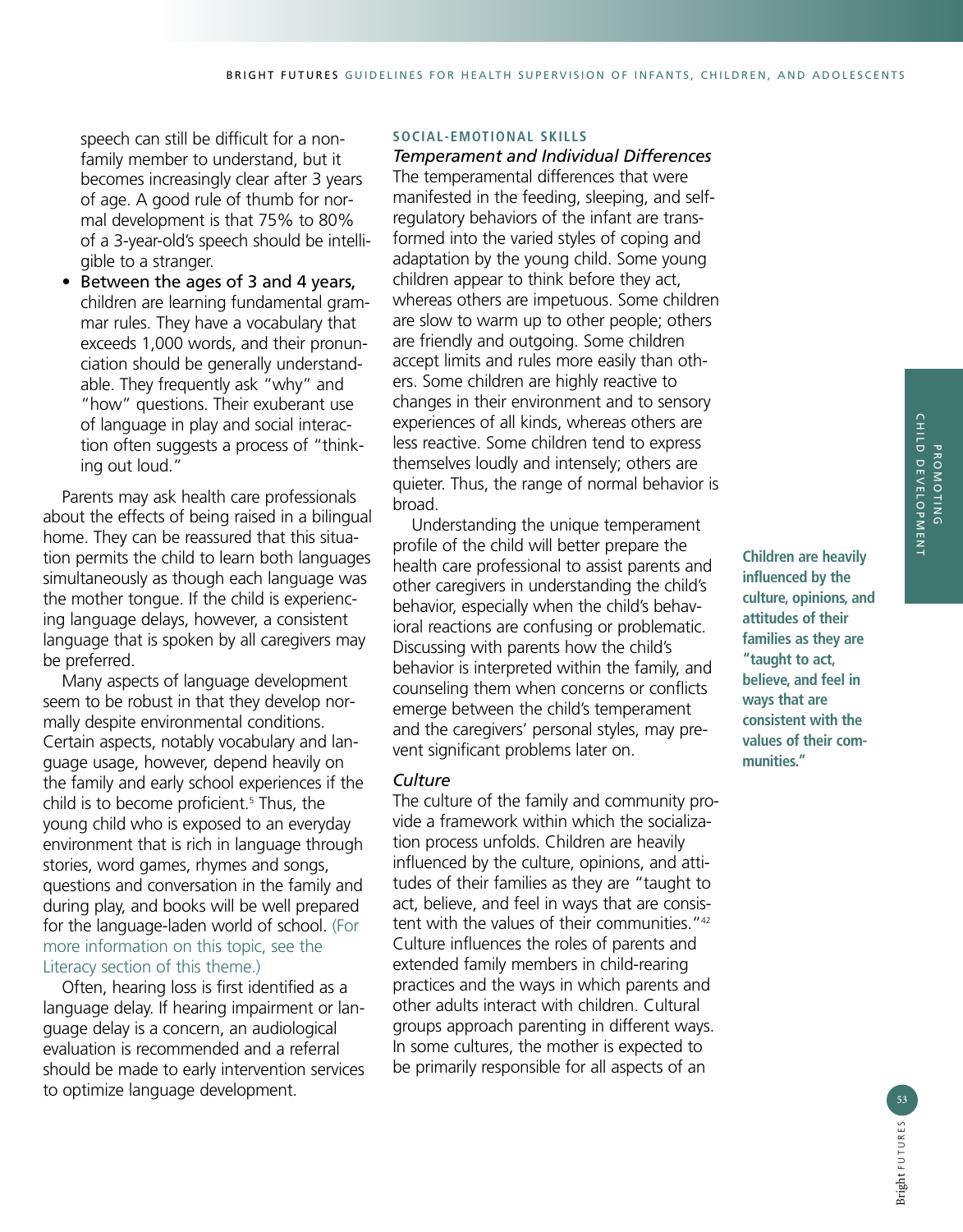infant's or toddler's care. In other cultures, the care and nurturing of children is shared among mother, father, and extended family, including aunts, uncles, grandparents, and cousins. This wide circle of caregivers also may have responsibility for disciplining and making other decisions about a child's upbringing.

The increasingly self-aware young child grapples with complex issues, such as gender roles, peer or sibling competition, cooperation, and the difference between right and wrong within this cultural milieu. Aggression, acting out, excessive risk taking, and antisocial behaviors can appear at this time. Caregivers need to respond with a variety of interventions that set constructive limits and help children achieve self-discipline. Fun-filled family activities, such as playing games, reading, vacations, or holiday gatherings, serve as reminders of the joy and laughter the child brings to all. Ultimately, healthy social and emotional development depends on how children view themselves and the extent to which they feel valued by others. The quality of the parent-child relationship is the foundation for emotional well-being and the emerging sense of mastery and self-esteem.

#### *Developmental Highlights of Early Childhood*

**SELF-REGULATION AND DAILY LIVING TASKS** During the early childhood years, the relative dominance of biologic rhythms is reduced through the development of self-control. Satisfactory self-control allows children to respond appropriately to events in their lives through delaying gratification until important facets of the situation are considered, modulating their responses, remaining calm, focusing on the task, recognizing that their responses have consequences, and behaving in the expected manner to comply with rules and expectations established by their significant caregivers.<sup>43,44</sup> Usually, these behaviors begin to manifest by 2 to 3 years of age.

Children with inadequate self-control can be impulsive or hyperactive, heightening concerns for safety. At the opposite extreme, children with excessive self-control tend to be anxious or have fixed behaviors. Of course, behavior varies so that a child may exhibit a great variety of behaviors at any given time in response to the same external cues.

Mastering activities in daily life shows that the child is moving toward achieving selfcontrol. Chief among these are learning how to calm herself (which is needed to establish a regular sleep pattern), feed herself, toilet train, and take the major step of attending school. Health care professionals should actively prepare parents and their toddlers for achieving these milestones through discussing these topics and, when concerns persist after counseling, make referrals for appropriate consultation.

#### **SLEEP**

By the end of the first year of life, most children should be able to sustain or return to sleep throughout the night, and most parents should allow children to regulate their own nighttime sleep patterns. A consistent bedtime routine that promotes relaxation (eg, bath, book, or song) and the use of a transitional object are extremely helpful. Toddlers and preschoolers generally sleep 8 to 12 hours each night. Exact duration of nighttime sleep varies with the child's temperament, activity levels, health, and growth. The duration and timing of naps will affect nighttime sleeping. Most children awaken from sleep at times during the night, but can return to sleep quickly and peacefully without parental intervention. Sleep problems sometimes reflect separation fears on the part of both parents and children. Parents who feel especially anxious, depressed, or frightened can be reluctant to permit their young child to exercise self-control over sleep patterns at night. Children from 1 to 4 years of age should be allowed to sleep through the night

**Ultimately, healthy social and emotional development depends on how children view themselves and the extent to which they feel valued by others.**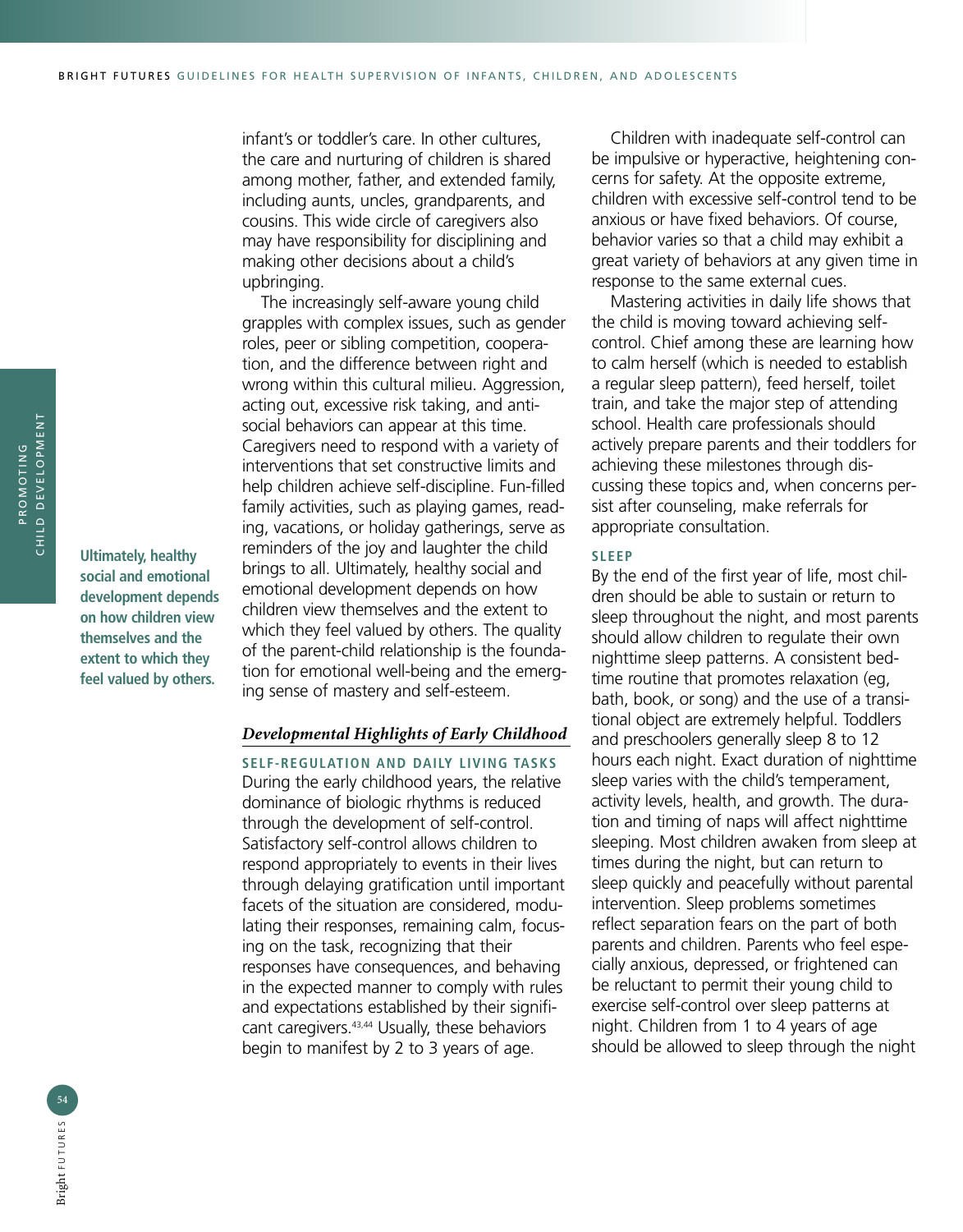without a nighttime feeding. Dreams and nightmares can accompany active stages of sleep beginning at these ages. At such times, children may require reassurance that they are protected from the dangers that stir their imagination and intrude upon their calm sleep. Changes, such as acute illness, birth of siblings, and visits from friends and relatives, also can interfere temporarily with established sleep routines. Disorders, such as obstructive sleep apnea, and parasomnias, such as sleepwalking, can begin during these early years, and health care professionals should consider such a possibility in any child who has persistent sleep difficulties.

If health care professionals ask about sleep patterns at each of the visits during early childhood, they will gain rich insights into the child's and family's development. When parents have concerns about their child's sleep, the health care professional should explore, in more depth, the child's daytime behavior, temperament, and mood, as well as events, experiences, conditions, and feelings of family members. Although most issues lend themselves to open dialogue and counseling within the primary care relationship, some conflicts may require further exploration and intervention by a developmental-behavioral or mental health specialist.

#### **TOILET TRAINING**

For a child to successfully toilet train, he must have the cognitive capacity to respond to social cues and the neurologic ability to respond to bowel and bladder signals. Parents often want advice about when and how to toilet train a child. The first discussion about toilet training is best introduced at around the 18 Month Visit. Such early counseling can prevent harmful battles between the parents who might be focused on early toilet training and the child who is not yet physically or cognitively ready. In-depth discussion usually begins at the 2 Year Visit. The health care professional should explore the

parents' thoughts about this task and provide guidance to fill in the gaps.

Control of urination and bowel movements is a major step forward in developmental integrity. Successful completion of this task is a source of pride and respect for both the child and the parents.

Daytime control usually is achieved before nighttime dryness. Bed-wetting (nocturnal enuresis) is a common disorder with many possible therapies.45 It is much more common in boys and deep sleepers. Enuresis should be investigated if a child continues to wet the bed after age 7 years, if bed-wetting results in problems within the family, or if infection or anatomical abnormalities are suspected. Fortunately, with time, the majority of all children with enuresis develop nighttime urination control.46 Bowel control is usually completely achieved by age 3 years.

#### **SOCIALIZATION**

When provided the opportunity, toddlers and preschoolers acquire socialization skills and the ability to appropriately interact with other children and adults. Social interaction in early childhood promotes comfort and competence with relationships later in life. The social competencies are developmental assets<sup>47,48</sup> and, therefore, should be encouraged in children of these ages. Social competencies include planning and decision making with others, positive and appropriate interpersonal interactions, exposure to other cultures and ethnicities, behavioral resistance to inappropriate or dangerous behavior, and peaceful conflict resolution. Young toddlers will observe these behaviors in others, and preschoolers will begin to practice them. They also are inclined to internalize positive or negative attitudes toward themselves and others. Children note differences between groups of people (eg, they express understanding of racial identity as early as 3 years<sup>49</sup>), but they do not ascribe a value; they learn that from the adults in their environments. Opportunities for social interaction can be encouraged in the home with visitors, in play

**For a child to successfully toilet train, he must have the cognitive capacity to respond to social cues and the neurologic ability to respond to bowel and bladder signals.**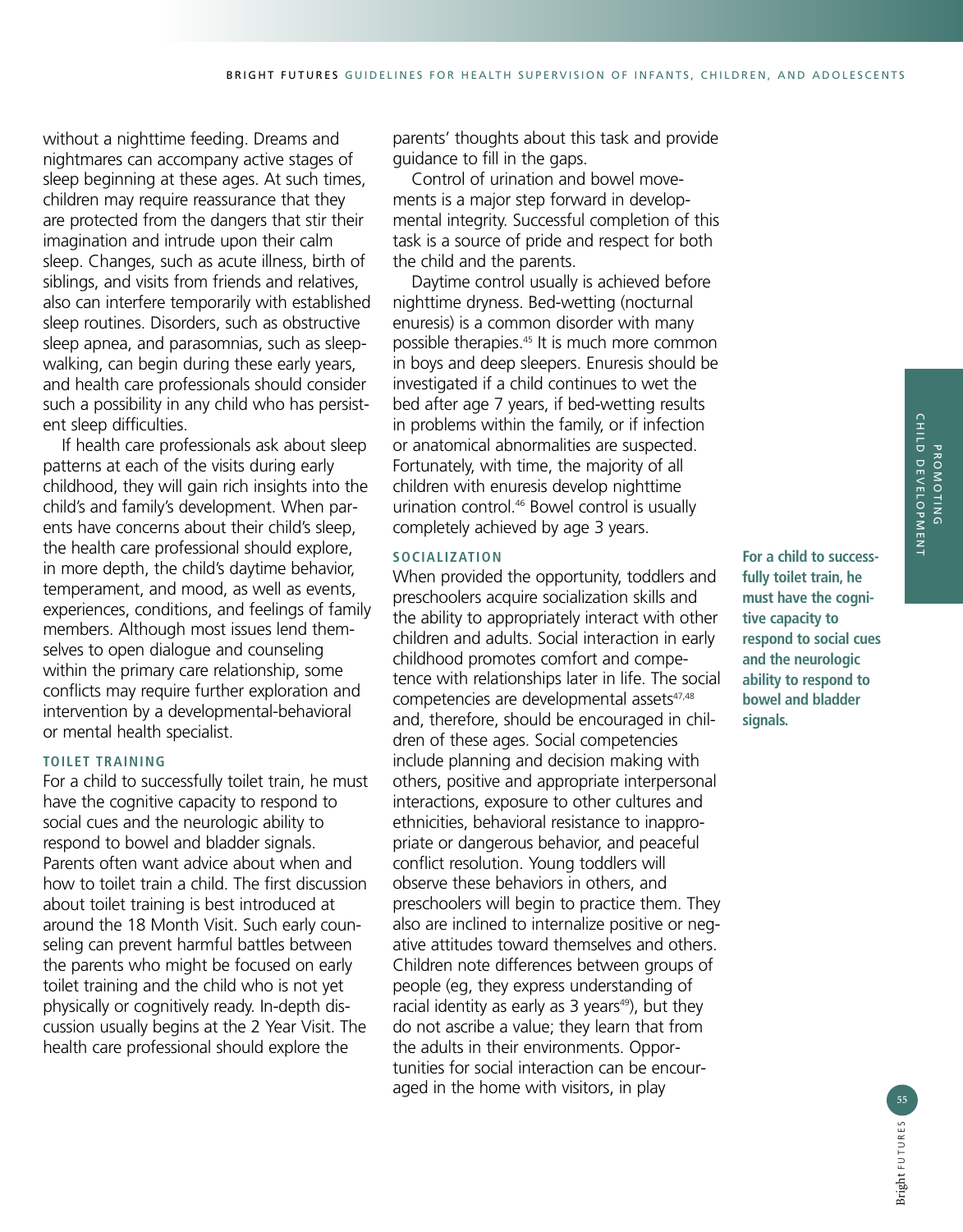groups, in faith-based organizations, and in public places, such as the park, child care, or preschool.

#### **DISCIPLINE, BEHAVIORAL GUIDANCE, AND TEACHING**

Discipline is one tool parents can use to help modify and structure a child's behavior. It encompasses both positive reinforcement of admired behavior (eg, praise for picking up toys) and negative reinforcement of undesirable behavior (eg, a time-out for fighting with a sibling). The eventual incorporation of a functional sense of discipline that reinforces social norms is critical to the child's development. Although often thought of in negative terms, good discipline helps a child fit into the daily family schedule and makes childhood and child rearing pleasant and fun.

Family structure, values, beliefs, and cultural background influence approaches to behavioral guidance and teaching. Health care professionals should discuss with the parents how they were disciplined, how that discipline made them feel, and the most and least effective methods of discipline. In all families and cultures, discipline is a process whereby caregivers and other family members teach the young child, by instruction and example, how to behave and what is expected of her. What the child learns at this stage, and how the parent-child interactions surrounding discipline take form, can have long-term effects on the child's and family's development.

Exploring the roles that siblings play in development also should be addressed. The methods parents use to guide siblings in helping to raise the other family members should be reviewed. The special requirements of children and youth with special health care needs and foster care or adopted children are best discussed openly with all the family members, so that everyone is aware of parental expectations.

Although parents often look to the health care professional as a resource for developing strategies related to behavioral guidance and teaching, many cultures also look to family, particularly elders, for such guidance and teaching. In most cases, discussions with parents regarding behavioral guidance should explore the parents' goals for the child, as well as the meaning behind the behaviors they wish to modify. Consideration of the child's developmental capacities and temperament profile should be a key component of this discussion. For instance, parents of a 2 year-old child frequently overestimate the child's capacity to integrate rules into everyday behavior, based on their observations of the child's growing understanding of language. With respect to temperament, parents can misinterpret a child's intense and reactive responses as intentionally oppositional rather than as part of her inborn behavioral style. Through explaining these developmental attributes, the health care professional plays a crucially important role in helping parents understand the meaning of their child's behavior, and in assessing the developmental readiness of the child to absorb new lessons about behavioral expectations.

Discussion of discipline is a high priority for the Bright Futures 15 Month and 18 Month Visits because it is important, for later child development, to establish a positive and successful foundation of parent-child interactions regarding behavior. Established negative behaviors can be extremely difficult to change, and, without help, many parents are not able to see the long-term effects of both



**…the health care professional plays a crucially important role in helping parents understand the meaning of their child's behavior, and in assessing the developmental readiness of the child to absorb new lessons about behavioral expectations.**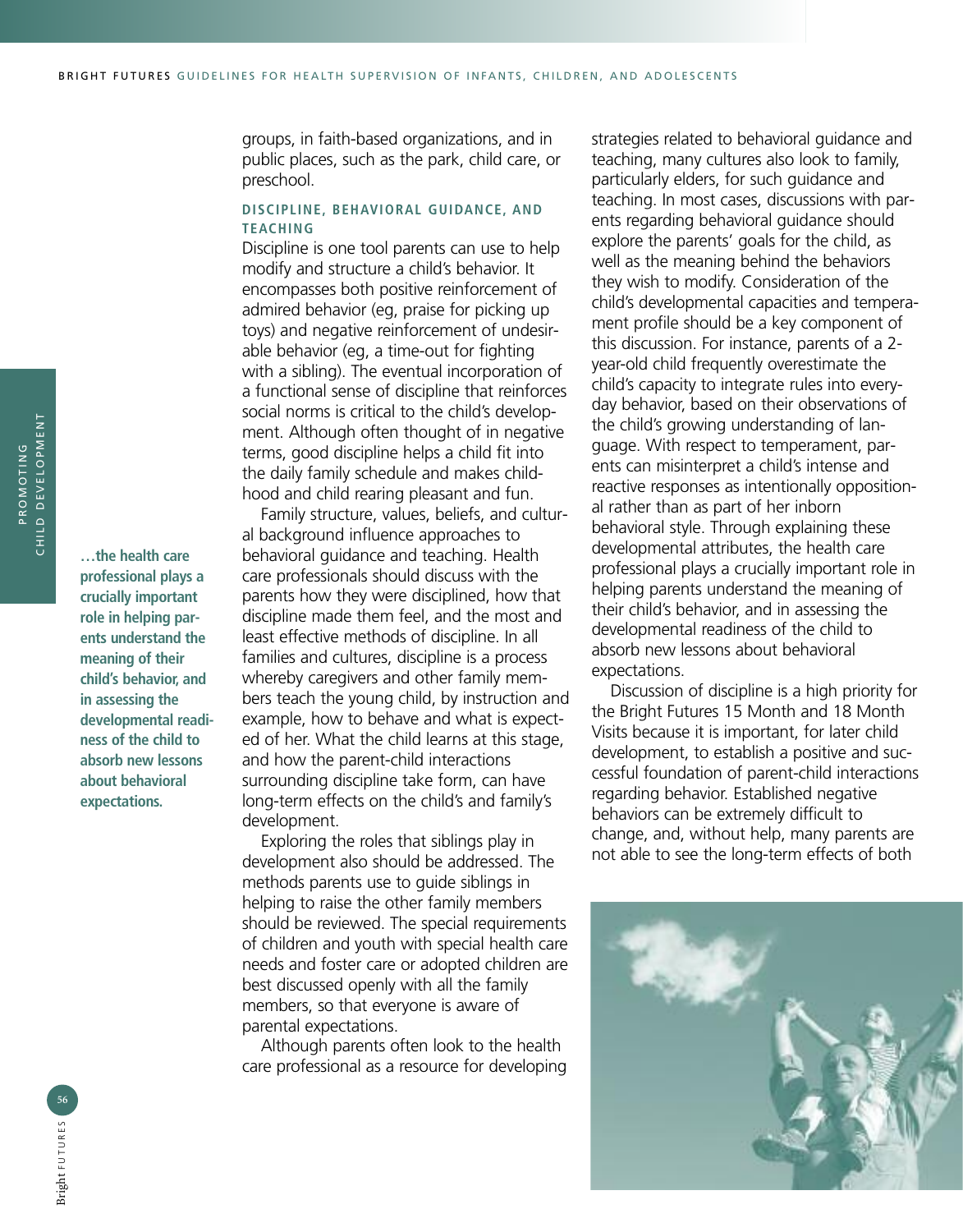their child's behavior and their own choices in guiding them.

At times, the behavior of the child pushes all parents to their emotional limits. Health care professionals should remind parents to avoid meeting the child's anger with their own anger; this reaction teaches the wrong lesson. Many adverse behaviors, such as aggressive acts in the school-aged child have their roots in behavior established in early childhood. Maintaining a sense of humor and taking time away can help parents deal with stressful events. Discussing dilemmas and sharing frustrations with other involved adults are important in maintaining a sense of perspective and humor during difficult periods with the young child.

General features of effective behavioral guidance include several essential components, all of which are necessary for successful discipline<sup>50</sup>:

- A positive, supportive, loving relationship between the parents and child (children want to please their parents)
- Clear expectations communicated to the child in a developmentally appropriate manner
- Positive reinforcement strategies to increase desired behaviors (eg, having fun with the child and other family members sets the stage to reward and reinforce good behaviors with time together in enjoyable activities)
- Removal of reinforcements or use of logical consequences to reduce or eliminate undesired behaviors

Parents can increase the likelihood of achieving their behavioral goals for their child by establishing predictable daily routines and providing consistent responses to their child's behavior. Especially during early childhood, consequences should be administered within close temporal proximity to the target behavior and, if possible, related to the behavior (eg, bring the child in from playtime if she is

throwing sand when asked not to). $50$  Some families (eg, first-time parents or adolescent parents) experience pressure from elders to use harsh or physical means of punishment. Culturally, it may be inappropriate to ignore what an elder has proposed. Parents may feel conflicted when they attempt to use new or different methods of discipline that are not supported within their families or communities.

Parents can use the following techniques to help foster good behavior in their child:

- Praise the child frequently for good behavior. Specific acknowledgement (rather than global praise) helps teach the child appropriate behaviors (eg, "Wow, you did a good job putting that toy away!" rather than "Great!"). Time spent together in an enjoyable activity is a valuable reward for desired behavior.
- Communicate expectations in positive terms. By noting when the child is doing something good, parents will help the child understand what they like and expect. Words such as, "I like it when you play quietly with your brother," or "I like that you climb into your car seat when I ask you to," are nonjudgmental statements and communicate to the child that these are behaviors the parents like.
- Model and role-play the desired behaviors.
- Prepare the child for change in the daily routine by discussing upcoming activities and expected behaviors.
- State behavioral expectations and limits for the child clearly and in a developmentally appropriate manner. These expectations should be few, realistic, and consistently enforced.
- Allow the child time for fun activities, especially as a reward for positive behaviors.
- Remove or avoid the places and objects that contribute to unwanted behavior.

**Parents can increase the likelihood of achieving their behavioral goals for their child by establishing predictable daily routines and providing consistent responses to their child's behavior.**

> **Bright FUTURES** Bright FU TURES

P R O N O T I N G C H I L D D E V E L O P M E N T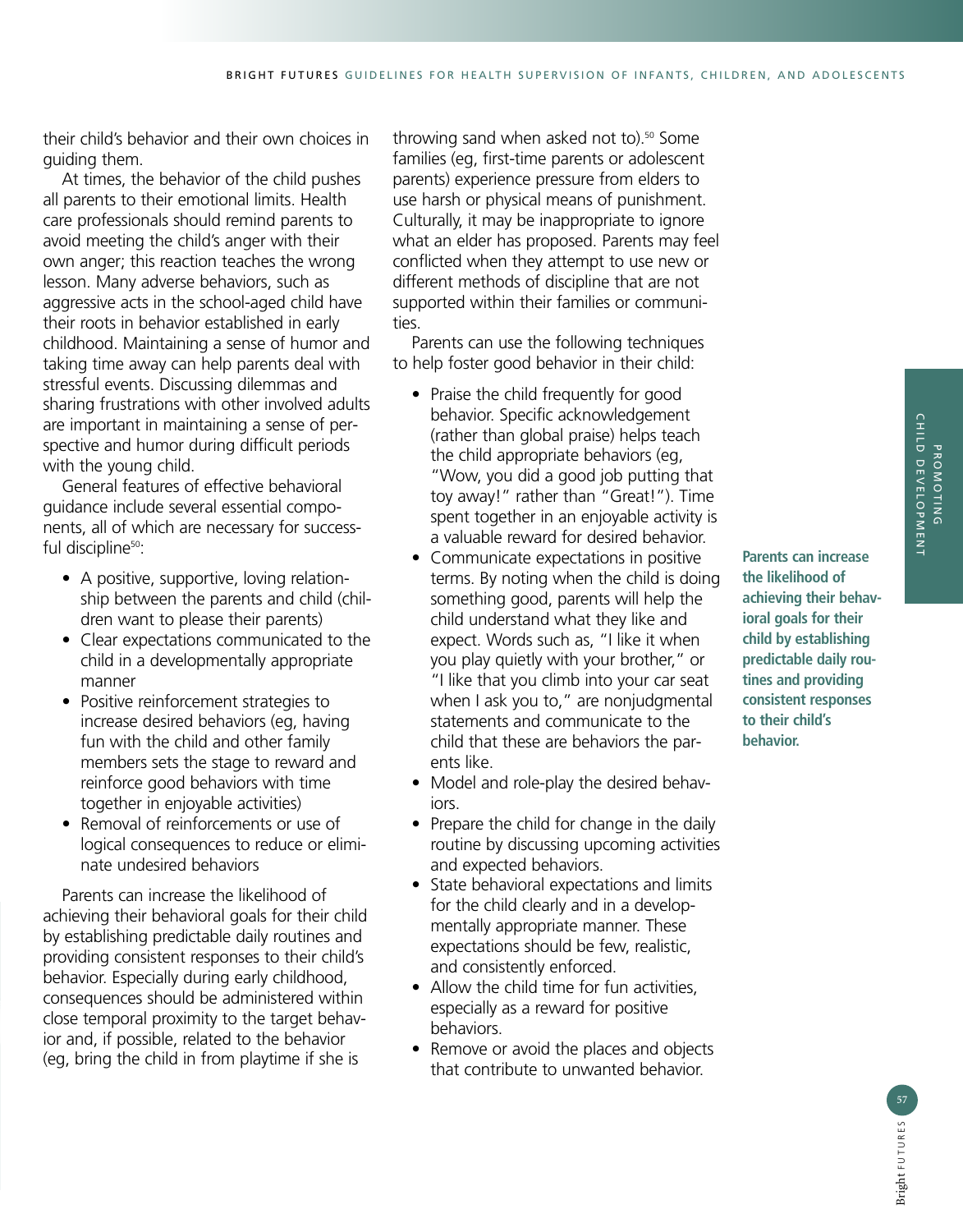**Literacy begins in infancy, when parents and other caregivers talk to their baby, and, in early childhood, when toddlers learn to communicate through language, explore their world through imaginary play, and listen to stories, whether read from books or spoken in an oral tradition.**

- Use time-out or logical consequences to deal with undesirable behavior.
- Promote consistent discipline practices across caregivers.
- Avoid responding to the child's anger with anger; this reaction teaches the wrong lesson and may escalate the child's response.
- Take time to reflect on their own physical and emotional response to the child's behavior so that they can choose the most appropriate discipline technique.

Conventional disciplinary methods do not work well with children with certain physical or developmental conditions. The following examples illustrate the point that "one size does not fit all" with respect to behavioral guidance:

- Children with poor communication skills often use behavior as a means of communication; caregivers should make every effort to help them develop more effective communication skills.
- Children who have hyperacute responses to their sensory environment require proactive interventions.

Because corporal punishment is no more effective than other approaches for managing undesired behavior in children, the AAP recommends that parents be encouraged and assisted in developing methods other than spanking in response to undesired behavior (Box 4).50 Other forms of corporal punishment, such as shaking or striking a child with an object, should never be used. Referral to high-quality parenting programs and counseling should be considered for children with difficult behavioral problems.

#### **LITERACY**

Learning to read and write is a complex process that takes time. It requires that children have good, consistent relationships with caring adults who provide one-on-one

interactions and who support the development of oral language. Literacy begins in infancy, when parents and other caregivers talk to their baby, and, in early childhood, when toddlers learn to communicate through language, explore their world through imaginary play, and listen to stories, whether read from books or spoken in an oral tradition. Because young children are active learners, they find joy in exploring and learning the meaning of language and communicating in increasingly sophisticated ways as they move toward literacy.

Parents' and health care professionals' expectations for a young child's literacy accomplishments should be based on developmentally appropriate activities, such as the encouragement of talking, singing, and imaginative play; simple art projects; easy access to books; and frequent reading times. Reading and writing are so linked to development, relationships, and environment that children will vary greatly in when and how

## **B OX 4**

#### **Discipline: Key Messages for Parents**

- Discipline means teaching, not punishing.
- All children need guidance, and most children need occasional discipline.
- Discipline is effective when it is consistent; it is ineffective when it is not consistent.
- Parents' discipline should be geared to the child's developmental level.
- Discipline is most effective when the parent can understand the child's point of view.
- Discipline should help a child learn from his mistakes. The child should understand why he is being disciplined.
- Disciplinary methods should not cause a child to feel afraid of his parents.
- A parent should not physically discipline a child if the parent feels out of control.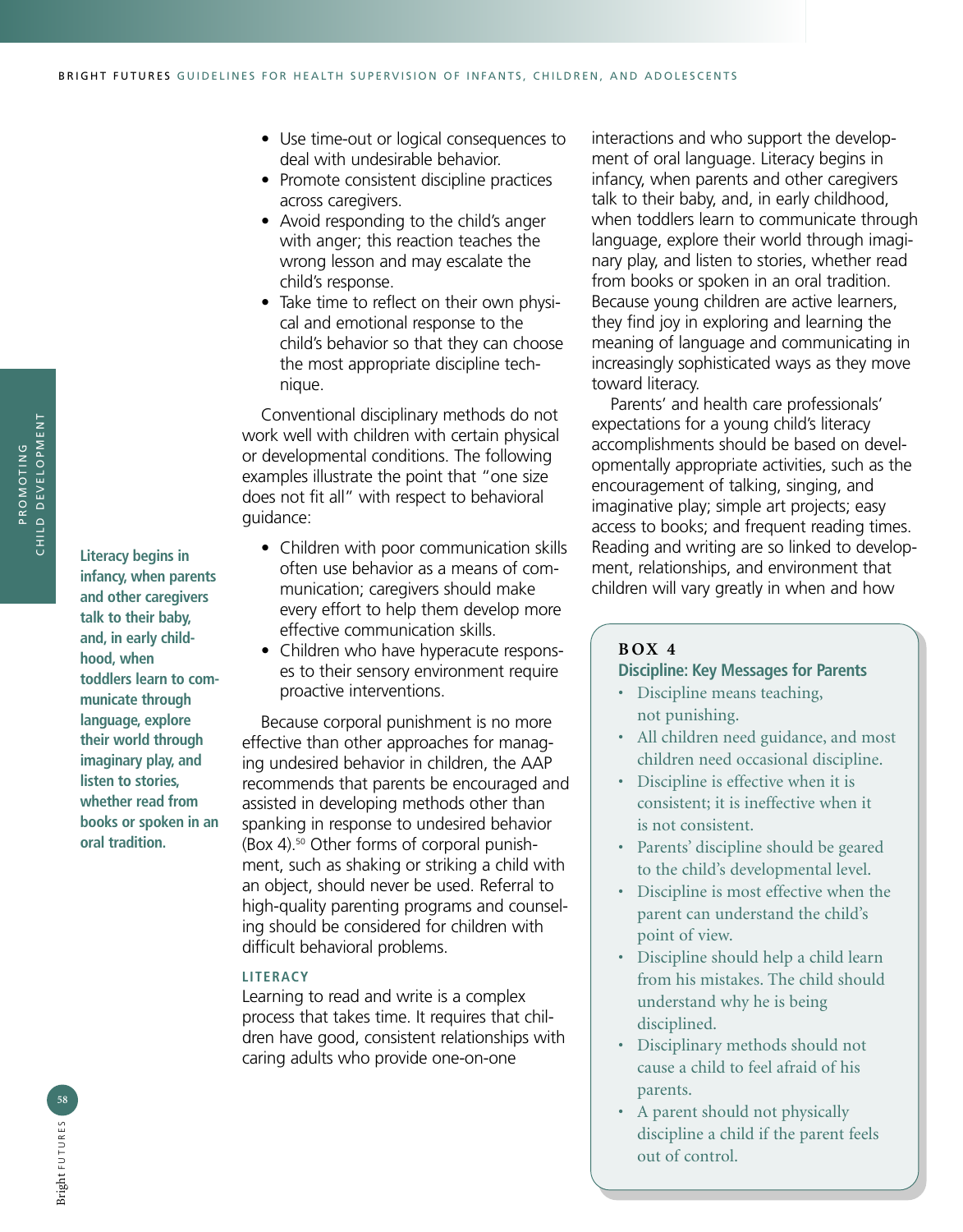they learn to read and write. This is true for other complex skills as well.

The National Research Council<sup>51</sup> has identified phonological awareness, shared book reading, and speech-to-print connection as key concepts underlying early literacy. Health care professionals can support literacy by encouraging parents to tell stories, create or visit environments filled with books, find a place at home for imaginary play and art projects, ask their child questions and invite him to talk about his ideas, model literacy behavior by reading newspapers or books daily, and set aside quiet times each day for reading with their child (eg, just before bed). By encouraging parents at every health supervision visit to find age-appropriate ways of incorporating books and reading aloud into children's daily routines, the health care professional can give parents a way to help their children grow up associating books with positive parental attention. These discussions also can help parents understand the role that child care and preschool programs play in helping children get ready to read and write.<sup>52</sup>

The health care professional's office should reflect reading as a priority, with a specific area set aside to encourage imaginative play, a place with a collection of quality books and magazines where children can look at books or be read to, and a place with information about community libraries and adult and family literacy opportunities. (For more information on this topic, see Box 2 of this theme.) The Reach Out and Read Program has increased the likelihood that parents will read to their children even among families at risk due to low-literacy among parents.<sup>20,21,53</sup> By giving a book at every health supervision visit from 6 months to 5 years, especially to children at socioeconomic risk, the health care professional can increase the frequency of parental reading aloud, improve the home environment, and help parents increase children's language development.<sup>20,21</sup>

# **PLAY**

A hallmark of the passage through early childhood is the emergence and steady elaboration of play activities. For the young toddler, play centers on direct explorations into the surrounding world, including the manipulation of objects to create interesting outcomes (eg, the sounds that banging a pot may produce or the interesting results of pouring water into a sandbox). With the development of language, from around age 18 months, play becomes progressively more reflective of the child's remembered experiences and imagined possibilities, as enacted through symbolic play. Thus, a doll comes to represent a living, imaginary person who can be fed, bathed, or scolded—just as the young child has personally experienced in real life.

In *representational* or *symbolic play*, which usually is evident by 2 years of age, the child has a new way of "replaying" the events in her life. Unlike real life, play allows her to control the events and their outcomes. Challenging experiences can be better understood through their re-creation as play. Play can enable the child to better cope with stressful experiences by "taking charge" and developing a preferred story. Confusing or difficult experiences can be mastered through practice in experimentation and planning that play permits.

Many children at this age become attached to *transitional objects* and use them to help them fall asleep, comfort them when they are hurt or upset, and join them in their world of make-believe. The transitional object is a prime example of how the child's active imagination plays a central role in development toward independence and selfregulation.

From 3 to 5 years of age, the child's developmental gains in language and speech, cognitive ability, and fine and gross motor skills allow for increasingly complex forms of play. Play becomes an important modality for practicing and enhancing a broad range of skills,

**With the development of language, from around age 18 months, play becomes progressively more reflective of the child's remembered experiences and imagined possibilities, as enacted through symbolic play.**

P R O N O T I N G C H I L D D E V E L O P M E N T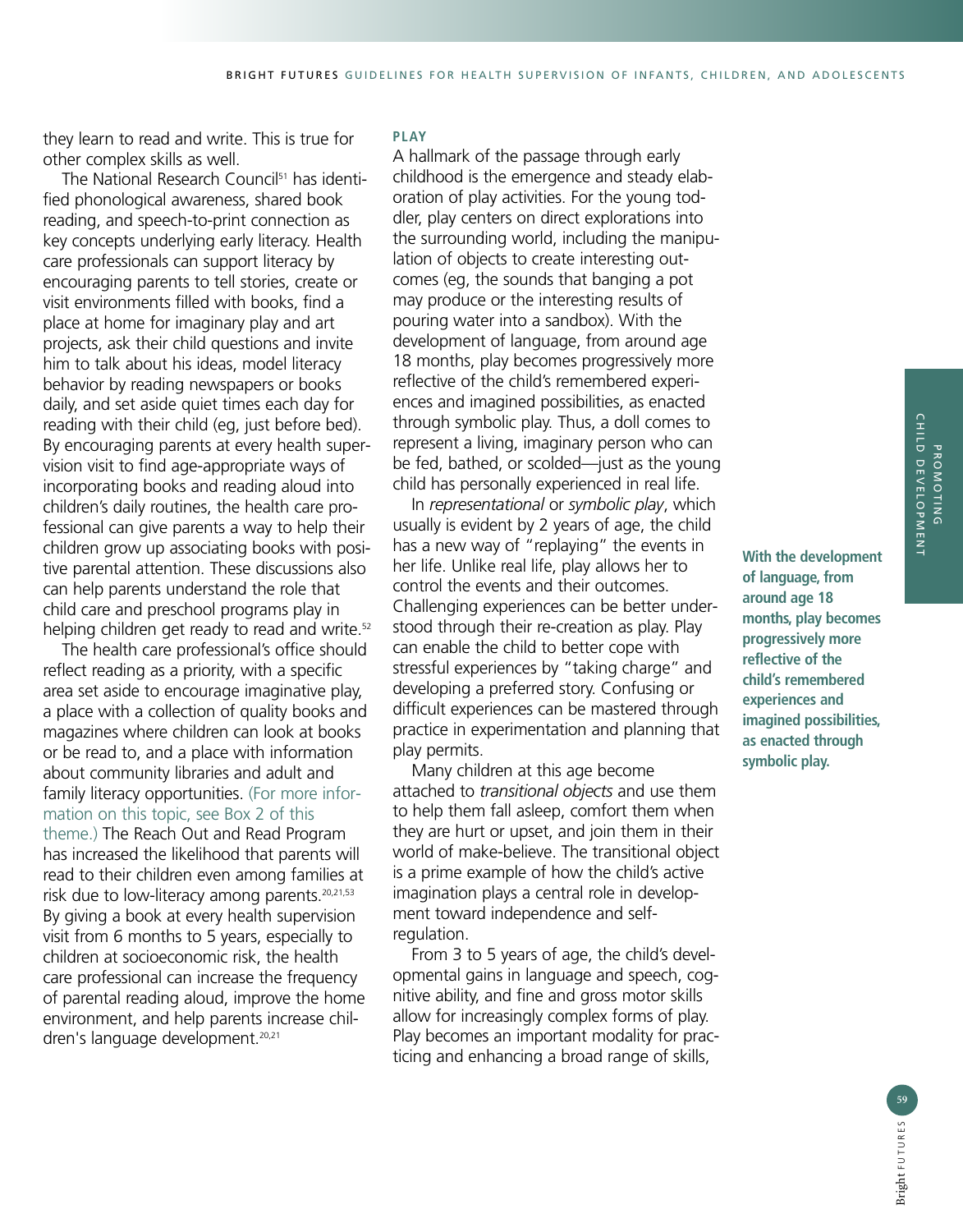such as the motor skills and spatial understanding that comes with building with blocks or working with puzzles.

Play is a critical part of development, and toys are a critical part of play. Health care professionals often are asked to recommend appropriate toys for their patients. Toys should be educational and should promote creativity. Parents and health care professionals should avoid toys that make loud or shrill noises, toys with small parts, loose strings, cords, rope, or sharp edges, and toys that contain potentially toxic materials. Toys that promote violence, social distinctions, gender stereotypes, or racial bias also should be avoided. Video games are not recommended for young children, but, if used, they should be screened for inappropriate content. Health care professionals should advise parents on distinguishing between safe and unsafe toys, choosing toys that help promote learning, and using books and magazines to read and play together.<sup>54</sup>

Play provides a window into many aspects of the child's developmental progress and into how she is attempting to understand the events, transitions, and stresses of everyday life. Parents and other caregivers should recognize the importance of play for the development of their young children. Play requires that children feel secure and that the play environment be sufficiently protected from intrusion and disruption. Parent-child play, in which the child takes the lead and the parent is attentive and responsive, elaborating but not controlling the events of play, is an excellent technique for enhancing the parent-child relationship and language development. When typical play is missing or delayed, the health care professional should consider the possibility of a developmental or emotional disorder, possible significant stresses in the child's environment, or both. The child's relationship to the family pets, if any, should be discussed and should include queries about attachment, responsibilities for pet care, and pet safety.



#### **SEPARATION AND INDIVIDUATION**

By the child's first birthday, he has likely secured a reasonably firm sense of trust that his primary caregivers are reliable, protective, and encouraging. In turn, the young toddler should begin to feel as though he can trust others enough to feel comfortable in communicating his feelings, needs, and interests. From this base of emotional security, the young child can dedicate his second year to begin growing increasingly independent from his caregivers—in actions, words, and thoughts. Periodically checking in with his parents for guidance and reassurance about safe and socially acceptable limits, the toddler waffles between testing bold new behaviors and demanding to be consoled and protected. During this stage of development, parents can help their child by providing safe opportunities for freedom and encouragement with support. As the young child develops increasing comfort in exploring time, space, and relationships with adults and peers, he begins to discover more about his own identity, effectiveness, and free will. The more positive experiences a preschool-aged

**Play provides a window into many aspects of the child's developmental progress and into how she is attempting to understand the events, transitions, and stresses of everyday life.**

CHILD DEVELOPMENT C H I L D D E V E L O P M E N TPROMOTING P R O M O T I N G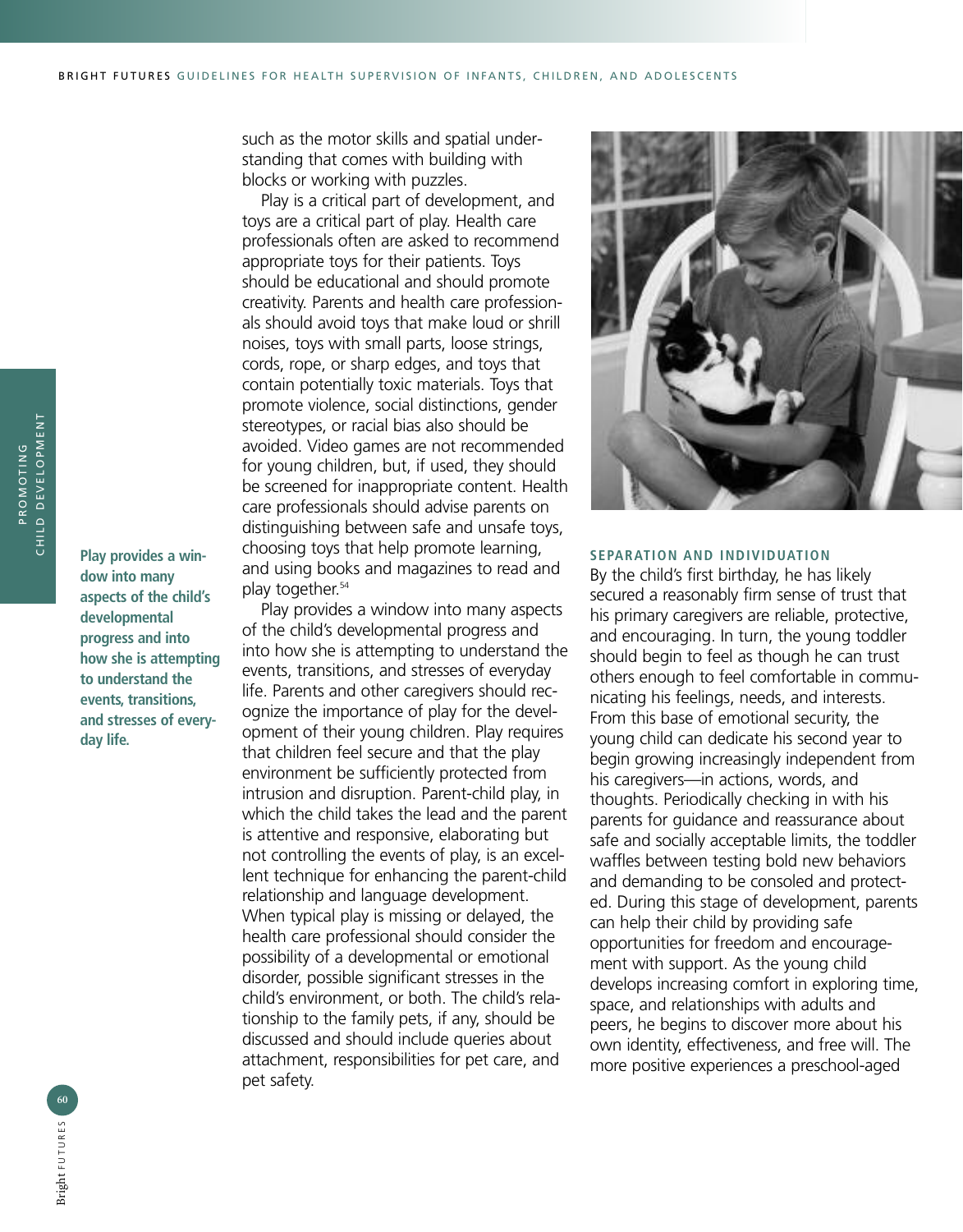child enjoys with other children and adults, the better prepared he becomes for his subsequent adventures at school.

#### **CHILD CARE**

According to the Child Health USA 2004 Report, 63% of mothers with preschool-aged children were in the labor force (either employed or looking for employment) in 2003, with 70% of these mothers employed full-time.<sup>55</sup> Working mothers use a variety of child care arrangements. For example, family members are a common source of child care. A US Census Bureau report reveals<sup>22</sup> that 40% of preschool-aged children are cared for by a relative, 23% by day care centers, nursery schools, preschools, federal Head Start programs, kindergarten, and grade schools, and 14% by family day care providers and nonrelatives (eg, babysitters, nannies, and housekeepers). Child care arrangements vary across states, ages, health status, and family income levels. Children from lower-income families are less likely to be cared for in centers than children from higher-income families, and are more likely to be in the care of relatives<sup>56</sup>

Families with young children, especially those living at or near the poverty level and those with several children in child care, often find that child care costs strain their budget, requiring them to balance competing family needs. Although federal subsidies for child care exist, most communities have waiting lists for openings. The health care professional and support staff who are familiar with community resources and sensitive to families' financial struggles can guide families as they make child care decisions.

Because child care for children with special health care needs is the most difficult to find and is in the shortest supply in most communities, a family's search for suitable child care can be frustrating and can sometimes cause a parent to stop working. This problem is compounded for families with low incomes,

children who have more severe special health care needs, or both. In these situations, the health care professional and staff can help families by understanding their unique needs and the available community resources. The health care professional and staff also can work with the child care provider to ensure that the setting is appropriate and the staff has the training necessary to give the child a safe and healthy environment.

Preschools should never have more than 10 children per teacher. Providers for children with special health care needs may require specialized training and support. Parents should inquire whether their preschools adhere to national standards and are accredited by organizations such as the National Association for the Education of Young Children (www.naeyc.org).23

Quality child care gives young children valuable opportunities to learn to relate effectively with peers and adults, to explore the diverse physical and social world, and to develop confidence in their abilities to learn new skills, form trusting bonds of friendship, and process information from a variety of sources. Health care professionals should learn about the health, developmental, and behavioral issues of their patients as they are manifested in child care. Health care professionals can integrate this information in their assessment, counseling, and advocacy for children and families in their practice and their community. The more sources of insight into the child's life the health care professional has, the better prepared he will be to support the child's health and development as she takes her first steps beyond the family. Many health care professionals provide formal consultative services to child care centers in their communities.

#### **SCHOOL READINESS**

At the end of the early childhood developmental stage, the young child and his parents will begin the transition into kindergarten.

**Quality child care gives young children valuable opportunities to learn to relate effectively with peers and adults, to explore the diverse physical and social world, and to develop confidence in their abilities to learn new skills, form trusting bonds of friendship, and process information from a variety of sources.**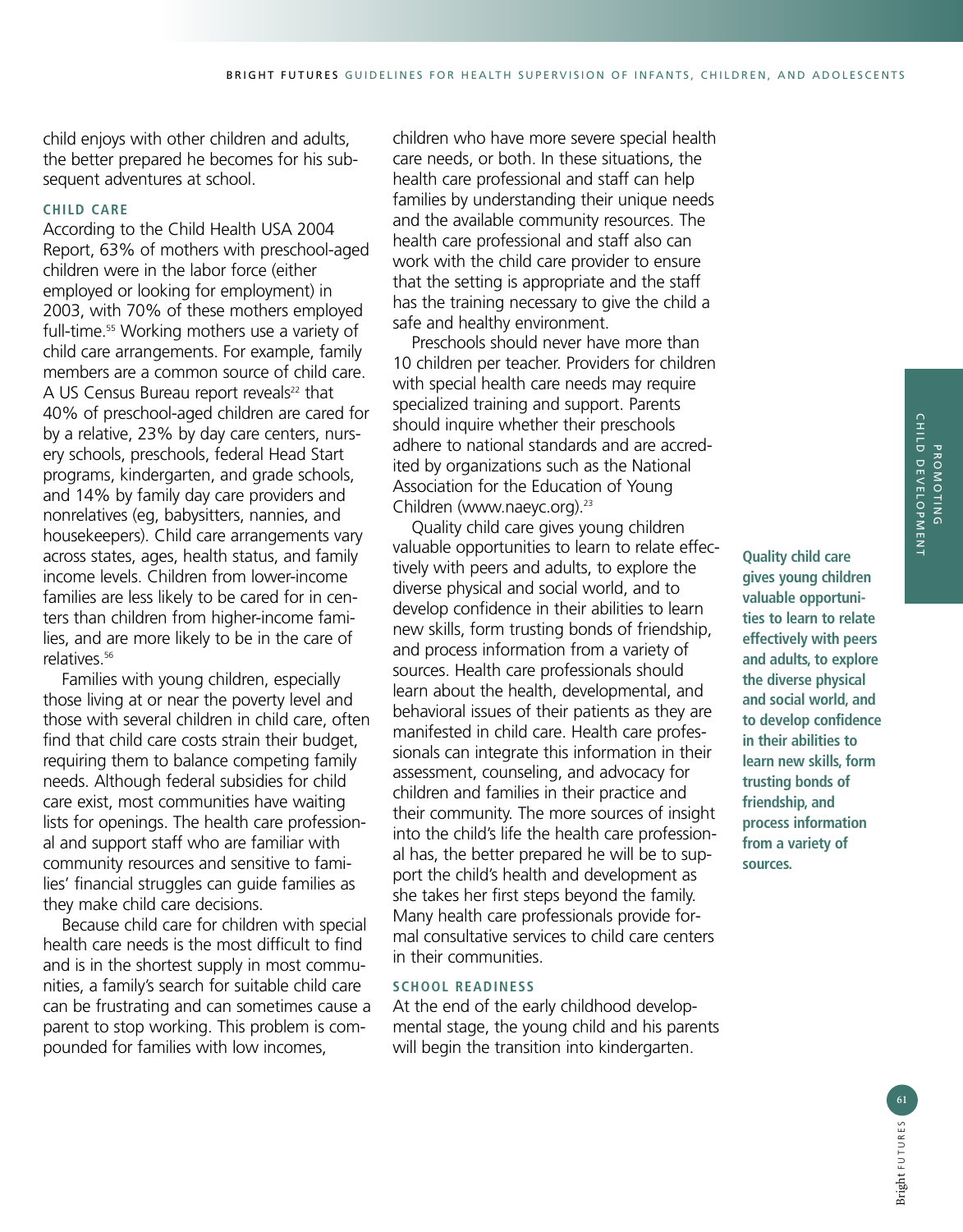The child will be challenged to demonstrate developmental capacities, including:

- Language and speech that is sufficient for communication and learning
- Cognitive abilities that are necessary for learning sound-letter associations, spatial relations, and number concepts
- Ability to separate from family and caregivers (especially for the child who has not already participated in preschool activities)
- Self-regulation with respect to behavior, emotions, attention, and motor movement
- Ability to make friends and get along with peers
- Ability to participate in group activities
- Ability to follow rules and directions
- Skills that others appreciate, such as singing or drawing

However, too many children today enter kindergarten significantly behind their peers in 1 or more of these abilities. Problems in self-regulation of emotions and behavior and problems in maintaining attention and focus are common at kindergarten entry and predict future educational and social problems.<sup>57</sup>

In an extensive survey, kindergarten teachers reported that roughly half of kindergartners have difficulty following directions because of poor academic skills or problems with working in a group.<sup>58</sup> Racial and ethnic disparities have been shown to exist at kindergarten entry in terms of children's readiness to learn.59

Social and emotional development during early childhood (which was neglected in past research on school readiness) has been shown to be strongly connected to later academic success. Qualities that are crucial to learning and are dependent on early emotional and social development include selfconfidence, curiosity, self-control of strong emotions, motivation to learn, and the ability to make friends and become engaged in a

social group.<sup>5</sup> Box 5 lists risk factors for school readiness.

The goal of having every child ready for school is a task that encompasses all of early childhood and depends on the efforts of everyone involved in the care of the young child during his first 5 years. Throughout these years, the health care professional plays a vital role in promoting this goal through assessing and monitoring the:

- General health of the child, including vision and hearing
- Child's developmental trajectory

# **B OX 5 Monitoring Risk Factors for School Readiness**

**Child-based risk factors.** Readily apparent disabilities are found in a small proportion of those entering school (around 2%). Less-obvious special needs, due to specific learning disabilities, mild mental retardation, or emotional and social maladjustments, are found in nearly 20% of children.<sup>60</sup>

**Family-based risk factors.** Risk factors may begin very early in childhood and include low maternal education, singleparent status, poverty, low parental literacy, households with few or no books or other reading materials, and English as a second language.<sup>61</sup> Family habits related to television viewing also may affect school readiness. It appears that the mediators that influence readiness are the content (with children's informational shows more enhancing than general audience shows) and context (characteristics of the household) rather than television itself.

**School-based risk factors.** Schools may fail to recognize or accommodate the special health problems, developmental needs, and significant cultural differences of their incoming students.<sup>62</sup>

**Qualities that are crucial to learning and are dependent on early emotional and social development include self-confidence, curiosity, selfcontrol of strong emotions, motivation to learn, and the ability to make friends and become engaged in a social group.**

CHILD DEVELOPMENT C H I L D D E V E L O P M E N TPROMOTING P R O M O T I N G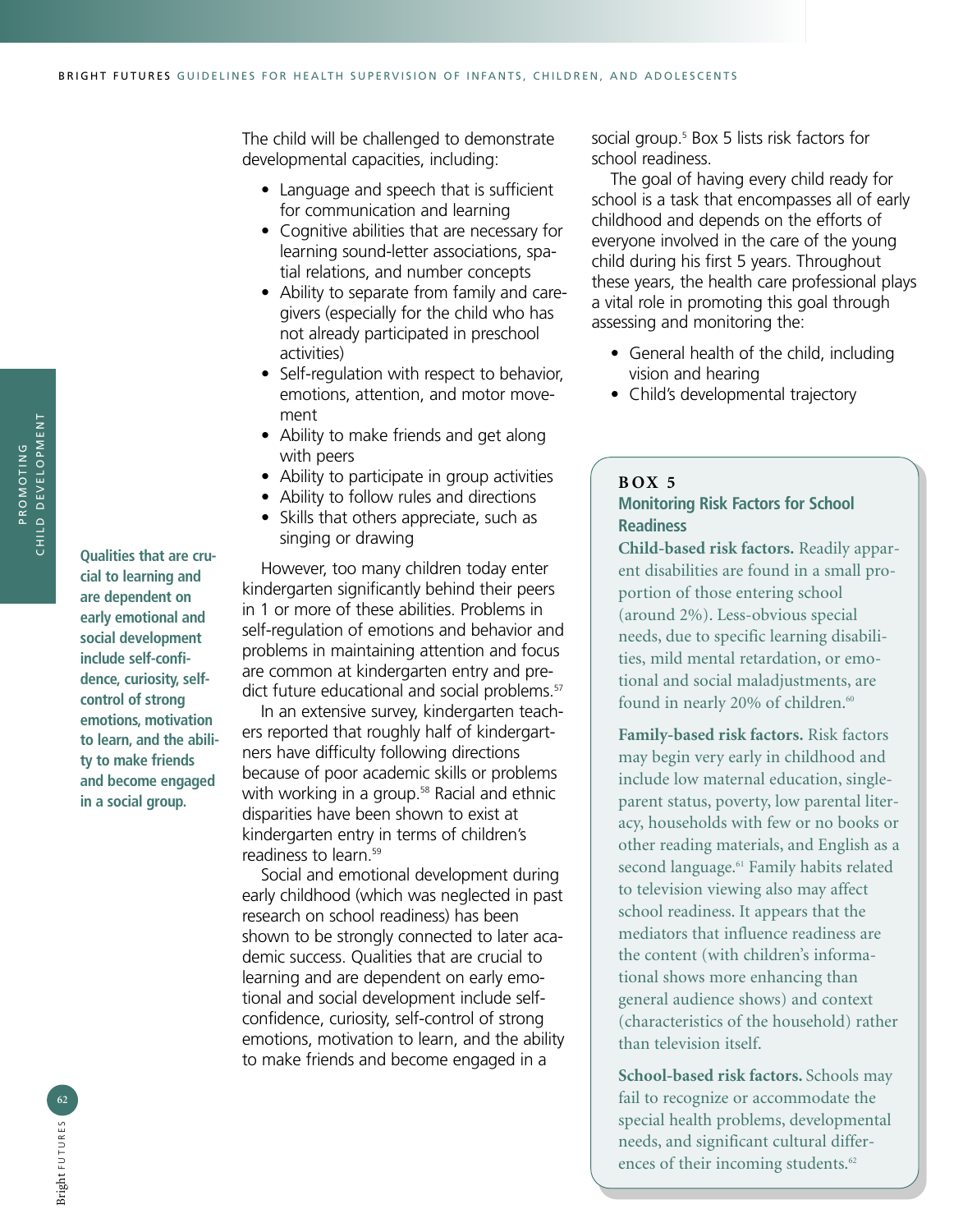| DEVELOPMENTAL MILESTONES AT A GLANCE - EARLY CHILDHOOD38-63 |                                                                                       |                                                                                            |                                                                                                   |                                                                                                   |
|-------------------------------------------------------------|---------------------------------------------------------------------------------------|--------------------------------------------------------------------------------------------|---------------------------------------------------------------------------------------------------|---------------------------------------------------------------------------------------------------|
| Age                                                         | <b>Gross Motor</b>                                                                    | <b>Fine Motor</b>                                                                          | Cognitive, Linguistic,<br>and Communication                                                       | Social-<br><b>Emotional</b>                                                                       |
| 1 Year                                                      | •Stand alone<br>•Pull to stand                                                        | •Put block in cup<br>•Bang 2 cubes<br>held in hands                                        | <b>·Imitate vocalizations</b><br>and sounds<br>*Babbling*<br>•1 word                              | <b>•Protodeclarative</b><br>pointing*<br>•Wave bye-bye<br>·Imitate activities<br>•Play pat-a-cake |
| 15 Months                                                   | •Walk<br>backwards<br>•Stoop and<br>recover<br>·Walk well                             | <i>•Scribble</i><br>•Put block in<br>cup                                                   | *1 word*<br>•3 words                                                                              | *Drink from cup<br>•Wave bye-bye                                                                  |
| 18 Months                                                   | .Walk up steps<br>•Run<br>·Walk<br>backwards                                          | •Dump raisin,<br>demonstrated<br>•Tower of 2<br>cubes<br><i>•Scribble</i>                  | •Point to at least 1<br>body part<br>•6 words<br>•3 words                                         | •Remove garment<br>•Help in house                                                                 |
| 2 Years                                                     | •Throw ball<br>overhand<br>·Jump up<br><b>·Kick ball</b><br>forward<br>.Walk up steps | •Tower of 6<br>cubes<br>•Tower of 4<br>cubes                                               | •Name 1 picture<br>•Combine words<br>*Point to 2 pictures                                         | •Put on clothing<br>•Remove garment                                                               |
| $2^{\frac{1}{2}}$ Years                                     | •Throw ball<br>overhand<br>·Jump up                                                   | ·Imitate vertical<br>line<br>•Tower of 8<br>cubes<br>•Tower of 6<br>cubes                  | •Know 2 actions<br>•Speech half<br>understandable<br>•Point to 6 body<br>parts<br>•Name 1 picture | •Wash and dry<br>hands<br>•Put on clothing                                                        |
| 3 Years                                                     | *Balance on each<br>foot 1 second<br><b>*Broad jump</b><br>•Throw ball<br>overhand    | •Thumb wiggle<br>·Imitate vertical<br>line<br>•Tower of 8<br>cubes<br>•Tower of 6<br>cubes | •Speech all<br>understandable<br>•Name 1 color<br>•Know 2 adjectives<br>•Name 4 pictures          | •Name friend<br>•Brush teeth<br>with help                                                         |
| 4 Years                                                     | •Hop<br>*Balance on each<br>foot 2 seconds                                            | •Draw a person<br>with 3 parts<br>•Tower of 8<br>cubes                                     | •Define 5 words<br>•Name 4 colors<br>•Speech all<br>understandable                                | • Copy a cross $(+)$<br>•Copy a circle                                                            |

## **KEY**

Black Color: 50% to 90% of children pass this item.

Green Color: More than 90% of children pass this item.

**\*Absence of these milestones should trigger screening for autism.**

These norms are taken from the DENVER II, and are based upon the administration and interpretation as set forth in the DENVER II Training Manual (copyright 1992).

These milestones are provided as a reference only. Reference to these milestones does not take the place of a standardized measurement of healthy child development or discourage a developmental discussion with a health care provider.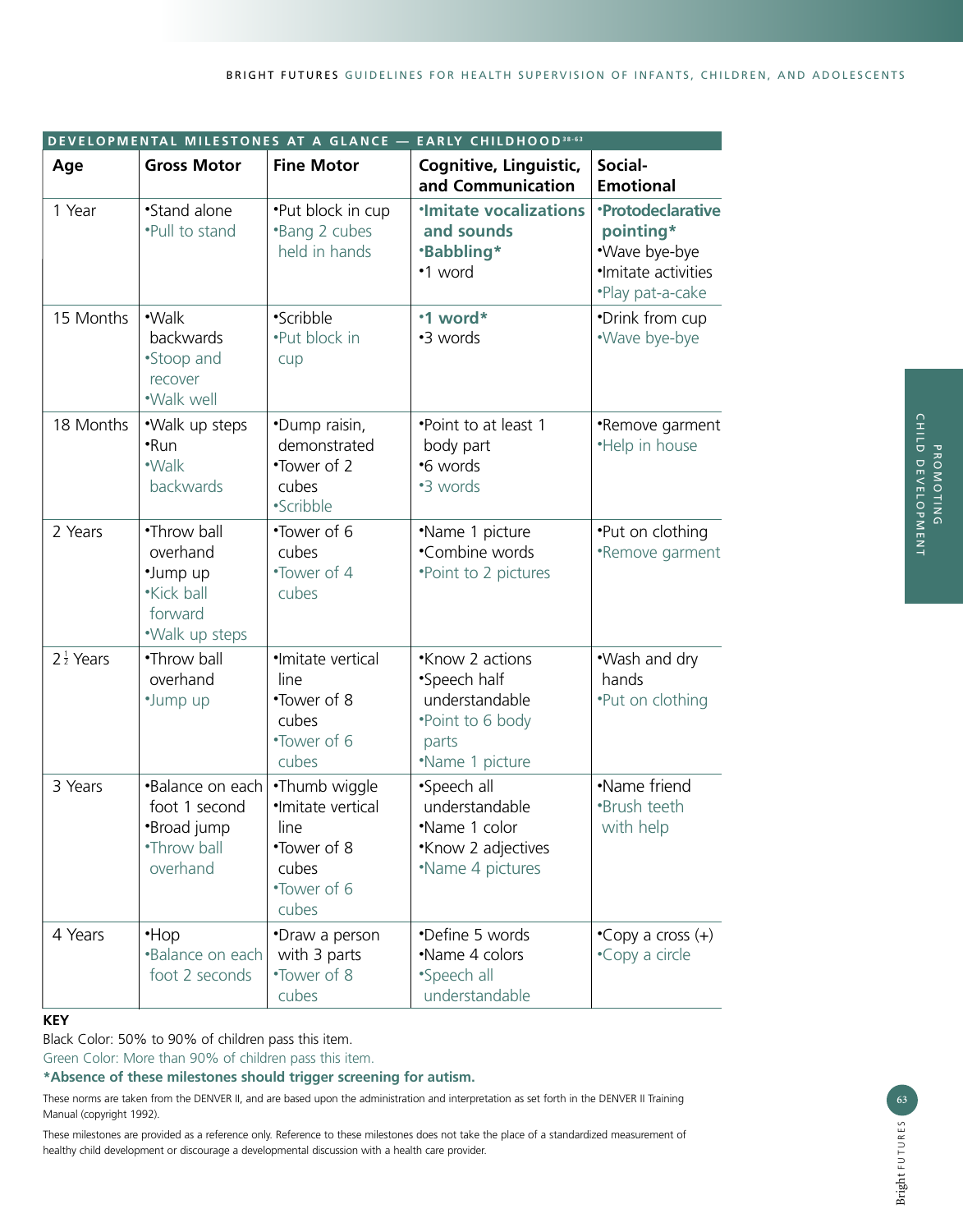**Middle childhood is an important time for families to help children consolidate and strengthen their cognitive and emotional attributes, such as communication skills, sensitivity to others, ability to form positive peer relationships, self-esteem, and independence.**

- Emotional health of the child and family, especially when based on the health care professional's long-term knowledge of child-family relationships
- Child's social development (both skills and difficulties)
- Specific child-based, family-based, school-based, and community-based risk factors

Health care professionals have a unique opportunity to recognize problems and, when possible, to intervene early with effective referral for both specific services and general evaluation so as to enhance the child's readiness for learning by the start of school. Intervention services for eligible children can begin at birth and continue through age 21 years. For details on eligibility and services, refer to the US Department of Education's Office of Special Education and Rehabilitative Services (http://www.ed.gov/about/offices/ list/osers).

# **Promoting Child Development: Middle Childhood—5 to 10 Years**

The middle childhood years are typically a stable period, without the dramatic physical, cognitive, and social changes that occur in the other developmental stages. It is an important transitional period during which children build on the skills developed in the various domains of early childhood in preparation for adolescence. Middle childhood is an important time for families to help



children consolidate and strengthen their cognitive and emotional attributes, such as communication skills, sensitivity to others, ability to form positive peer relationships, selfesteem, and independence. These attributes will help them cope with the stresses and potential risks of adolescence.

Families and health care professionals also can provide enormous support for children's healthy physical development. They can work with communities to ensure that children have access to safe, well-supervised play areas, recreation centers, team sports and organized activities, parks, and schools. For children to flourish, communities must provide carefully maintained facilities to help their bodies and minds develop in a healthy way. Health care professionals can support their guidance by advocating for community facilities available to all children. (For more information on this topic, see the Promoting Community Relationships and Resources and the Promoting Physical Activity themes.)

# *Children and Youth With Special Health Care Needs*

Middle childhood is a critical time for children with special health care needs to adapt successfully to their condition. During this period, they continue to define their sense of self and improve their ability to care for their own health. Children adapt best to chronic illness when health care professionals, families, schools, and communities work together to foster their emerging independence. Inclusion in school and community life allows children with special health care needs to feel valued and to integrate their specific care needs with other aspects of their lives. It also is important to discuss family perspectives, because families may have various beliefs and values regarding the independence of children with special health care needs based on culture and history.

When families have children with special health care needs, the other children in the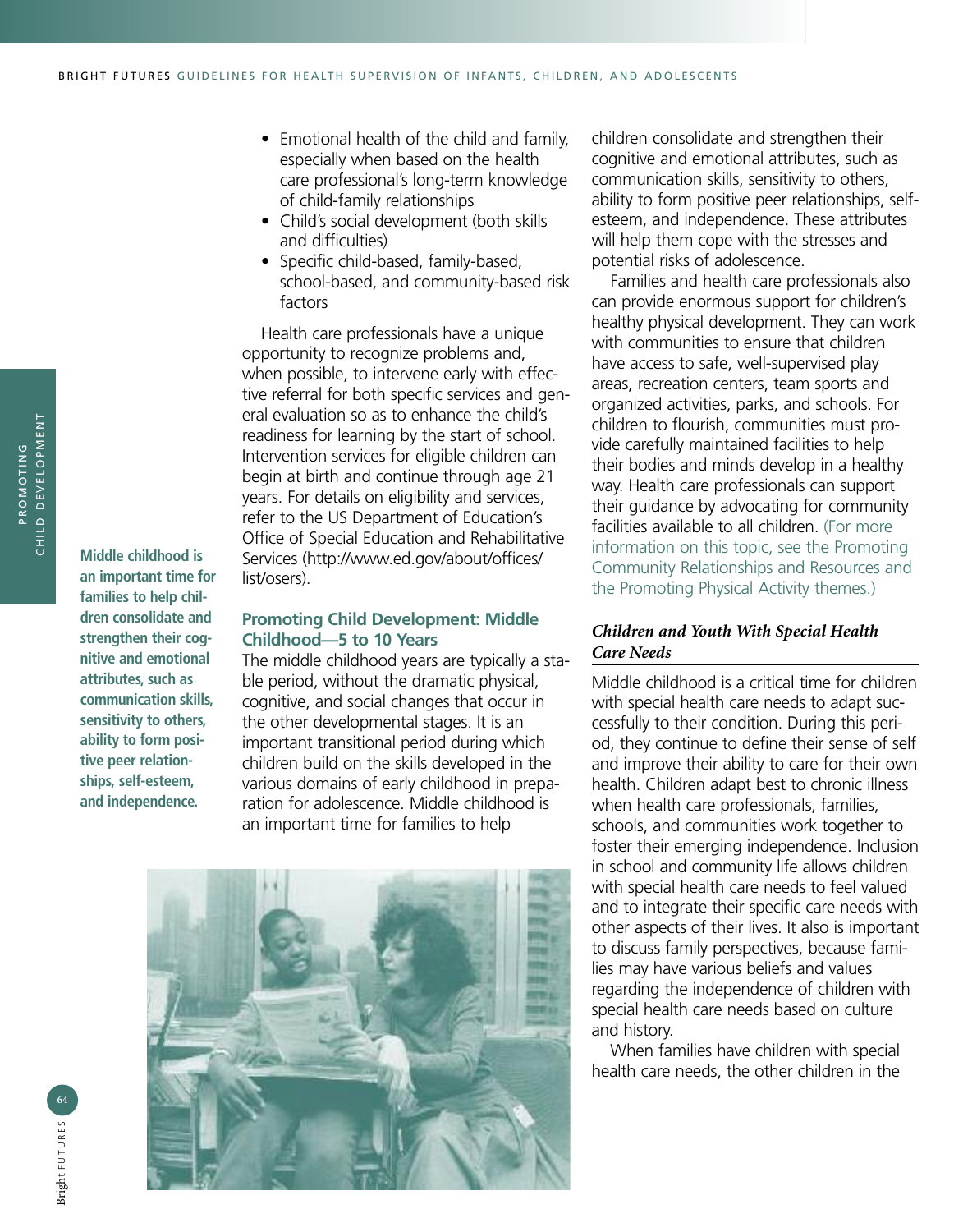family will be introduced to the possibility that their sibling can have different challenges because of the disability and circumstances. Families may have to deal with certain difficult tasks, such as hospitalizations or painful tests, illness, and possibly death. Parents and child care providers should be sensitive to these issues and responsive to the needs of the medically fragile child and the healthy siblings. At the same time, children with special health care needs should not be given special privileges simply because of their condition. Instead, outlining rules and responsibilities is extremely important for the child's development and the family's functioning. Child care providers and teachers can play an important supportive role and be a source of information for the parents and the children.

#### *Domains of Development*

## **GROSS AND FINE MOTOR SKILLS**

Major increases in strength and improvements in motor coordination occur during middle childhood. These changes contribute to the child's growing sense of competence in relation to his physical abilities and enhance his potential for participating in sports, dance, gymnastics, and other physical pursuits. A child's participation in sports or other physical activities can reinforce positive interaction skills that will serve the child throughout his life. Children develop at slightly different rates depending on their unique physical characteristics and experiences. Efforts to maintain good physical health and exercise patterns are important to achieving and maintaining a healthy weight. Monitoring the child's growth patterns and conducting periodic physical examinations to assess growth and development are important components of health supervision. Close monitoring for overweight and obesity should be included in these visits. (For more information on this topic, see the Promoting Healthy Weight theme.)

# **COGNITIVE, LINGUISTIC, AND COMMUNICATION SKILLS**

Children's readiness to learn in school depends on cognitive maturation as well as their individual experiences. During middle childhood, the child moves from magical thinking to more logical thought processes. The synthesis of basic language, perception, and abstraction allows the child to read, write, and communicate thoughts of increasing complexity and creativity. Progress can appear subtle from month to month, but it is dramatic from one school year to the next. As the child's cognitive skills grow, she matures in her ability to understand the world and people around her and to function independently. Occasionally, children will be impaired in their development because of learning problems, behavior problems, or both. The health care professional can offer support by ensuring screening and evaluation for any suspected delays.

The major developmental achievement of this age is self-efficacy, or the knowledge of what to do and the confidence and ability to do it. Success at school is most likely to occur when this achievement is encouraged by parents and valued by families. Families who reward children with enthusiasm and warmth for putting forth their best effort ensure their steady educational progress and prepare them to use their intelligence and knowledge productively. Through awareness of individual learning styles, including the need for necessary accommodations, parents and teachers can adapt materials and experiences to each child. School success is an important factor in the development of a child's self-esteem. In families in which parents have had unsuccessful educational experiences or have had limited education, support from health care professionals and others in the community is critical in supporting their children through the educational process.

**During middle childhood, the child moves from magical thinking to more logical thought processes.**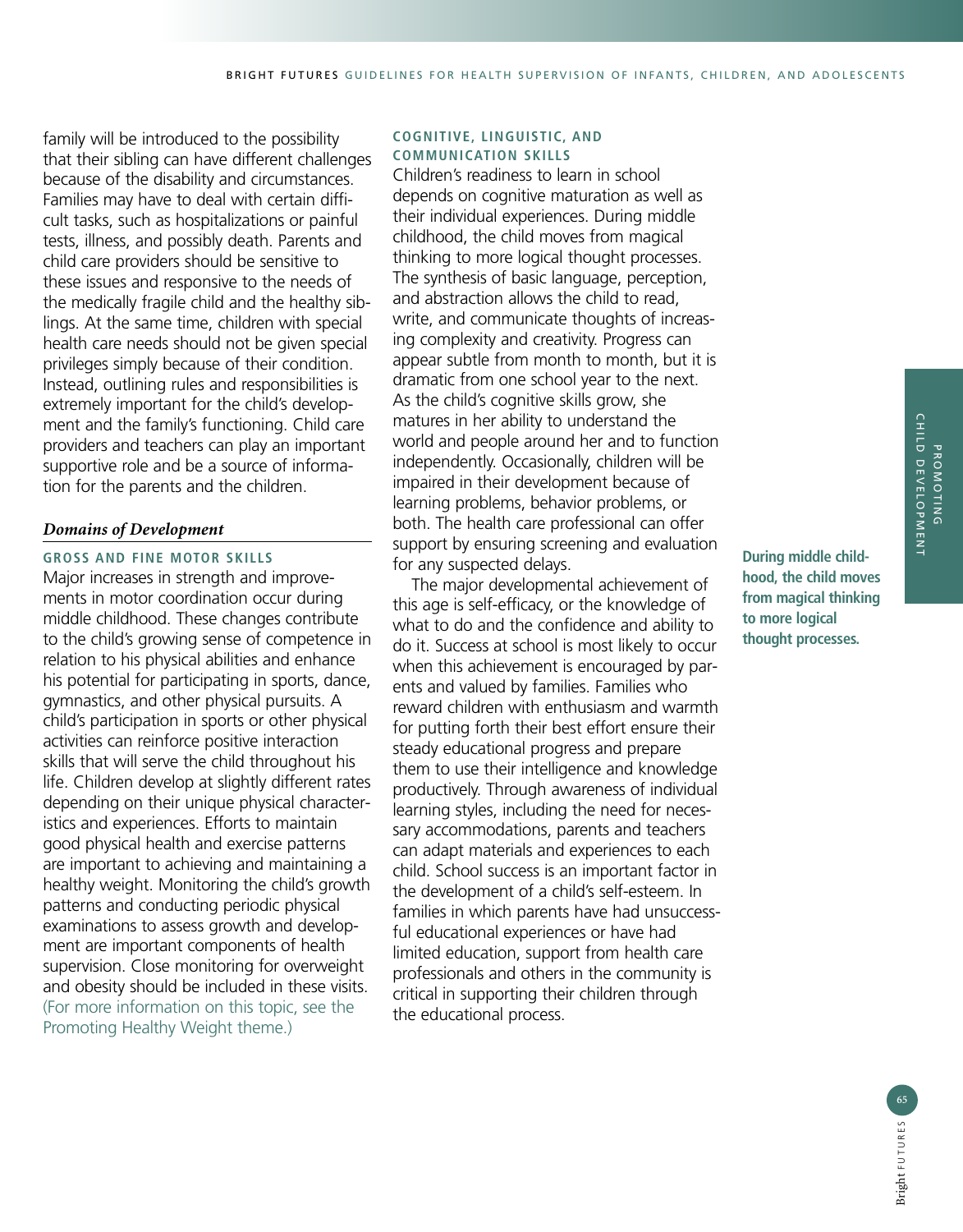#### **SOCIAL-EMOTIONAL SKILLS**

As children become increasingly independent and demonstrate initiative, they develop their own sense of personhood (Table 4). They begin to discern where they "fit" among their peers and in their family, school class, neighborhood, and community. When the "fit" is good and comfortable, children see themselves as effective and competent members of their family, group, team, school, and community. When the "fit" is tenuous or poor, the dissonance can be a source of distress and can predispose children to emotional disorders with long-term consequences. (For more information on this topic, see the Promoting Mental Health theme.) Ongoing support for the child provides the best opportunity for acceptance and forms the basis for a strong self-worth. Support is especially important for children with special health care needs.

Children need both the freedom of personal expression and the structure of expectations and guidelines that they can understand and accept. Families should provide opportunities for the child to interact with other children in play environments without excessive adult interference. However, not all cultures accept this perspective. The health care professional and the family should discuss these issues. Most experts believe that children benefit from the experience of independent play with peers. Unfortunately, some neighborhoods or living arrangements restrict these opportunities. In addition, some children with special health care needs may need adaptive equipment or facilities to allow for inclusive play experiences. Children also need to have positive interactions with adults, reinforcing their sense of self-esteem, self-worth, and belief in their capability of personal success.

The child's "self" evolves in a social context. Health care professionals can help families understand this dynamic and encourage specific roles for the children within the

family. Parents who consciously assess their child's emotional maturity and role in the family at each birthday will appreciate the changes that have occurred subtly over time.

Children with special health care needs will have emotional maturity that is appropriately reflective of their needs, developmental level, and physical challenges (Table 4). Parents should be encouraged to appreciate the individual maturity level of their child. As a result, they can celebrate the child's evolving autonomy by granting new privileges. Parents who match each new entitlement with a new responsibility signal their respect for the child's growing capability to contribute to the family and the community.

# *Developmental Highlights of Middle Childhood*

**MORAL AND SPIRITUAL DEVELOPMENT** The child's development as an individual involves an understanding of the life cycle birth, growth and maturation, aging, and death. He becomes increasingly aware that an individual's life fits into a larger scheme of relationships among individuals, groups of people, other living creatures, and the earth itself. School-aged children become keenly interested in these topics, especially if they experience life events such as the birth of a sibling or the death of a grandparent. Children also become aware of violent death, on the highways or on street corners. When a death occurs, parents should be encouraged to discuss the loss with their children and provide assistance to children who are having difficulty with the grieving process.

As children experience these events and learn to view their personal encounters as part of a larger whole, families and communities provide an important structure. These experiences provide children with a basic foundation of value systems and encourage them to examine their personal actions in the context of those around them.

**He becomes increasingly aware that an individual's life fits into a larger scheme of relationships among individuals, groups of people, other living creatures, and the earth itself.**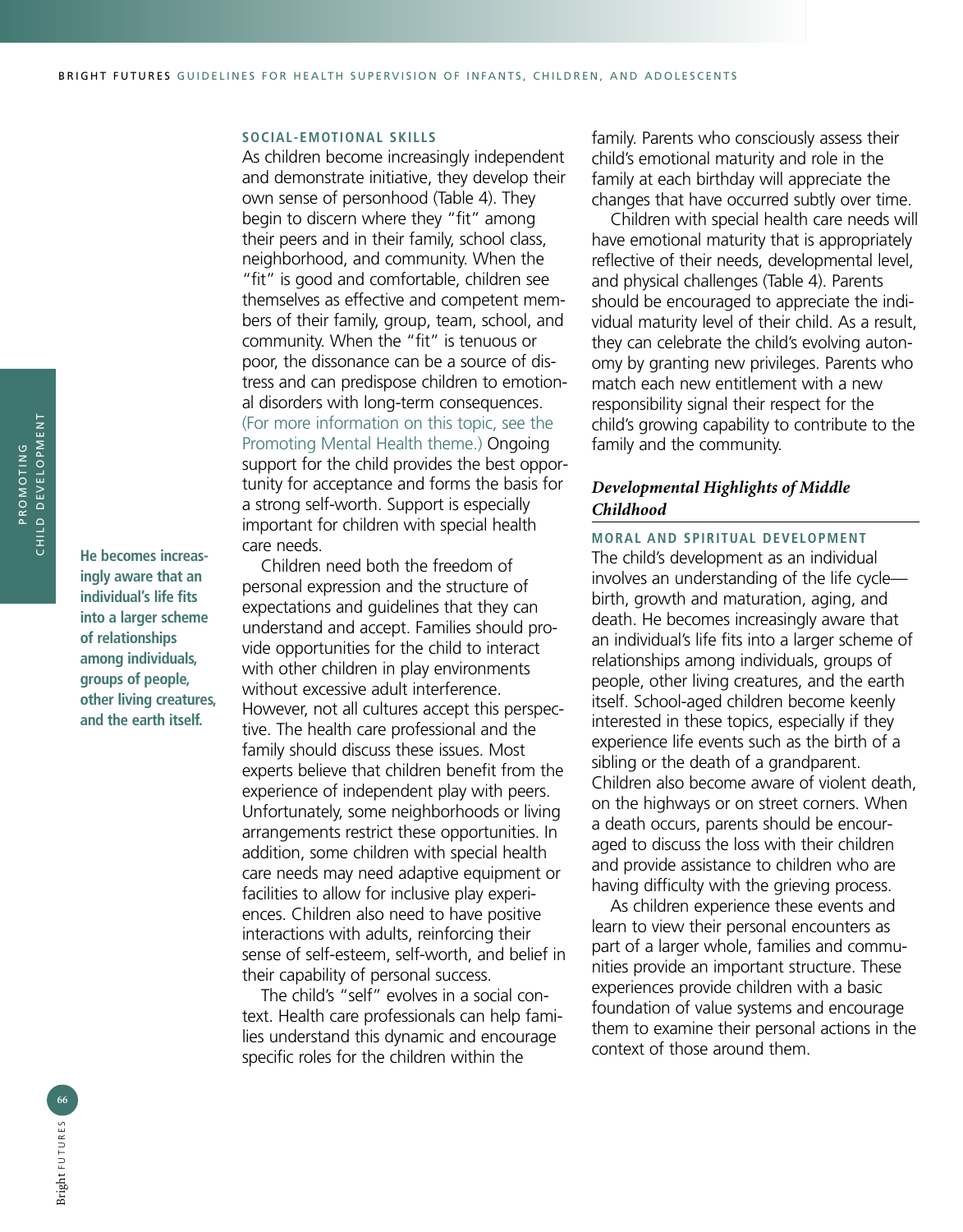| TABLE 4       |                                                                                                                                                                                                                                                                                                                                                                                                              |
|---------------|--------------------------------------------------------------------------------------------------------------------------------------------------------------------------------------------------------------------------------------------------------------------------------------------------------------------------------------------------------------------------------------------------------------|
|               | Social and Emotional Development in Middle Childhood                                                                                                                                                                                                                                                                                                                                                         |
| <b>Topics</b> | <b>Key Areas</b><br>(Key areas in italics are especially important for children with special health care needs.)                                                                                                                                                                                                                                                                                             |
| Self          | Self-esteem:<br>• Experiences of success<br>• Reasonable risk-taking behavior<br>• Resilience and ability to handle failure<br>• Supportive family and peer relationships                                                                                                                                                                                                                                    |
|               | Self-image:<br>Body image, celebrating different body images<br>Prepubertal changes; initiating discussion about sexuality and<br>reproduction; prepubertal changes related to physical care<br><i>issues</i>                                                                                                                                                                                                |
| Family        | What matters at home:<br>• Expectation and limit setting<br>• Family times together<br>Communication<br>Family responsibilities<br><b>Family transitions</b><br>• Sibling relationships<br>Caregiver relationships                                                                                                                                                                                           |
| Friends       | Friendships:<br>• Making friends, friendships with peers with and without special<br>health care needs<br>Family support of friendships, family support to have typical<br>friendship activities, as appropriate                                                                                                                                                                                             |
| School        | School:<br>• Expectation for school performance, school performance/<br>defined in the Individualized Education Program (IEP)<br>Homework<br>Child-teacher conflicts, building relationships with teachers<br>• Parent-teacher communication<br>• Ability of schools to address the needs of children from diverse<br>backgrounds<br>• Awareness of aggression, bullying, and victimization<br>• Absenteeism |
| Community     | Community strengths:<br>• Community organizations<br>Religious groups<br>• Cultural groups<br>High-risk behaviors and environments:<br>• Substance use<br>• Unsafe friendships<br>• Unsafe community environments<br>• Particular awareness of risk-taking behaviors and unsafe<br>environments, because children may be easily victimized                                                                   |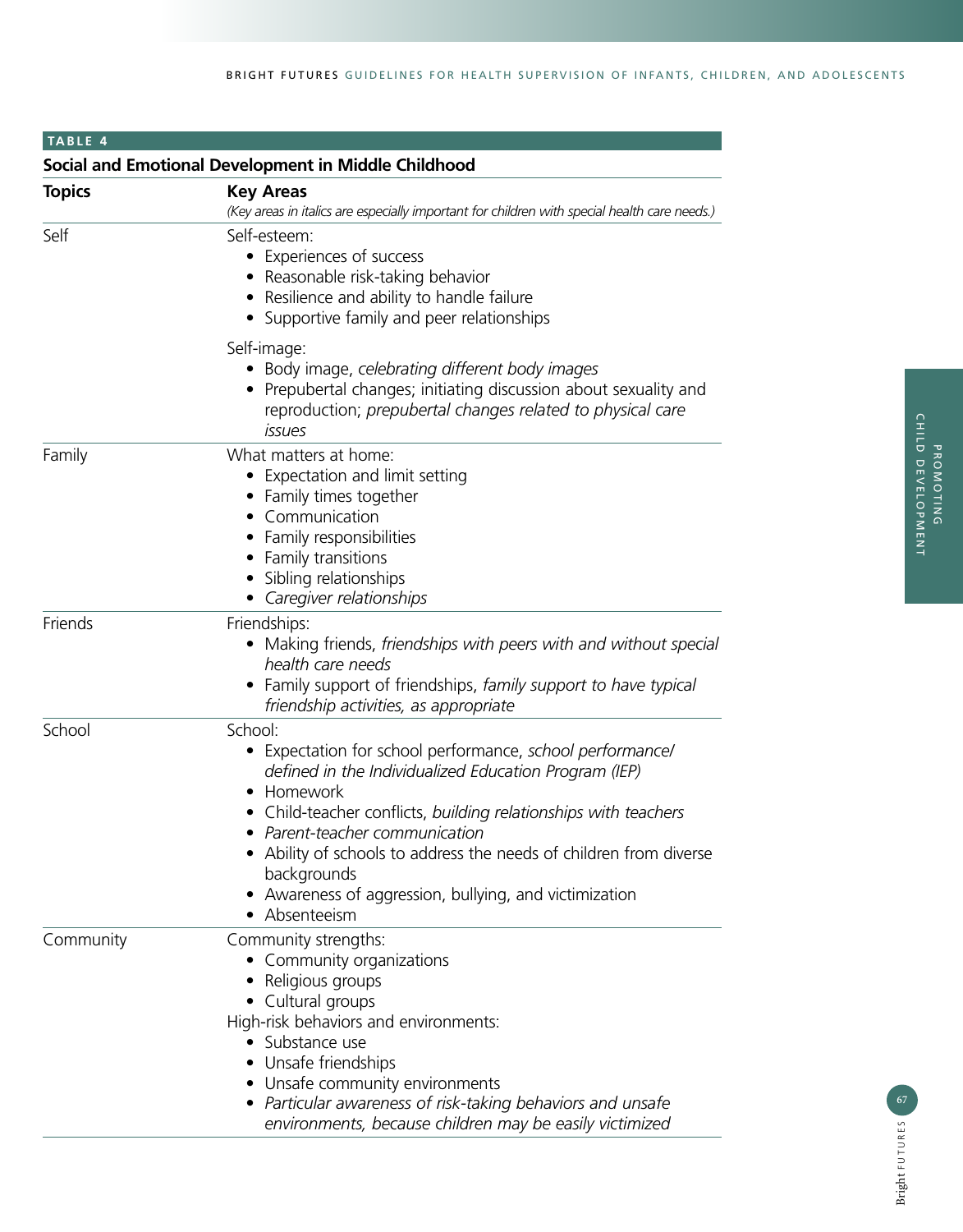The relationship between values, competence, self-esteem, and personal responsibility needs to be modeled and affirmed by the child's parents, teachers, and communities. Parents need to help their child maintain a balance of responsibilities at school and home, time spent with family and friends, extracurricular and community activities, and personal leisure. Achieving this balance is essential for healthy development. Competence and self-esteem are strengthened when a child is recognized for working hard in school, successfully completing chores and special projects, and participating in school and community activities.

# **Promoting Child Development: Adolescence—11 to 21 Years**

Adolescence is a dynamic experience, not a homogenous period of life. Adolescents differ widely in their physical, social, and emotional maturity because they enter puberty at different ages, progress at different paces, and experience different challenges in their developmental trajectories. To complicate the adolescent experience, parents also can experience changes in health, employment, geographic relocation, marital relationships, or the health of their parents and other family members.

Viewing adolescence in stages—early adolescence (11 to 14 years of age), middle adolescence (15 to 17 years of age), and late adolescence (18 to 21 years of age)—yields a better understanding of physical and psychological development and potential problems. The nature, length, and course of typical adolescent development can be viewed differently by families because cultural expectations for independence and self-sufficiency can differ. The health care professional should discern from families how they view this stage of life and note potential conflicts between the family's cultural values and those of the developing adolescent.

#### *Youth With Special Health Care Needs*

As children with special health care needs enter adolescence and experience puberty, growth, and physical and emotional development, new levels of functionality in the face of their special need can bring important and remarkable gains in independence and autonomy. Alternatively, limitations related to their illness can further underscore their physical dependence, which can limit the development of emotional independence. The adolescent may fear that his condition precludes autonomy.

Careful assessment of medical conditions, strengths and risk-taking behaviors, followed by sensitive discussions of the youth's perceived needs and goals, can assist the adolescent with a special health care need to maximize physical development and support the attainment of full emotional development and maturity.

# *Stages of Adolescence*

Three key transitional domains (physiological, psychological, and social) can be used to chart adolescent changes and challenges (Table 5).

#### *Domains of Development*

#### **GROSS AND FINE MOTOR SKILLS**

Pubertal growth brings completion of physical development. Adult height and muscle mass are attained. Increasing size and



**As children with special health care needs enter adolescence and experience puberty, growth, and physical and emotional development, new levels of functionality in the face of their special need can bring important and remarkable gains in independence and autonomy.**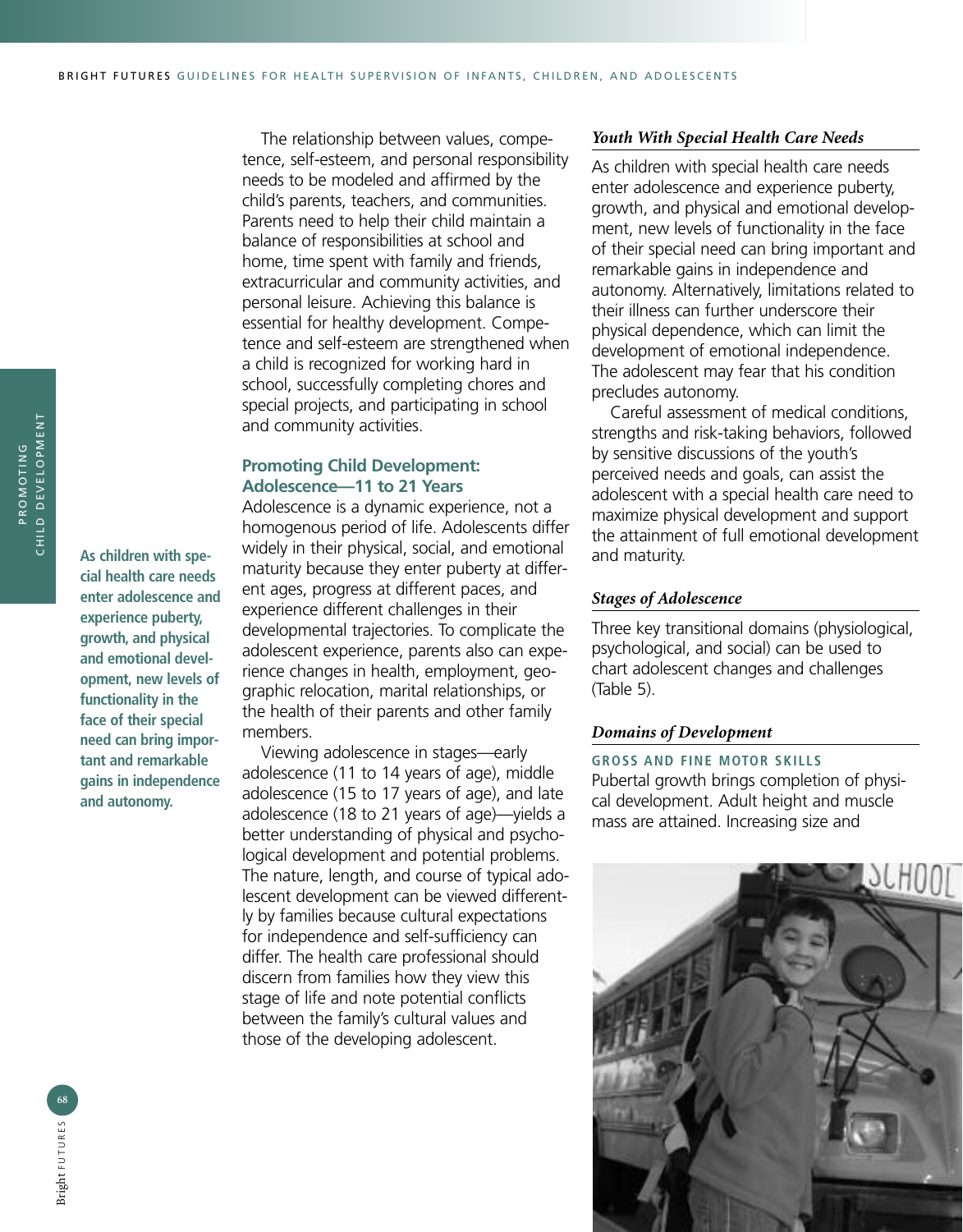|                                     | <b>Domains of Adolescent Development</b>                                                                                                                                                                                                                                      |                                                                                                                                                                                                                                                                                                                                                                                                                                    |                                                                                                                                                                                                                                                                                                                                                                          |
|-------------------------------------|-------------------------------------------------------------------------------------------------------------------------------------------------------------------------------------------------------------------------------------------------------------------------------|------------------------------------------------------------------------------------------------------------------------------------------------------------------------------------------------------------------------------------------------------------------------------------------------------------------------------------------------------------------------------------------------------------------------------------|--------------------------------------------------------------------------------------------------------------------------------------------------------------------------------------------------------------------------------------------------------------------------------------------------------------------------------------------------------------------------|
|                                     | <b>Early Adolescence</b><br>(11 to 14 Years)                                                                                                                                                                                                                                  | <b>Middle Adolescence</b><br>(15 to 17 Years)                                                                                                                                                                                                                                                                                                                                                                                      | Late Adolescence<br>(18 to 21 Years)                                                                                                                                                                                                                                                                                                                                     |
| Physiological                       | Onset of puberty,<br>growth spurt, menarche<br>(females)                                                                                                                                                                                                                      | Ovulation (females),<br>growth spurt (males)                                                                                                                                                                                                                                                                                                                                                                                       | Growth completed                                                                                                                                                                                                                                                                                                                                                         |
| Psychological                       | Concrete thought,<br>preoccupation with<br>rapid body changes,<br>sexual identity,<br>questioning indepen-<br>dence, parental controls<br>remain strong                                                                                                                       | Competence in abstract<br>and future thought,<br>idealism, sense of<br>invincibility or narcissism,<br>sexual identity,<br>beginning of cognitive<br>capacity to provide legal<br>consent                                                                                                                                                                                                                                          | Future orientation,<br>emotional independence,<br>unmasking of psychiatric<br>disorders, capacity for<br>empathy, intimacy, and<br>reciprocity in interpersonal<br>relationships, self-identity,<br>recognized as legally capable<br>of providing consent, 64<br>attainment of legal age for<br>some issues (eq, voting) but<br>not all issues (eg, drinking<br>alcohol) |
| <b>Social</b>                       | Search for same-sex<br>peer affiliation, good<br>parental relationships,<br>other adults as role<br>models; transition to<br>middle school, involve-<br>ment in extracurricular<br>activities; sensitivity to<br>differences between<br>home culture and<br>culture of others | Beginning emotional<br>emancipation, increased<br>power of peer group,<br>conflicts over parental<br>control, interest in sexual<br>relationships, initiation of<br>driving, risk-taking<br>behavior, transition to high<br>school, reduced involvement<br>in extracurricular activities,<br>possible cultural conflict as<br>adolescent navigates<br>between family's values<br>and values of broader<br>culture and peer culture | Individual over peer<br>relationships; transi-<br>tion in parent-child<br>relationship, transition out<br>of home; may begin<br>preparation for further<br>education, career, marriage,<br>and parenting                                                                                                                                                                 |
| <b>Potential</b><br><b>Problems</b> | Delayed puberty; acne;<br>orthopedic problems;<br>school problems;<br>psychosomatic concerns;<br>depression; unintended<br>pregnancy; initiation of<br>tobacco, alcohol, or<br>other drug use                                                                                 | Experimentation with<br>health risk behaviors<br>(eg, sex, drinking, drug<br>use, smoking), auto<br>crashes, menstrual<br>disorders, unintended<br>pregnancy, acne,<br>short stature (males),<br>conflicts with parents,<br>overweight, physical<br>inactivity, poor eating<br>behaviors, eating disorders<br>(eg, purging, binge eating,<br>and anorexia nervosa)                                                                 | Eating disorders,<br>depression, suicide,<br>auto crashes,<br>unintended pregnancy<br>acne, smoking,<br>alcohol or drug<br>dependence                                                                                                                                                                                                                                    |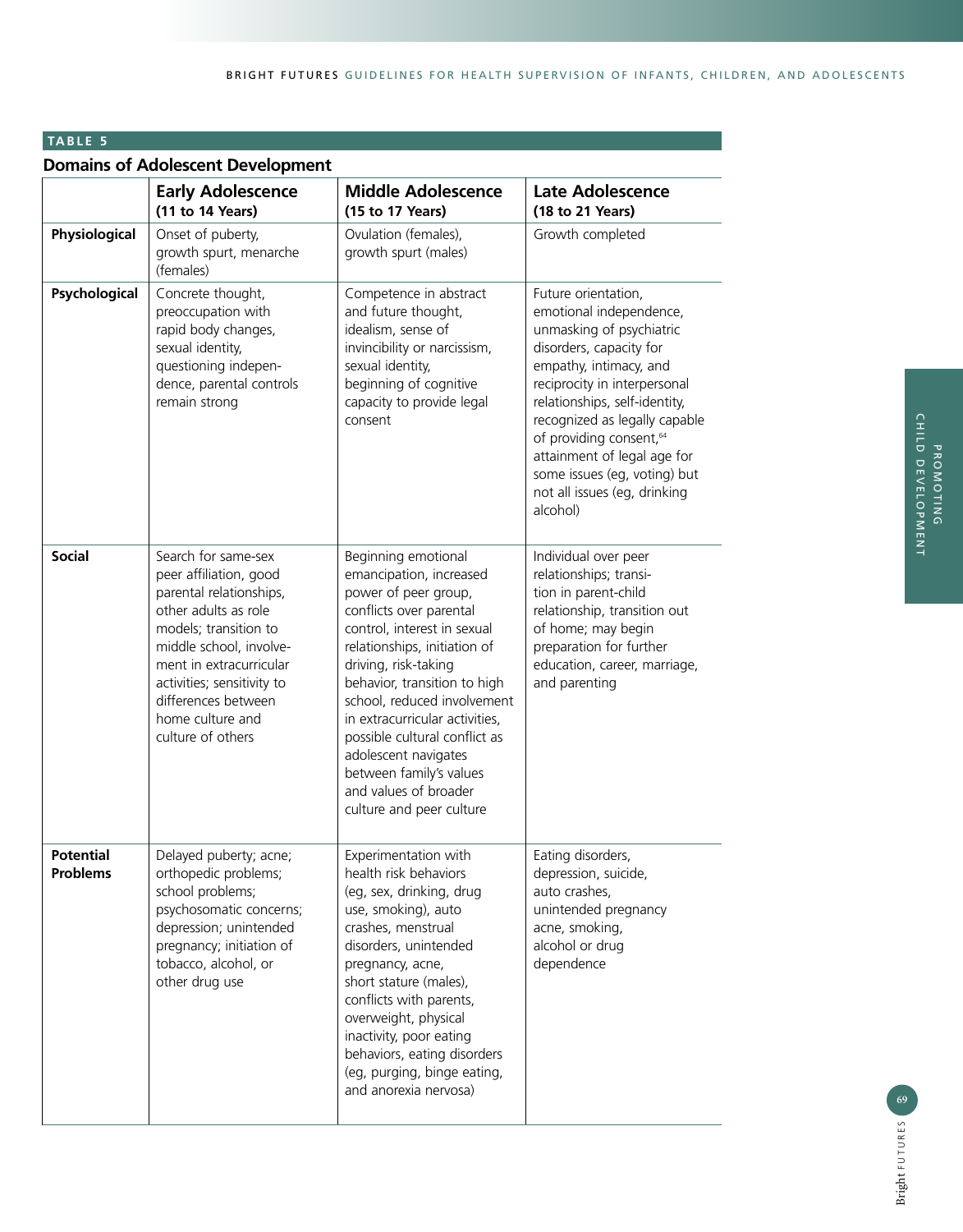strength are accompanied by enhanced coordination of both gross and fine motor skills. The boy or girl who can barely make the high-school junior varsity basketball team as a ninth grader has the agility and strength necessary for varsity performance by 10th or 11th grade. Motor development continues into the final stage of development.

# **COGNITIVE, LINGUISTIC, AND COMMUNICATION SKILLS**

Success in school contributes substantially to the adolescent's self-esteem and progress toward becoming a socially competent adult. The National Longitudinal Study for Adolescent Health<sup>65</sup> found that school performance and choice of free-time activities were the most important determinants for every risky behavior studied, regardless of socioeconomic status, race, or type of household (ie, 1 parent vs 2 parents). Students who have a high academic self-concept tend to be more motivated to achieve, more engaged in school, and more hopeful about their future. Parental involvement and expectations and participation in extracurricular activities enhance adolescent academic achievement and educational attainment. Health care professionals should encourage conversations between parents and their adolescent children on these issues.

Adolescents who feel connected to their school and who have a high academic self-concept are motivated to achieve. Peer relationships also influence adolescents' attitudes. Adolescents whose peers have or are perceived to have higher educational aspirations tend to be more engaged in school and to have higher hopes for continuing their education. Conversely, adolescents who work more than 20 hours a week tend to have a lower level of engagement in school.<sup>66</sup> The health care professional should encourage youth to participate in extracurricular activities. Factors such as disability and limited English proficiency can interfere with school success and need attention.

Some adolescents make the academic and social transition from middle school to high school easily. Others find this transition overwhelming, with an impact on motivation, self-esteem, and academic performance.

The Centers for Disease Control and Prevention (CDC) National Center for Health Statistics estimates that among children 3 to 17 years of age, 8% have a learning disability.<sup>67</sup> Children with a fair or poor health status were 5 times as likely to have a learning disability than children with an excellent or a very good health status.<sup>67</sup> Students with learning disabilities can have difficulty with academics as well as social relationships. These students are more prone to depression and a lack of confidence.<sup>68</sup> Health care professionals should screen youth for declining grades and attendance issues, signs of learning disorders, and social adjustment concerns. Depending on the specific school district policies, heath care professionals can interact with the school nurse, psychologist, counselor, or administrator to identify and address academic, social, and emotional difficulties that can interfere with school success.

## **SOCIAL-EMOTIONAL SKILLS**

A consistent, supportive environment for the adolescent, with graded steps toward autonomy is necessary to foster emotional and social well-being. This supportive environment requires the participation of the family, school, health care professional, and community, as well as the adolescent himself.<sup>69</sup> Parents will struggle for a balance for their child between restrictions that are designed to protect him and freedom that is intended to enhance growth. The adolescent will struggle for this balance, too.

The emotional well-being of adolescents is tied to their sense of self-esteem. High selfesteem is generally associated with feelings of life satisfaction and a sense of control over one's life, whereas low self-esteem is correlated with lower reports of happiness and

**Parental involvement and expectations and participation in extracurricular activities enhance adolescent academic achievement and educational attainment.**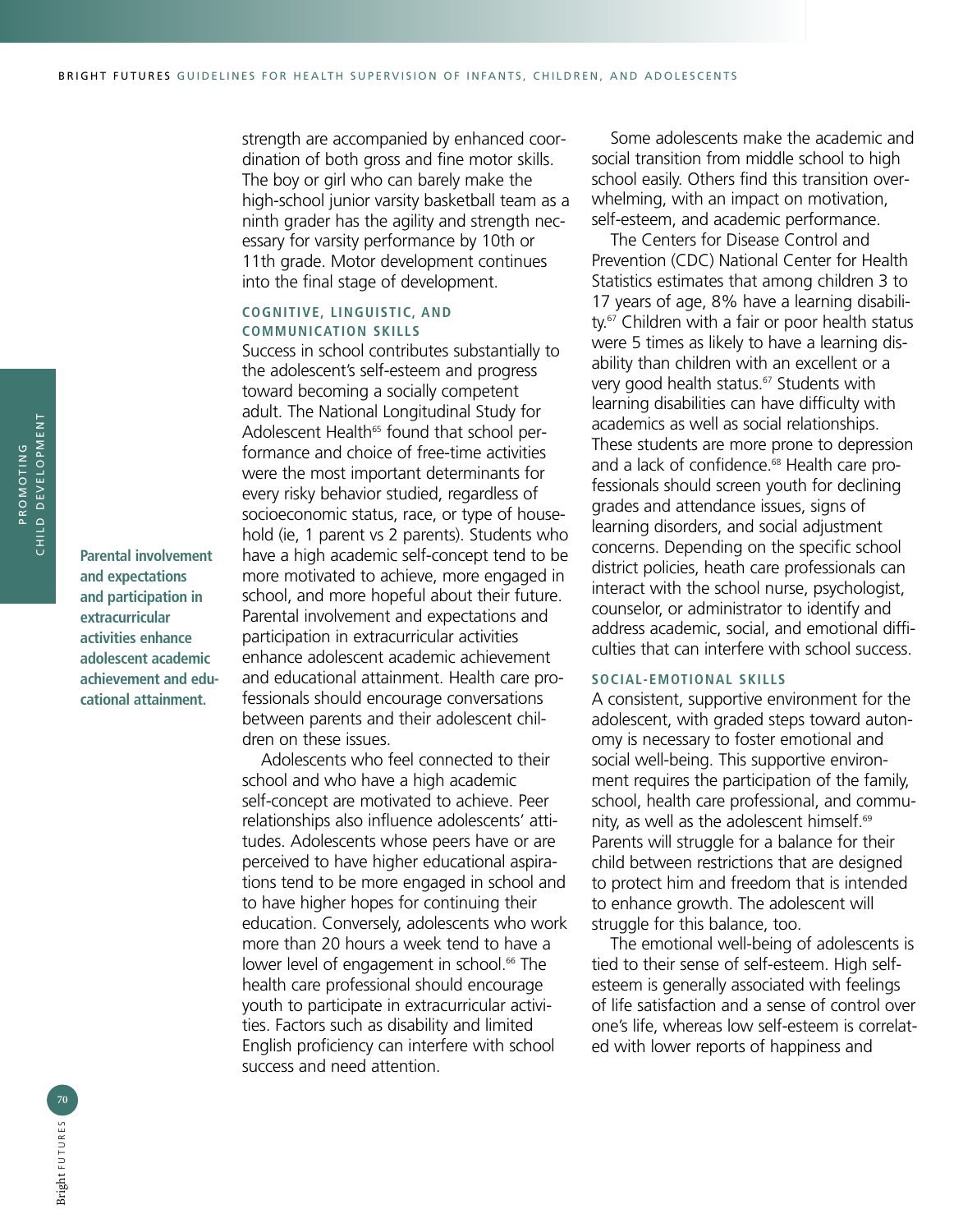higher reports of feeling as if one is not in control of one's life. Adolescents who demonstrate good social and problem-solving skills also usually have enhanced self-esteem because these skills increase their sense of control over their world. This asset is essential in deriving the ability to handle stress and cope with challenging situations.

Another important developmental milestone that is critical to emotional well-being is the adolescent's growing sense of self. Long hours spent talking, grooming, being alone, and rushing to be part of a group—any group—are all part of the adolescent's search for a conception of self. Intelligence, in the narrow sense of the term, also is significant to the cognitive self. During adolescence, the individual has to learn the accumulated wisdom of society. As the adolescent becomes facile in using concepts and abstractions, he begins to combine new ideas in new ways to arrive at creative solutions.

Normal fluctuations of mood now are the adolescent's responsibility. With increasing autonomy, he may become unwilling to share feelings and, to a point, unconsciously seek to avoid dependence on family for mood modulation. Like other skills he acquires, managing feelings of sadness and anxiety requires guidance, practice, and experience.

During the course of adolescence, the increasingly autonomous and socially competent youth finds his place in family and community. Social competence is defined as the degree to which significant others rate an individual as successful in solving and completing social tasks.<sup>70</sup> The specific behaviors that characterize social competence will vary with the situation in which the adolescent is functioning.71 Socially competent youth are able to decode and interpret social cues and consider alternative responses, along with their consequences.

To function in an adult world, a youth must become aware of his relations to others and learn the personal impact of relationships on his daily function. Accordingly, he must appreciate the effects and impact of his actions toward others if relationships are to be mature and reciprocal. Understanding how others might interpret a situation, recognizing another's predicament, and comfortably appreciating another's feelings are new and important experiences. Empathy must be achieved for healthy adult relationships to flourish.

The adolescent's social and emotional skills also are influenced by the young adult's growing interactions with the wider community through travel, higher education, volunteer activities, or structured job experiences. These activities can help adolescents realize that they have meaningful roles and can contribute productively to society. Through these activities, youth learn the importance of general adherence to rules and authority. External mandates are internalized in an appreciation of right or wrong and consequences.

#### *Developmental Highlights of Adolescence*

#### **ASSETS**

Health advocates have begun to look at the family and community factors that promote healthy development. This "asset" model, or strength-based approach, provides a broader perspective on adolescent development than the more traditional "deficit" model, which looks at the problems experienced by adolescents and develops preventive interventions (Table 6). The asset model reinforces

#### **TABLE 6**

# **Comparison of Asset and Deficit Models**

# **Asset Model Deficit Model**

Positive family environment Abuse or neglect Relationships with caring adults Witness to domestic violence Religious and spiritual anchors Family discord and divorce Involvement in school, faith-based Parents with poor health habits organization, or community Unsafe schools Accessible recreational Unsafe neighborhood opportunities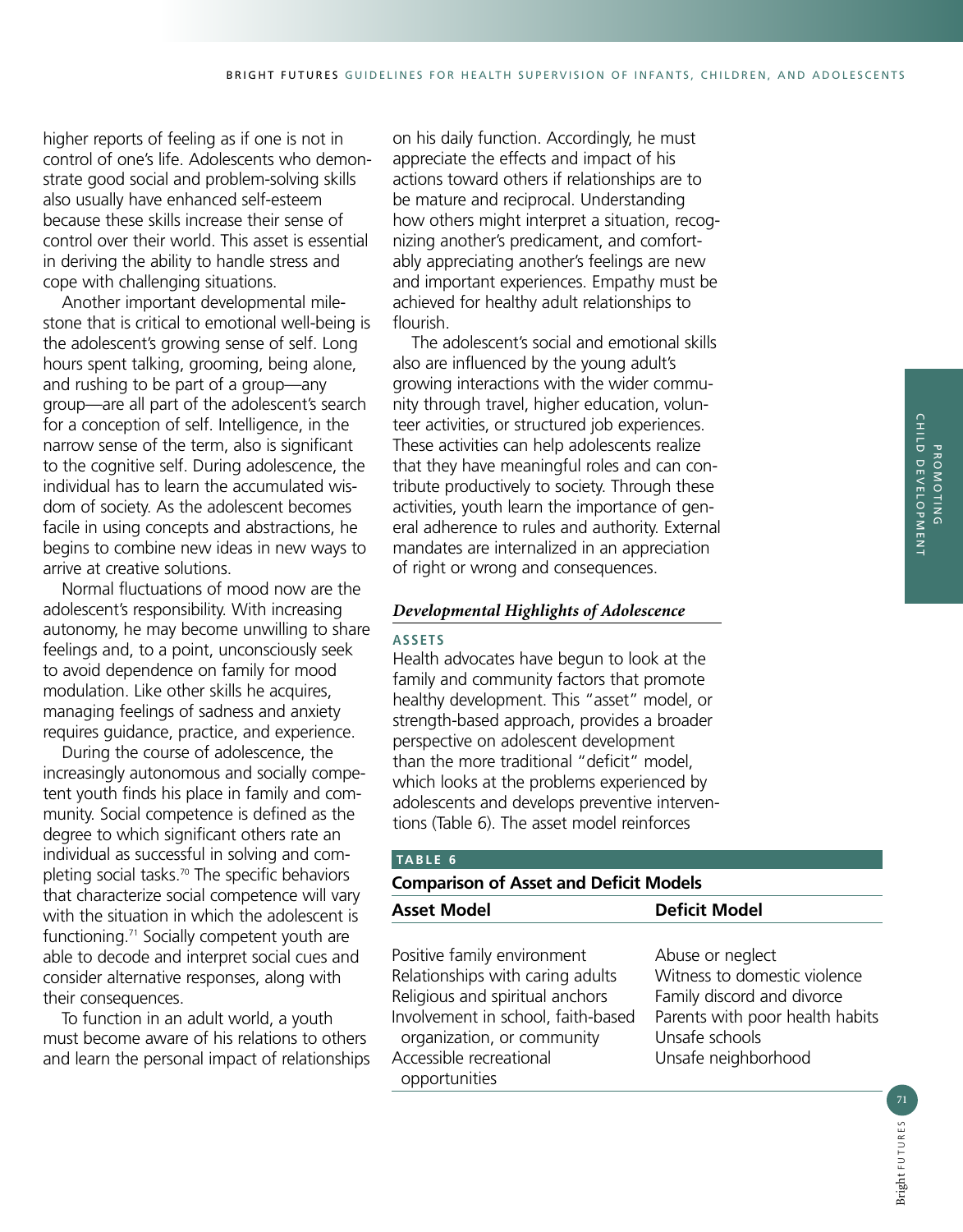health-promoting interactions or social involvement (eg, good parent-adolescent communication and participation in extracurricular activities) and assists adolescents and their parents in setting goals to achieve healthy development.

Research demonstrates the value of parental involvement and quality parentadolescent communication on healthy adolescent development.<sup>72-74</sup> Adolescents whose parents are authoritative, rather than authoritarian or passive, and who are involved in extracurricular and community activities appear to progress through adolescence with relatively little turmoil.75

#### **MODELS OF CARE**

**When young people decide to seek assisprovide appropriate confidential counselhealthy choices while communication with parents and family.**

Onsite integrated health services in the schools—with referrals to health care professionals and community agencies (including mental health centers) for supplementary services—are evolving as one way to deliver adolescent health care in medically underserved areas. In some situations, the schoolbased health center is the medical home for the youth enrolled in the center. Schoolbased health centers can be especially effective in ensuring immunizations, promoting sports safety, and providing access for students with special health care needs. All services and programs should work to improve communication between school and home so that parents stay involved in their adolescents' lives away from home and learn effective strategies to deal with some of the challenges that their children face.

Health care professionals should ask young people how they learn about healthy living. Health promotion programs in schools help adolescents establish good health habits and avoid those that can lead to morbidity and mortality. Health promotion curricula can include family life education and social skills training, as well as information on pregnancy prevention, abstinence, conflict resolution, healthy nutritional practices, and avoidance of unhealthy habits such as the use of tobacco products, alcohol, or other drugs. Referrals to appropriate, culturally respectful, and accessible community resources also help adolescents learn about and address mental health concerns, nutrition and physical health, and sexual health issues. When young people decide to seek assistance beyond their family, those resources should provide appropriate confidential counseling and support to them in making healthy choices while encouraging good communication with parents and family.

**tance beyond their family, those resources should ing and support to them in making encouraging good**

CHILD DEVELOPMENT C H I L D D E V E L O P M E N TPROMOTING P R O M O T I N G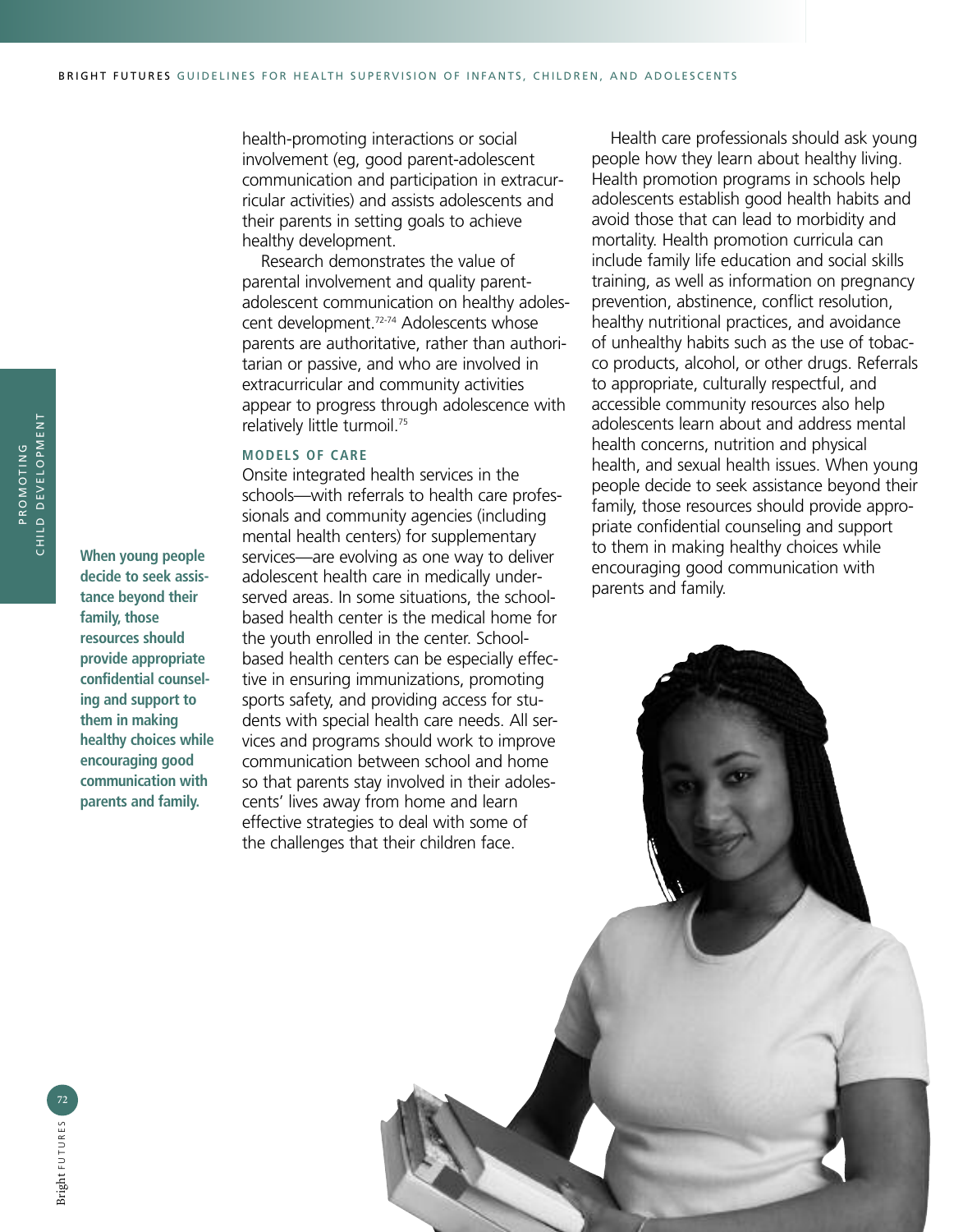#### **References**

- 1. Council on Children with Disabilities; Section on Developmental Behavorial Pediatrics; Bright Futures Steering Committee; Medical Home Initiatives for Children with Special Needs Project Advisory Committee. Identifying infants and young children with developmental disorders in the medical home: an algorithm for developmental surveillance and screening. *Pediatrics*. 2006;118:405-420: Erratum in: *Pediatrics.* 2006;188:1808-1809
- 2. Glascoe FP, Dworkin PH. The role of parents in the detection of developmental and behavioral problems. *Pediatrics*. 1995;95:829-836
- 3. Jellinek MS, Patel BP, Froehle MC, eds. *Bright Futures in Practice: Mental Health. Tool Kit—Volume 2*. Arlington, VA: National Center for Education in Maternal and Child Health; 2002
- 4. Knight JR, Sherritt L, Shrier LA, Harris SK, Chang G. Validity of the CRAFFT substance abuse screening test among adolescent clinic patients. *Arch Pediatr Adolesc Med*. 2002;156:607-614
- 5. National Research Council and Institute of Medicine, Committee on Integrating the Science of Early Childhood Development. *From Neurons to Neighborhoods: The Science of Early Childhood Development*. Shonkoff JP, Phillips DA, eds. Washington, DC: National Academy Press; 2000
- 6. Dodd VL. Implications of kangaroo care for growth and development in preterm infants. *J Obstet Gynecol Neonatal Nurs*. 2005;34:218-232
- 7. Feldman R, Eidelman AI, Sirota L, Weller A. Comparison of skin-to-skin (kangaroo) and traditional care: parenting outcomes and preterm infant development. *Pediatrics*. 2002;110:16-26
- 8. Shackelford J. State and jurisdictional eligibility definitions for infants and toddlers with disabilities under IDEA. NECTAC Notes No. 21. Chapel Hill: The University of North Carolina, FPG Child Development Institute, National Early Childhood Technical Assistance Center; 2006. Available at: http://www.nectac.org/%7Epdfs/pubs/nnotes21.pdf. Accessed March 1, 2006
- 9. Shore R. What have we learned? In: *Rethinking the Brain: New Insights into Early Development*. New York, NY: Families and Work Institute; 1997:15-55
- 10. Weinberger DR, Elvevag B, Giedd JN. *The Adolescent Brain: A Work in Progress*. Washington, DC: The National Campaign to Prevent Teen Pregnancy; 2005
- 11. American Academy of Pediatrics, Task Force on Sudden Infant Death Syndrome. The changing concept of sudden infant death syndrome: diagnostic coding shifts, controversies regarding the sleeping environment, and new variables to consider in reducing risk. *Pediatrics*. 2005;116:1245-1255
- 12. Gorski PA. Contemporary pediatric practice: in support of infant mental health (imaging and imagining). *Infant Ment Health J*. 2001;22:188-200
- 13. American Academy of Pediatrics, Committee on Public Education. Children, adolescents, and television. *Pediatrics*. 2001;107:423-426
- 14. Wright JC, Huston AC, Murphy KC, et al. The relations of early television viewing to school readiness and vocabulary of children from low-income families: the early window project. *Child Dev*. 2001;72:1347-1366
- 15. Atkinson PM, Parks DK, Cooley SM, Sarkis SL. Reach Out and Read: a pediatric clinic-based approach to early literacy promotion. *J Pediatr Health Care*. 2002;16:10-15
- 16. High PC, LaGasse L, Becker S, Ahlgren I, Gardner A. Literacy promotion in primary care pediatrics: can we make a difference? *Pediatrics*. 2000;105:927-934
- 17. Sharif I, Rieber S, Ozuah PO. Exposure to Reach Out and Read and vocabulary outcomes in inner city preschoolers [published erratum appears in *J Natl Med Assoc*. 2002;94(9)]. *J Natl Med Assoc.* 2002;94:171-177
- 18. Weitzman CC, Roy L, Walls T, Tomlin R. More evidence for reach out and read: a home-based study. *Pediatrics*. 2004;113:1248-1253
- 19. Mendelsohn AL, Mogilner LN, Dreyer BP, et al. The impact of a clinic-based literacy intervention on language development in inner-city preschool children. *Pediatrics*. 2001;107:130-134
- 20. Needlman R, Silverstein M. Pediatric interventions to support reading aloud: how good is the evidence? *J Dev Behav Pediatr*. 2004;25:352-363
- 21. Needlman R, Toker KH, Dreyer BP, Klass P, Mendelsohn AL. Effectiveness of a primary care intervention to support reading aloud: a multicenter evaluation. *Ambul Pediatr*. 2005;5:209-215
- 22. Overturf Johnson JO. *Who's Minding the Kids? Child Care Arrangements: Winter 2002*. Washington, DC: US Census Bureau; 2005 (Current Population Reports. Household Economic Studies p70, 101)
- 23. American Academy of Pediatrics, Committee on Early Childhood, Adoption, and Dependent Care. Quality early education and child care from birth to kindergarten. *Pediatrics*. 2005;115:187-191
- 24. Carlson VJ, Harwood RL. What do we expect? Understanding and negotiating cultural differences concerning early developmental competence: the six raisin solution. *Zero to Three*. 1999;20:19-24
- 25. National SIDS/Infant Death Resource Center. What is SIDS? Available at: http://www.sidscenter.org/WhatIsSIDS.pdf. Accessed September 4, 2007
- 26. Barnard KE. *Beginning Rhythms: The Emerging Process of Sleep Wake Behaviors and Self-Regulation*. Seattle, WA: NCAST, University of Washington; 1999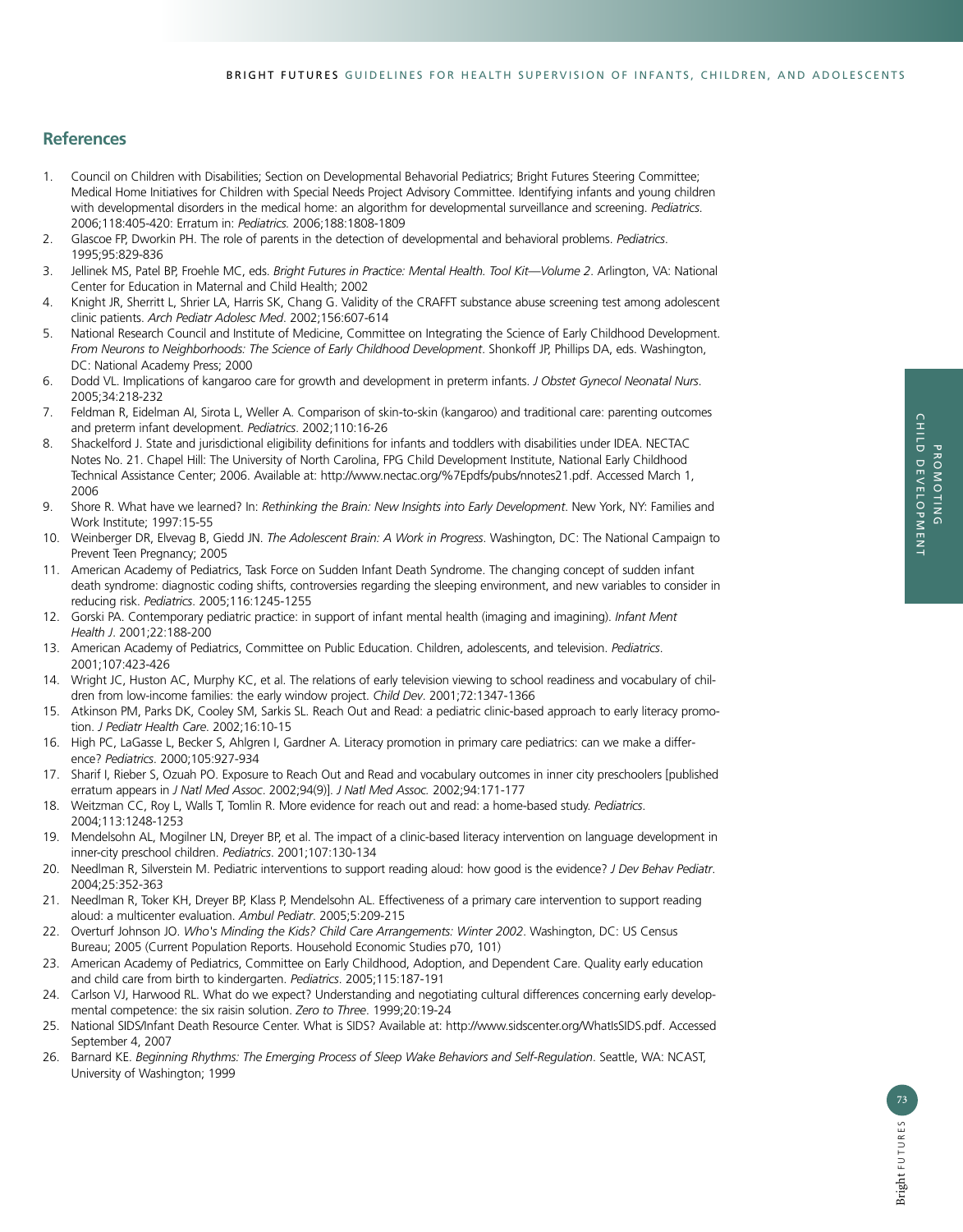- 27. Carno MA, Hoffman LA, Carcillo JA, Sanders MH. Developmental stages of sleep from birth to adolescence, common childhood sleep disorders: overview and nursing implications. *J Pediatr Nurs*. 2003;18:274-283
- 28. Scheers NJ, Rutherford GW, Kemp JS. Where should infants sleep? A comparison of risk for suffocation of infants sleeping in cribs, adult beds, and other sleeping locations. *Pediatrics*. 2003;112:883-889
- 29. Bornstein MH. *Cultural Approaches to Parenting*. Hillside, NJ: Lawrence Erlbaum; 1991
- 30. Harkness S, Super CM, Keefer CH, van Tiijin N, van der Klugt E. *Cultural Influences on Sleep Patterns in Infancy and Early Childhood*. Atlanta, GA: American Association for the Advancement of Science; 1995
- 31. Brenner RA, Simons-Morton BG, Bhaskar B, Revenis M, Das A, Clemens JD. Infant-parent bed sharing in an inner-city population. *Arch Pediatr Adolesc Med*. 2003;157:33-39
- 32. Nakamura S, Wind M, Danello MA. Review of hazards associated with children placed in adult beds. *Arch Pediatr Adolesc Med*. 1999;153:1019-1023
- 33. Unger B, Kemp JS, Wilkins D, et al. Racial disparity and modifiable risk factors among infants dying suddenly and unexpectedly. *Pediatrics*. 2003;111(2):e127-e131. Available at: www.pediatrics.org/cgi/content/full/111/2/e127. Accessed May 4, 2007
- 34. Willinger M, Ko CW, Hoffman HJ, Kessler RC, Corwin MJ. Factors associated with caregivers' choice of infant sleep position, 1994-1998: the National Infant Sleep Position Study. *JAMA*. 2000;283:2135-2142
- 35. Li DK, Petitti DB, Willinger M, et al. Infant sleeping position and the risk of sudden infant death syndrome in California, 1997-2000. *Am J Epidemiol*. 2003;157:446-455
- 36. Sivan Y, Reisner S, Amitai Y, Wasser J, Nehama H, Tauman R. Effect of religious observance on infants' sleep position in the Jewish population. *J Paediatr Child Health*. 2004;40:534-539
- 37. Willinger M, Ko CW, Hoffman HJ, Kessler RC, Corwin MJ. Trends in infant bed sharing in the United States, 1993-2000: the National Infant Sleep Position study. *Arch Pediatr Adolesc Med*. 2003;157:43-49
- 38. Frankenburg WK, Dodds J, Archer P, et al: DENVER II Training Manual, 1992. Denver Developmental Materials. Denver, CO
- 39. Diego MA, Field T, Hart S, et al. Facial expressions and EEG in infants of intrusive and withdrawn mothers with depressive symptoms. *Depress Anxiety*. 2002;15:10-17
- 40. Diego MA, Field T, Hernandez-Reif M, Cullen C, Schanberg S, Kuhn C. Prepartum, postpartum, and chronic depression effects on newborns. *Psychiatry*. 2004;67:63-80
- 41. Field T. Early interventions for infants of depressed mothers. *Pediatrics*. 1998;102(5 Suppl E):1305-1310
- 42. Bowman BT. Educating language minority children: challenges and opportunities. *Phi Delta Kappan*. 1989;71:118-120
- 43. Kopp CB. Antecedents of self-regulation: a developmental perspective. *Dev Psychol*. 1982;18:199-214.
- 44. Raffaelli M, Crockett LJ, Shen YL. Developmental stability and change in self-regulation from childhood to adolescence. *J Genet Psychol*. 2005;166:54-75
- 45. Thiedke CC. Nocturnal enuresis. *Am Fam Physician*. 2003;67:1499-1506
- 46. Evans GD. *Bedwetting*. Gainesville, FL: Department of Family, Youth, and Community Sciences, Florida Cooperative Extension Service, Institute of Food and Agriculture Sciences, University of Florida; 2003. Available at: http://edis.fas.ufl.edu/pdffiles/HE/ HE79400.pdf. Accessed September 13, 2007
- 47. Search Institute. Developmental Assets. Minneapolis, MN: Search Institute; 1997. Available at: http://www.searchinstitute.org/assets. Accessed September 5, 2007
- 48. Scales P, Leffert N, Lerner RM. *Developmental Assets: A Synthesis of the Scientific Research on Adolescent Development*. Minneapolis, MN: Search Institute; 1999
- 49. Biles B. Activities that promote racial and cultural awareness. *Family Child-Care Connections*. 1994;4:1-4. Available at: http://web.aces.uiuc.edu/vista/pdf\_pubs/CHILDCARE.PDF. Accessed September 13, 2007
- 50. American Academy of Pediatrics, Committee on Psychosocial Aspects of Child and Family Health. Guidance for effective discipline. *Pediatrics*. 1998;101:723-728. Erratum in: *Pediatrics.* 1998;102-433
- 51. Burns MS, Griffin P, Snow CE. *Starting Out Right: A Guide to Promoting Children's Reading Success*. Washington, DC: National Academy Press; 1999
- 52. Podhajski B, Nathan J. Promoting early literacy through professional development for childcare providers. *Early Educ Dev*. 2005;16:1-5
- 53. Zuckerman BS, Klass P. Doctors Promoting Child Development with Books. Available at: http://www.ced.org/docs/report/ report\_ivk\_zuckerman\_2006.pdf. Accessed September 5, 2007
- 54. Glassy D, Romano J, American Academy of Pediatrics, Committee on Early Childhood, Adoption, and Dependent Care. Selecting appropriate toys for young children: the pediatrician's role. *Pediatrics*. 2003;111:911-913
- 55. US Department of Health and Human Services, Health Resources and Services Administration, Maternal and Child Health Bureau. *Child Health USA 2004*. Rockville, MD: US Department of Health and Human Services; 2004. Available at www.mchb.hrsa.gov/mchirc/chusa\_04/-pdf/eo4.pdf. Accessed September 13, 2007
- 56. Capizzano J, Adams G, Sonenstein F. *Child Care Arrangements for Children Under Five: Variation Across States*. Washington, DC: Urban Institute; 2000
- 57. Raver CC. *Emotions Matter: Making the Case for the Role of Young Children's Emotional Development for Early School Readiness*. Ann Arbor, MI: Society for Research in Child Development; 2002
- 58. Rimm-Kaufman SE, Pianta RC, Cox MJ. Teachers' judgments of problems in the transition to kindergarten. *Early Child Res Q*. 2000;15:147-166